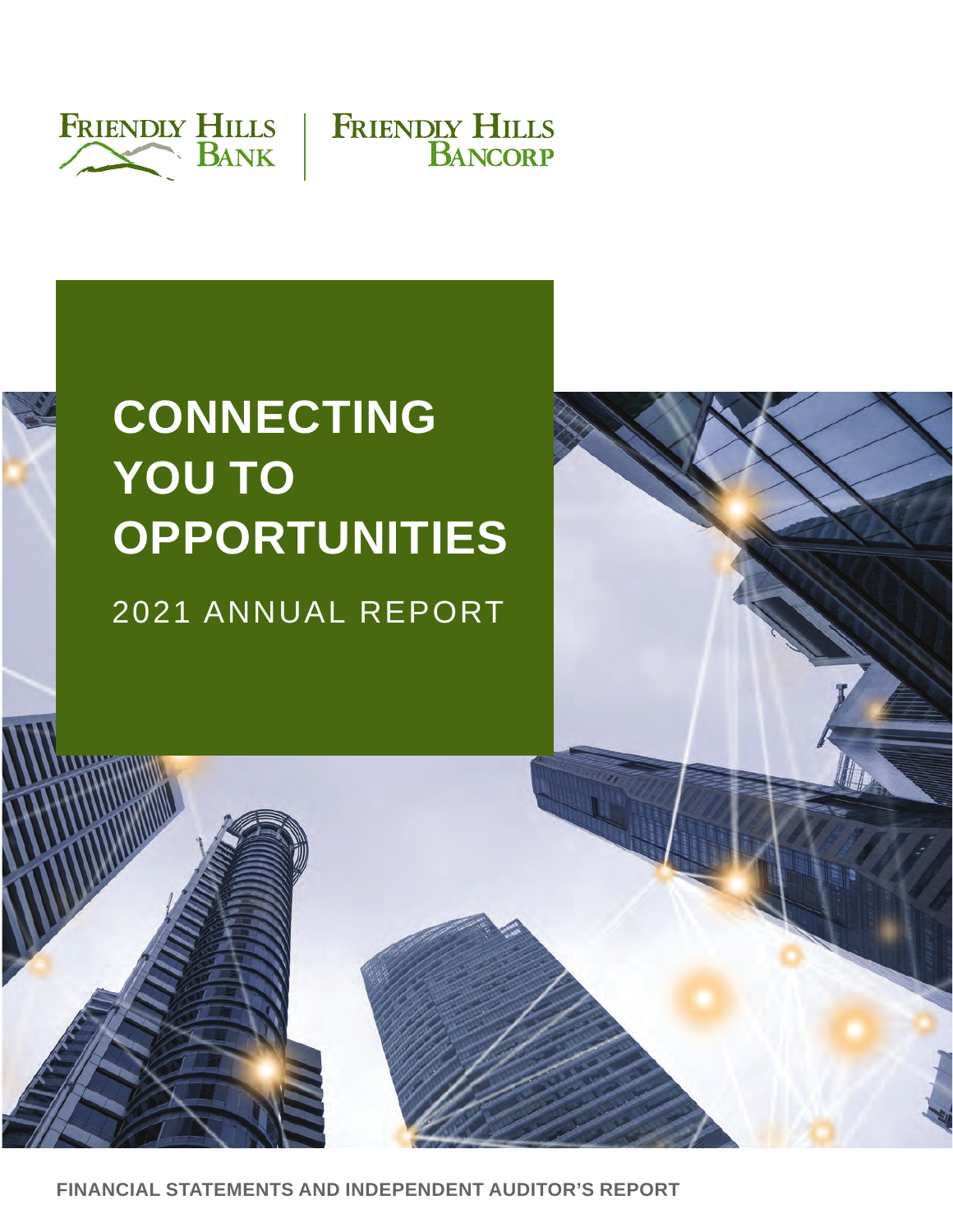# 2021 HIGHLIGHTS



\$293 million in Total Assets



\$258 million in Total Deposits



\$135 million in Noninterest-Bearing Demand Deposits



\$89 million in Total Loans



Acquired Three Branches with \$82.4 million in Deposits



Formed Holding Company: Friendly Hills Bancorp



# **CONTENTS**

**1 INDEPENDENT AUDITOR'S REPORT**

#### **FINANCIAL STATEMENTS**

- **3** Consolidated Balance Sheets
- **4** Consolidated Statements of Income
- **5** Consolidated Statements of Comprehensive Income
- **6** Consolidated Statements of Shareholders' Equity
- **7** Consolidated Statements of Cash Flows
- **8** Notes to Consolidated Financial Statements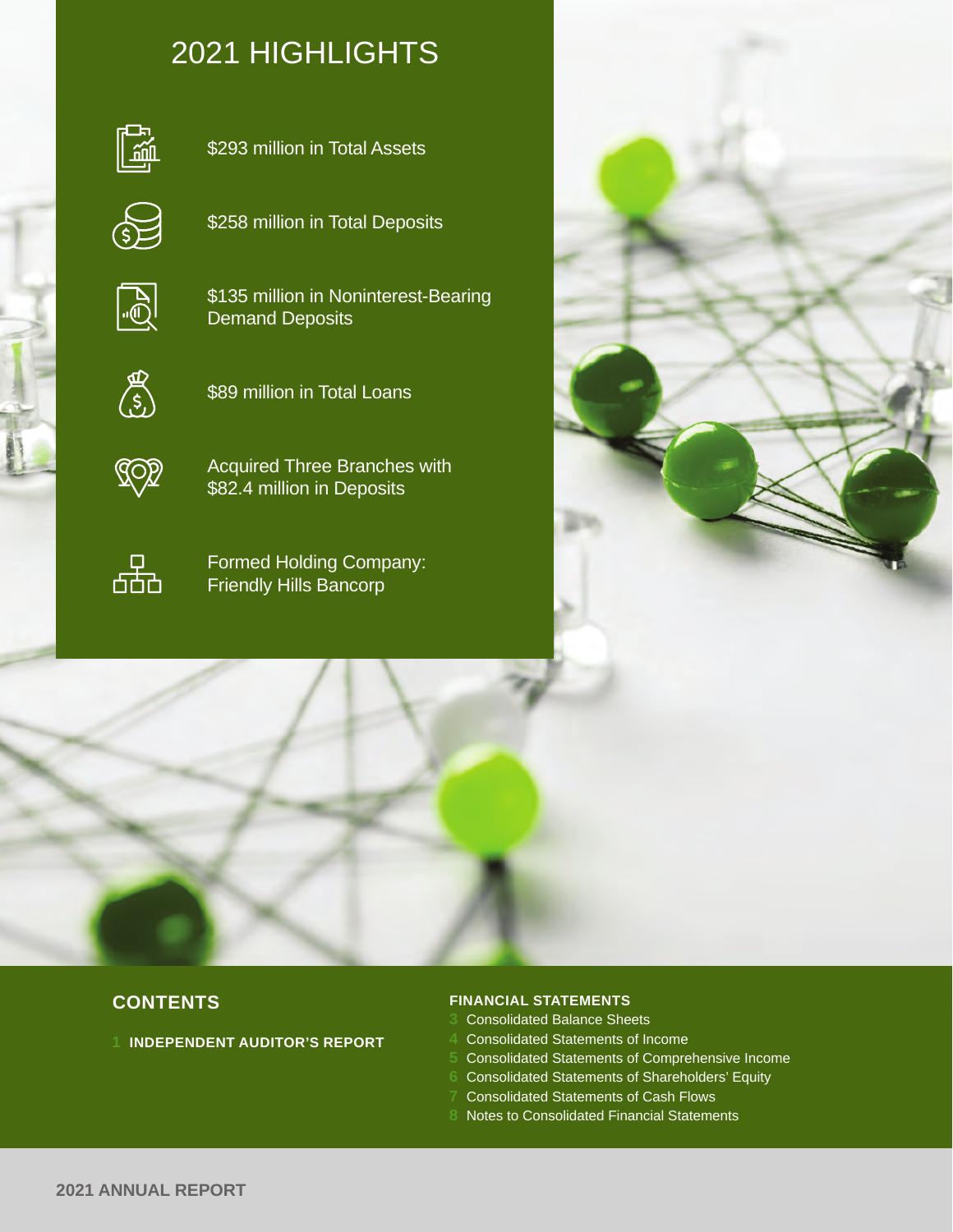# SHAREHOLDER LETTER

To our Shareholders, Customers, and Communities,

2021 was a year of historic growth and transformation for Friendly Hills Bancorp and its wholly owned subsidiary, Friendly Hills Bank. We expanded our banking operations, transitioned to new leadership, and laid the foundation for the future—all while being faced with a global pandemic and ongoing uncertainty and disruption around the world. As we closed the year, we are confident that even greater opportunities lie ahead.

### **2021 FINANCIAL RESULTS**

The Bank's 2021 financial results were fundamentally strong. On September 24, 2021, we completed the strategic acquisition of three branch offices from Bank of Southern California with deposits totaling \$82 million. The acquisition demonstrated our commitment to growing the company and serving Southern California's diverse business community with our entrance into Orange County and the Inland Empire. Despite the incremental costs of the branch acquisition and other transitional changes in 2021, we survived through another year of COVID-19 and reported net income for the year of \$189 thousand.

*The Bank is "well-capitalized," the highest regulatory capital category*

- Total assets ended the year at \$293 million, an increase of \$89 million over the prior year.
- Total deposits ended the year at \$258 million, an increase of \$96 million over the prior year. Noninterest-bearing deposits continued to reflect strong, relationshipbased deposit sources at 52% of total deposits.
- Total risk-based capital ratio for Friendly Hills Bank was 15.8% at December 31, 2021, and considered "well-capitalized," the highest regulatory capital category.

# **A YEAR OF TRANSITION**

2021 marked an important year in our company's history. Shaped by the strategic formation of a holding company, changes in management, and a realignment of the Board, signifying a new direction for the Bank.

- During 2021, Friendly Hills Bank successfully reorganized into a holding company structure, providing additional corporate and capital flexibility.
- In November 2021, Jeff Ball, the Bank's co-founder and long-standing CEO and President, announced plans to resign from the Bank by year end, but continue to serve on the Board of Directors and has since been named Vice Chairman.
- In December 2021, Nathan Rogge was appointed President and CEO and Board member, and the Board of Directors was restructured, including the addition of Joe Matranga to serve as Chairman.

AS WE CLOSED THE YEAR, WE ARE CONFIDENT THAT **EVEN GREATER OPPORTUNITIES** LIE AHEAD. **" "**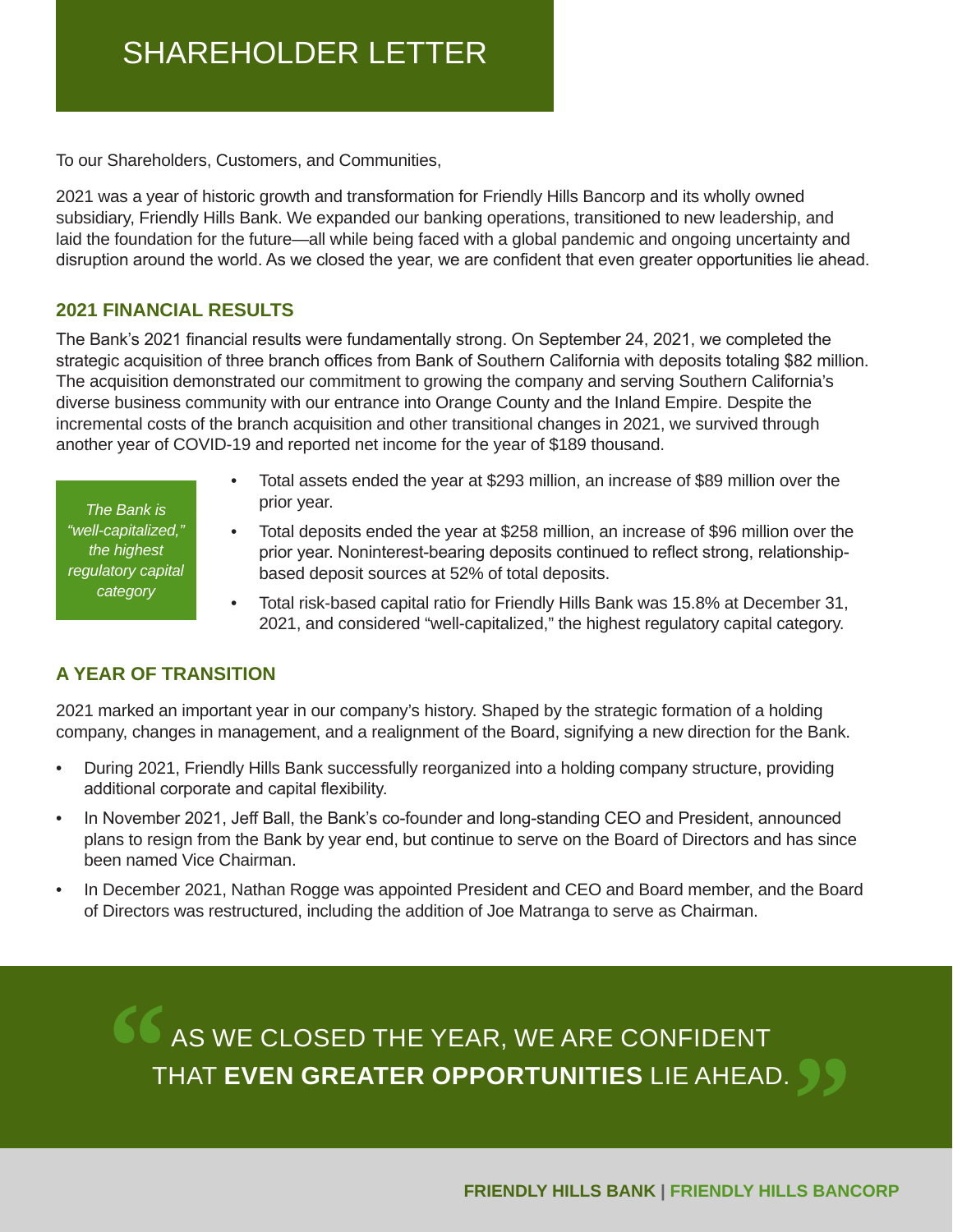# SHAREHOLDER LETTER

# **A STRONG FOUNDATION FOR GROWTH**

*Launched a specialty lending group to serve underserved market*

*Expanded to San Diego with plans to open a full-service branch*

As we look ahead, the company has established a solid foundation for the creation of future shareholder value.

- During the first quarter of 2022, a new Executive Leadership Team was instituted to better position the company for long-term growth and success. This included the addition of four experienced leaders, further strengthening the Bank's infrastructure, and bringing the team to six members.
- In April 2022, a specialty lending group was formed dedicated to providing financing solutions for commercial trucks and vehicles. New loans are already being booked and we feel this niche market is an opportunity to grow our commercial lending expertise and will begin to show incremental results after a short ramp-up period.
- Earlier this year, the company expanded to San Diego and plans to open a full-service branch in Del Mar by the third quarter of 2022.

### **CONNECTING YOU TO OPPORTUNITIES**

2021 was a meaningful year. We expanded our footprint, increased our customer base, established new leadership, realigned our Board, and repositioned the company for long-term growth and success. This translates to more opportunities for our shareholders, our customers, and our communities.

As we look to the future, we remain focused on supporting your business needs and connecting you to even greater opportunities across Southern California.

On behalf of the entire team at Friendly Hills Bank, we thank you for your support.

Nathan Rogge President and CEO of Friendly Hills Bank and Friendly Hills Bancorp

Mat

Joe Matranga Chairman of the Board of Friendly Hills Bank and Friendly Hills Bancorp

WE REMAIN FOCUSED ON **SUPPORTING YOUR BUSINESS NEEDS** AND CONNECTING YOU TO EVEN GREATER OPPORTUNITIES. **66**<br>YOU **"**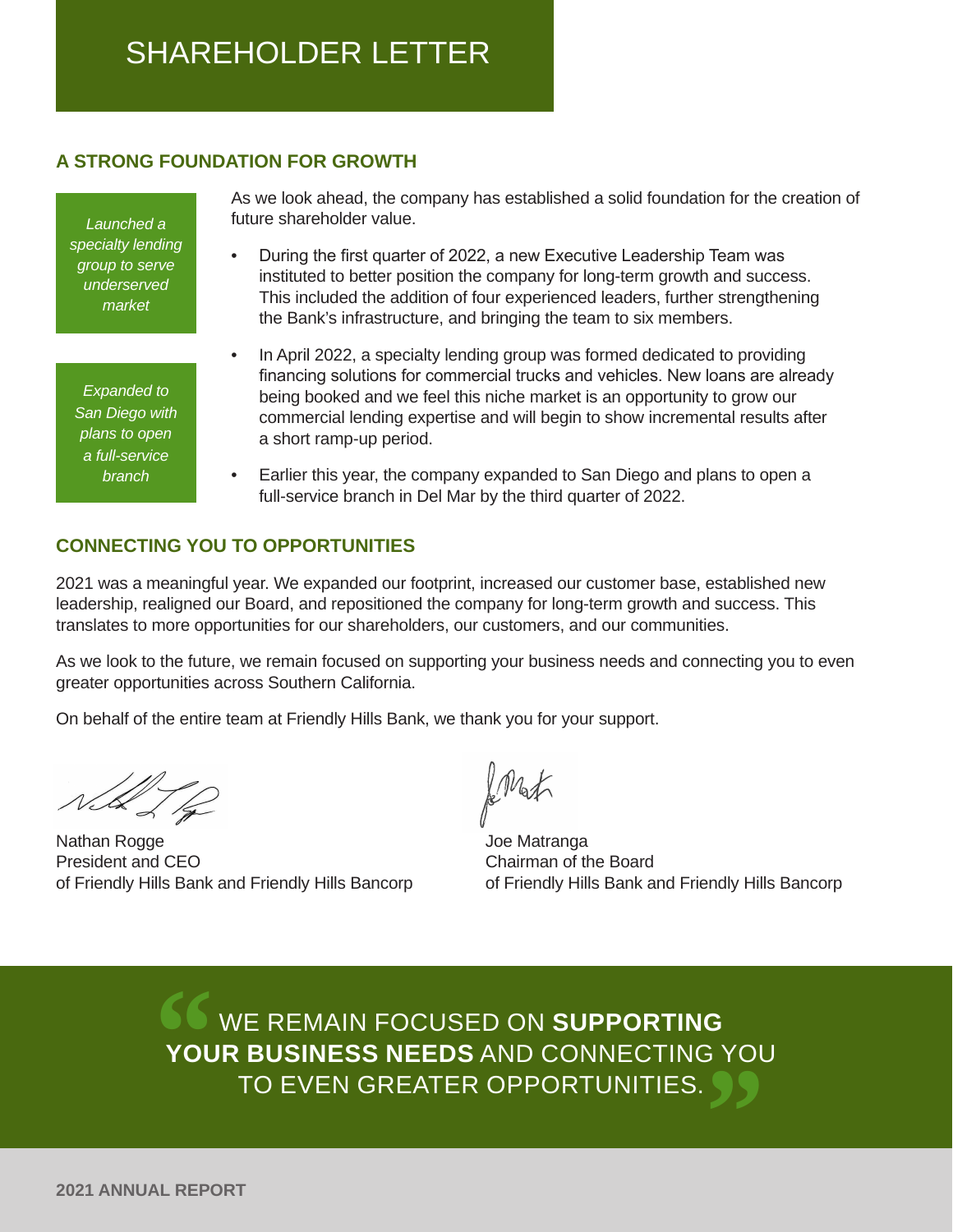

**CPAs & BUSINESS ADVISORS** 

#### **Independent Auditor's Report**

The Board of Directors and Shareholders Friendly Hills Bancorp and Subsidiary Whittier, California

#### **Report on the Audit of the Consolidated Financial Statements**

#### *Opinion*

We have audited the consolidated financial statements of Friendly Hills Bancorp and Subsidiary, which comprise the consolidated balance sheets as of December 31, 2021 and 2020, and the related consolidated statements of income, comprehensive income, shareholders' equity, and cash flows for the years then ended, and the related notes to the consolidated financial statements.

In our opinion, the accompanying consolidated financial statements present fairly, in all material respects, the financial position of Friendly Hills Bancorp and Subsidiary as of December 31, 2021 and 2020, and the results of their operations and their cash flows for years then ended, in accordance with accounting principles generally accepted in the United States of America.

#### *Basis for Opinion*

We conducted our audits in accordance with auditing standards generally accepted in the United States of America (GAAS). Our responsibilities under those standards are further described in the Auditor's Responsibilities for the Audit of the Consolidated Financial Statements section of our report. We are required to be independent of Friendly Hills Bancorp and Subsidiary, and to meet our other ethical responsibilities, in accordance with the relevant ethical requirements relating to our audits. We believe that the audit evidence we have obtained is sufficient and appropriate to provide a basis for our audit opinion.

#### *Responsibilities of Management for the Consolidated Financial Statements*

Management is responsible for the preparation and fair presentation of these consolidated financial statements in accordance with accounting principles generally accepted in the United States of America; and for the design, implementation, and maintenance of internal control relevant to the preparation and fair presentation of consolidated financial statements that are free from material misstatement, whether due to fraud or error.

#### **What inspires you, inspires us. | eidebailly.com**

25231 Paseo De Alicia, Ste. 100 | Laguna Hills, CA 92653-4615 | T 949.768.0833 | F 949.768.8408 | EOE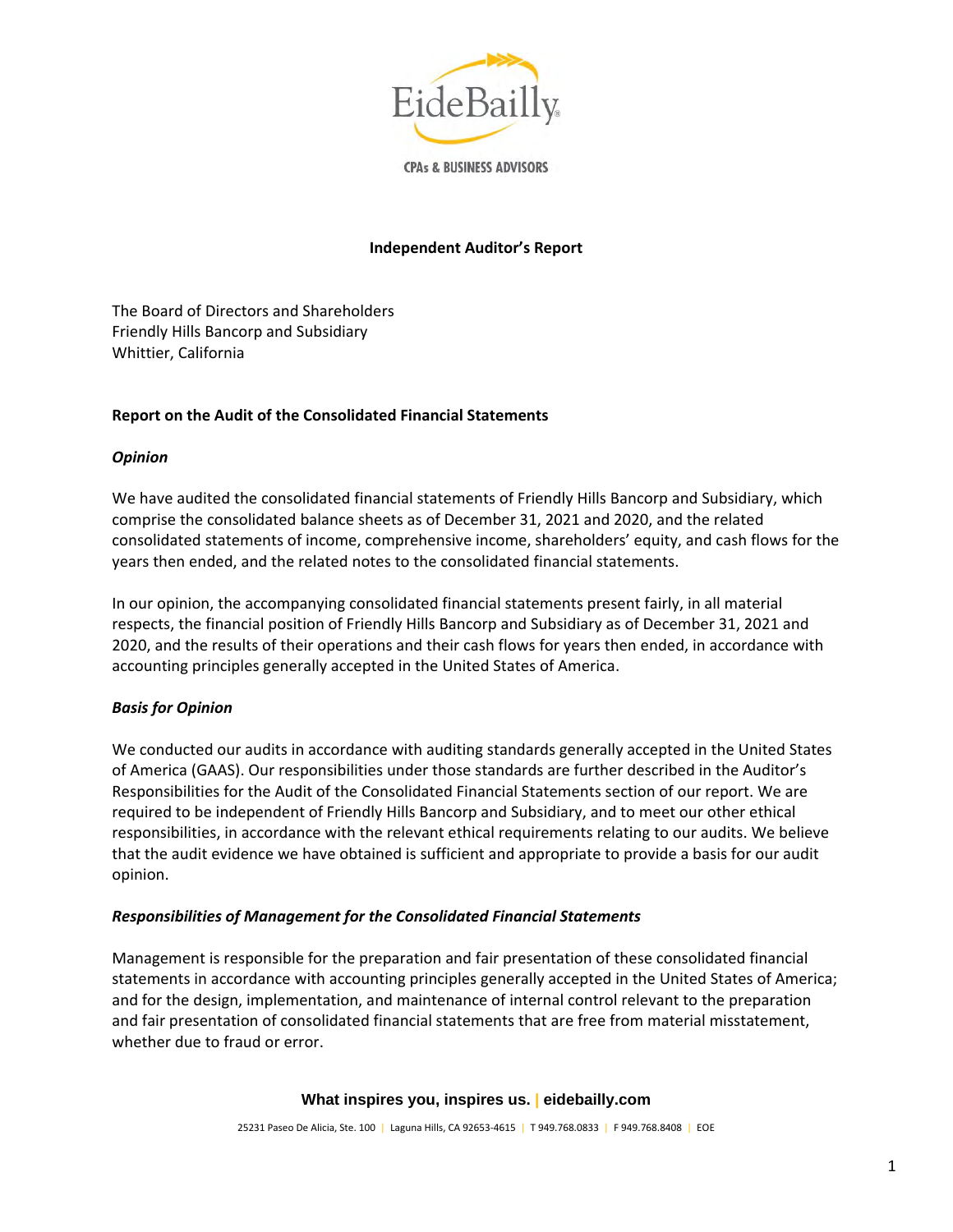In preparing the consolidated financial statements, management is required to evaluate whether there are conditions or events, considered in the aggregate, that raise substantial doubt about Friendly Hills Bancorp and Subsidiary's ability to continue as a going concern for one year after the date that the consolidated financial statements are available to be issued.

#### *Auditor's Responsibilities for the Audit of the Consolidated Financial Statements*

Our objectives are to obtain reasonable assurance about whether the consolidated financial statements as a whole are free from material misstatement, whether due to fraud or error, and to issue an auditor's report that includes our opinion. Reasonable assurance is a high level of assurance but is not absolute assurance and therefore is not a guarantee that an audit conducted in accordance with GAAS will always detect a material misstatement when it exists. The risk of not detecting a material misstatement resulting from fraud is higher than for one resulting from error, as fraud may involve collusion, forgery, intentional omissions, misrepresentations, or the override of internal control. Misstatements are considered material if there is a substantial likelihood that, individually or in the aggregate, they would influence the judgment made by a reasonable user based on the consolidated financial statements.

In performing an audit in accordance with GAAS, we:

- Exercise professional judgment and maintain professional skepticism throughout the audit.
- Identify and assess the risks of material misstatement of the consolidated financial statements, whether due to fraud or error, and design and perform audit procedures responsive to those risks. Such procedures include examining, on a test basis, evidence regarding the amounts and disclosures in the consolidated financial statements.
- Obtain an understanding of internal control relevant to the audit in order to design audit procedures that are appropriate in the circumstances, but not for the purpose of expressing an opinion on the effectiveness of Friendly Hills Bancorp and Subsidiary's internal control. Accordingly, no such opinion is expressed.
- Evaluate the appropriateness of accounting policies used and the reasonableness of significant accounting estimates made by management, as well as evaluate the overall presentation of the consolidated financial statements.
- Conclude whether, in our judgment, there are conditions or events, considered in the aggregate, that raise substantial doubt about Friendly Hills Bancorp and Subsidiary's ability to continue as a going concern for a reasonable period of time.

We are required to communicate with those charged with governance regarding, among other matters, the planned scope and timing of the audit, significant audit findings, and certain internal control–related matters that we identified during the audit.

Gide Sailly LLP

Laguna Hills, California April 21, 2022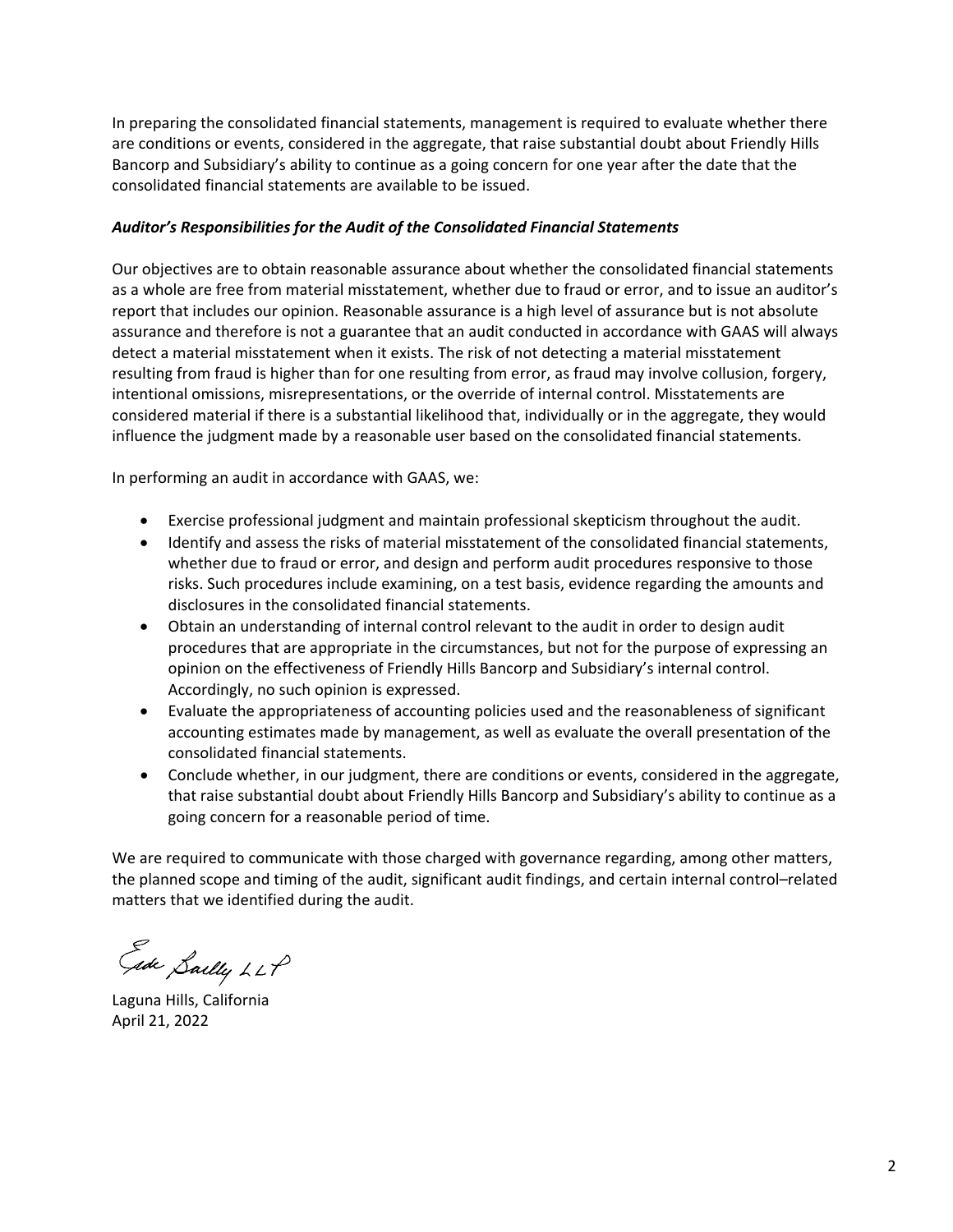# Friendly Hills Bancorp and Subsidiary Consolidated Balance Sheets December 31, 2021 and 2020

|                                                             | 2021            | 2020              |
|-------------------------------------------------------------|-----------------|-------------------|
| Assets<br>Cash and due from banks                           | \$<br>6,498,403 | \$.<br>2,802,365  |
| Interest bearing deposits with other financial institutions | 58,529,324      | 48,109,409        |
| Cash and cash equivalents                                   | 65,027,727      | 50,911,774        |
|                                                             |                 |                   |
| Debt securities available for sale                          | 118,313,949     | 20,070,410        |
| Debt securities held to maturity (fair value - \$7,991,062  |                 |                   |
| and \$1,839,124 for 2021 and 2020, respectively)            | 8,544,323       | 2,000,000         |
| Loans, net of unearned income                               | 88,923,169      | 123,229,996       |
| Allowance for loan losses                                   | (1,800,021)     | (1,464,131)       |
| Loans, net                                                  | 87,123,148      | 121,765,865       |
| <b>Restricted stock</b>                                     | 1,471,850       | 1,471,850         |
| <b>Equity securities</b>                                    | 1,160,000       | 1,160,000         |
| Premises and equipment, net                                 | 542,484         | 263,746           |
| Right of use asset                                          | 1,771,071       | 587,676           |
| Bank owned life insurance                                   | 4,951,387       | 4,842,600         |
| Goodwill                                                    | 1,361,938       | 384,000           |
| Core Deposit Intangible                                     | 425,847         |                   |
| Accrued interest receivable and other assets                | 2,325,619       | 750,254           |
| <b>Total assets</b>                                         | \$293,019,343   | \$204,208,175     |
| Liabilities and Shareholders' Equity                        |                 |                   |
| Liabilities                                                 |                 |                   |
| <b>Deposits</b>                                             |                 |                   |
| Noninterest-bearing deposits                                | \$134,624,786   | \$.<br>78,996,654 |
| Interest-bearing deposits                                   | 122,935,055     | 82,532,578        |
| <b>Total deposits</b>                                       | 257,559,841     | 161,529,232       |
| FHLB advances                                               | 12,000,000      | 20,500,000        |
| Accrued interest payable and other liabilities              | 3,729,753       | 1,664,313         |
| <b>Total liabilities</b>                                    | 273,289,594     | 183,693,545       |
| Shareholders' Equity                                        |                 |                   |
| Common stock, no par value, 10,000,000 shares authorized;   |                 |                   |
| 2,006,393 shares issued and outstanding                     | 15,957,620      | 15,957,620        |
| Additional paid-in-capital                                  | 1,637,821       | 1,570,413         |
| <b>Accumulated earnings</b>                                 | 2,870,258       | 2,681,729         |
| Accumulated other comprehensive income (loss), net of tax   | (735, 950)      | 304,868           |
| Total shareholders' equity                                  | 19,729,749      | 20,514,630        |
| Total liabilities and shareholders' equity                  | \$293,019,343   | \$204,208,175     |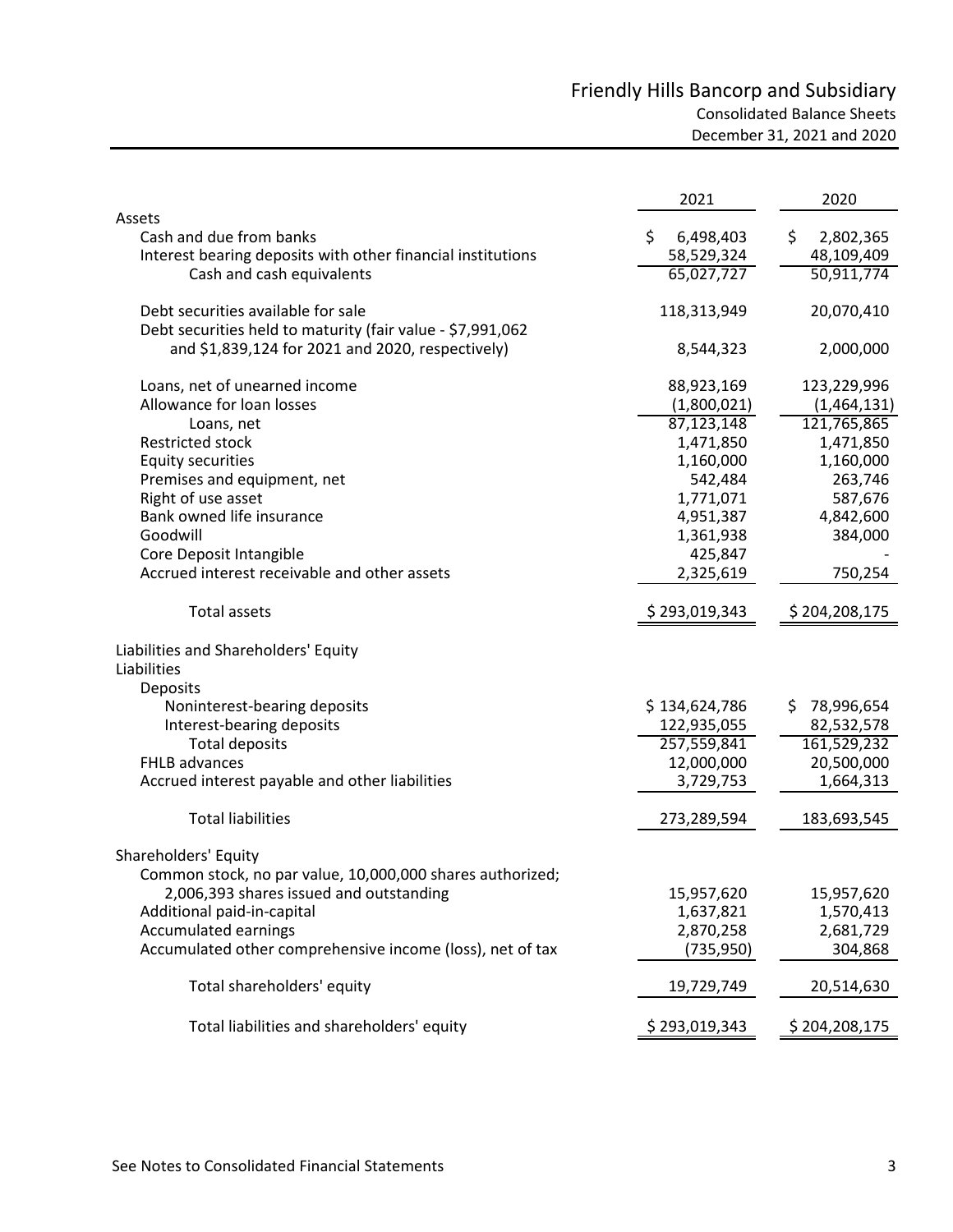# Friendly Hills Bancorp and Subsidiary Consolidated Statements of Income Years Ended December 31, 2021 and 2020

|                                                                                                                                                                                                                                            | 2021                                                                                           | 2020                                                                                          |
|--------------------------------------------------------------------------------------------------------------------------------------------------------------------------------------------------------------------------------------------|------------------------------------------------------------------------------------------------|-----------------------------------------------------------------------------------------------|
| Interest Income<br>Interest and fees on loans<br>Interest on debt securities<br>Interest on deposits with other financial institutions<br>Dividends on restricted stock and equity securites                                               | \$<br>4,959,916<br>727,735<br>114,841<br>141,782                                               | \$<br>5,244,242<br>648,261<br>146,603<br>128,102                                              |
| Total interest income                                                                                                                                                                                                                      | 5,944,274                                                                                      | 6,167,208                                                                                     |
| <b>Interest Expense</b><br>Interest expense on deposits<br>Interest expense on borrowings                                                                                                                                                  | 225,359<br>333,832                                                                             | 244,916<br>490,765                                                                            |
| Total interest expense                                                                                                                                                                                                                     | 559,191                                                                                        | 735,681                                                                                       |
| Net Interest Income                                                                                                                                                                                                                        | 5,385,083                                                                                      | 5,431,527                                                                                     |
| Provision for Loan Losses                                                                                                                                                                                                                  |                                                                                                | 150,000                                                                                       |
| Net Interest Income After Provision for Loan Losses                                                                                                                                                                                        | 5,385,083                                                                                      | 5,281,527                                                                                     |
| Noninterest Income<br>Service charges on deposit accounts<br>Employee retention tax credit<br>Increase in cash surrender value of life insurance<br>Payroll service<br>Other fees and miscellaneous income                                 | 75,484<br>491,307<br>108,787<br>240,090<br>219,682                                             | 52,939<br>112,663<br>245,660<br>193,339                                                       |
| Total noninterest income                                                                                                                                                                                                                   | 1,135,350                                                                                      | 604,601                                                                                       |
| Noninterest Expense<br>Salaries and other employee benefits<br>Occupancy<br>Advertising and marketing<br><b>Professional services</b><br>Data processing<br>Stationary and supplies<br>Corporate insurance<br>Supervisory charges<br>Other | 3,696,282<br>585,360<br>43,228<br>537,221<br>488,783<br>38,393<br>73,136<br>117,192<br>721,286 | 2,962,346<br>339,168<br>54,782<br>171,594<br>392,968<br>35,265<br>60,398<br>53,078<br>407,707 |
| Total noninterest expense                                                                                                                                                                                                                  | 6,300,881                                                                                      | 4,477,306                                                                                     |
| Income before provision for income taxes<br>Provision for income taxes                                                                                                                                                                     | 219,552<br>31,023                                                                              | 1,408,822<br>387,032                                                                          |
| Net income                                                                                                                                                                                                                                 | \$<br>188,529                                                                                  | \$<br>1,021,790                                                                               |
| Earnings per share basic<br>Earnings per share diluted                                                                                                                                                                                     | \$<br>\$<br>0.09<br>0.09                                                                       | $\begin{array}{c} \texttt{S}\\ \texttt{S} \end{array}$<br>0.51<br>0.50                        |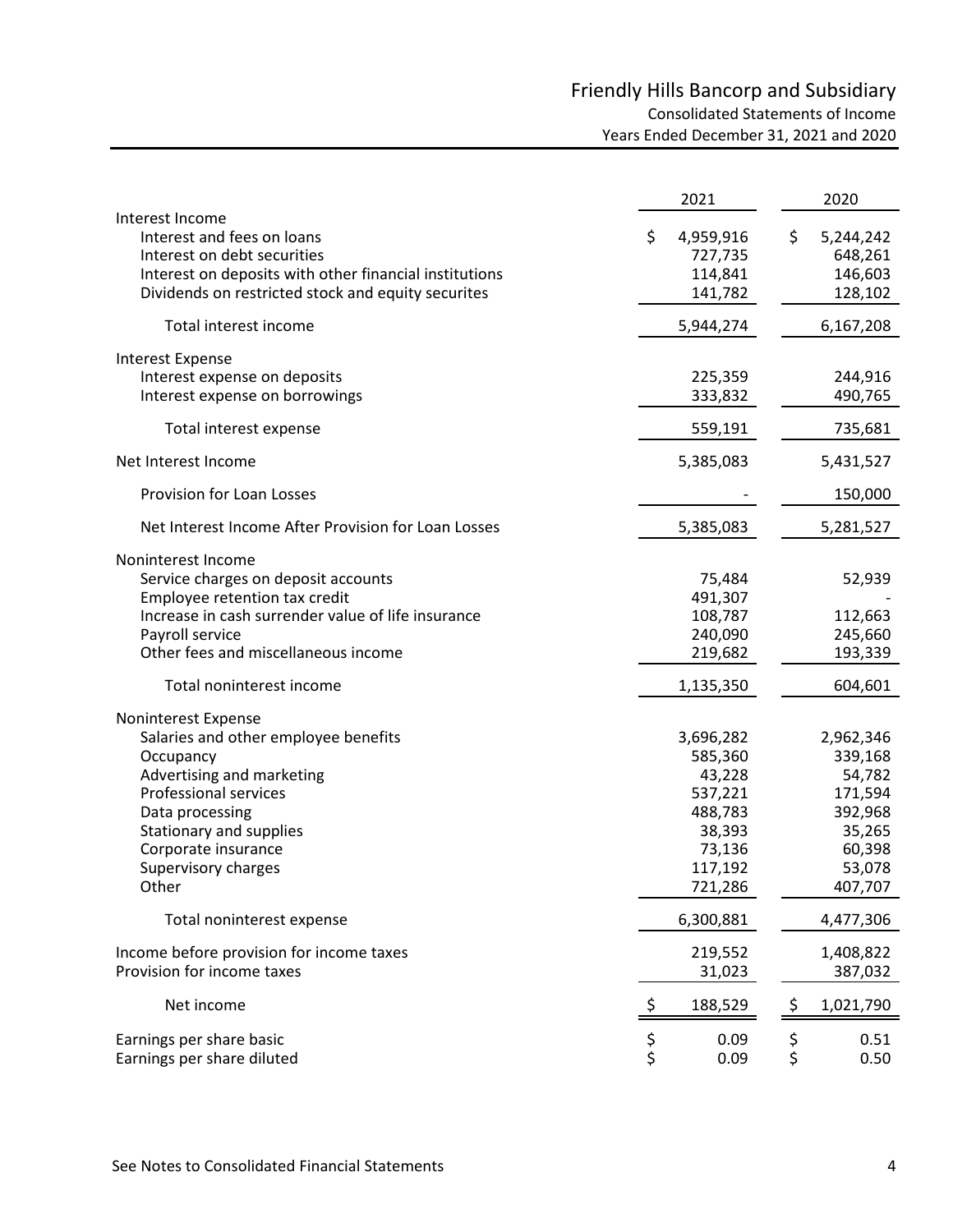# Friendly Hills Bancorp and Subsidiary Consolidated Statements of Comprehensive Income Years Ended December 31, 2021 and 2020

|                                                                                                                                                                       | 2021                   | 2020                 |
|-----------------------------------------------------------------------------------------------------------------------------------------------------------------------|------------------------|----------------------|
| Net Income                                                                                                                                                            | 188.529                | 1,021,790            |
| Other Comprehensive Income (Loss)<br>Change in unrealized (loss) gain on securities available for sale<br>Income tax effect relating to securities available for sale | (1,484,162)<br>443,344 | 460,242<br>(113,800) |
| Total other comprehensive income (loss)                                                                                                                               | (1,040,818)            | 346,442              |
| Total comprehensive income (loss)                                                                                                                                     | (852, 289)             | 1,368,232            |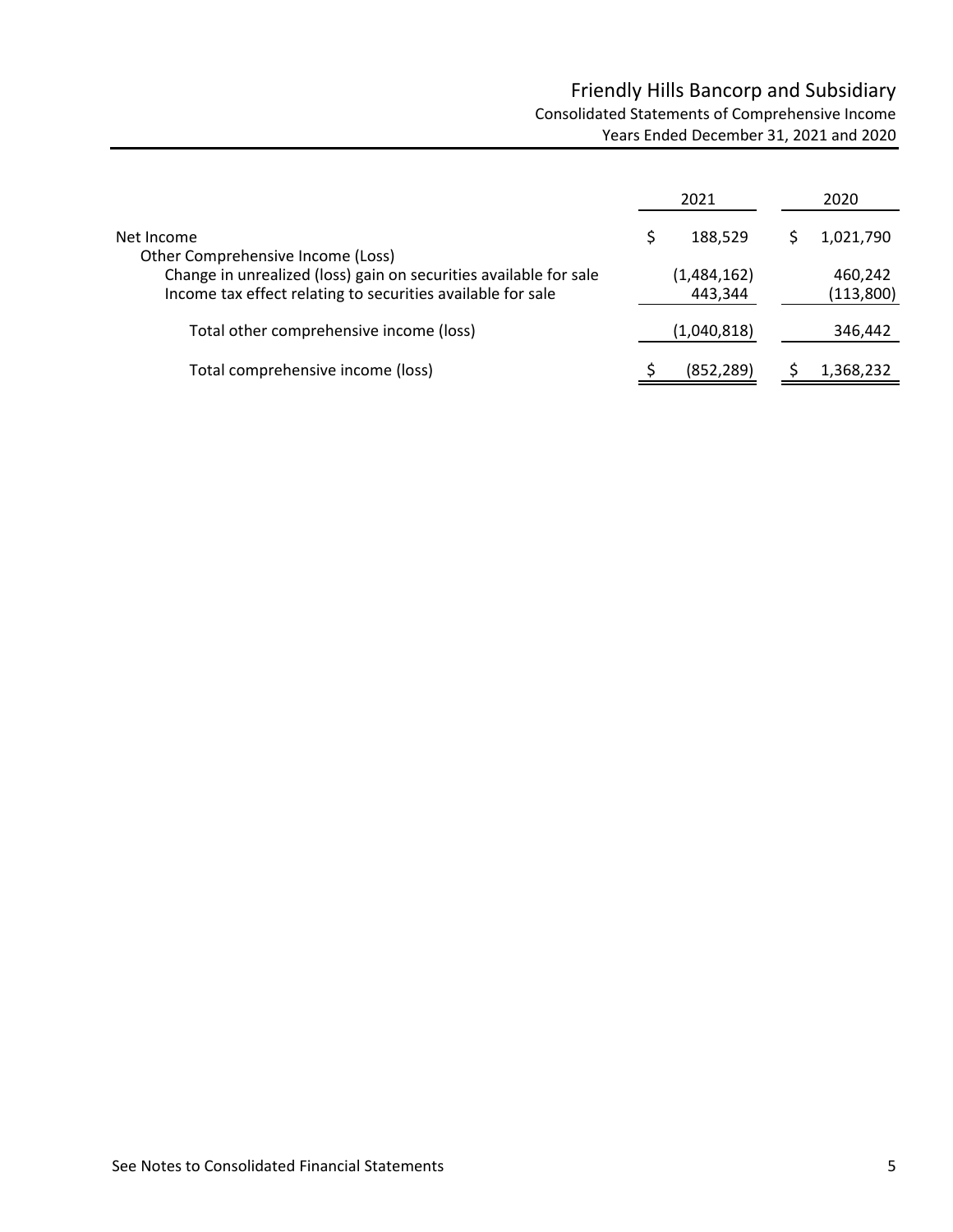### Friendly Hills Bancorp and Subsidiary Consolidated Statements of Shareholders' Equity Years Ended December 31, 2021 and 2020

|                                                                                        |                              | <b>Common Stock</b> | Additional         |                         | Accumulated<br>Other           | Total                            |  |
|----------------------------------------------------------------------------------------|------------------------------|---------------------|--------------------|-------------------------|--------------------------------|----------------------------------|--|
|                                                                                        | <b>Shares</b><br>Outstanding | Amount              | Paid-In<br>Capital | Accumulated<br>Earnings | Comprehensive<br>Income (Loss) | Shareholders'<br>Equity          |  |
| Balance, December 31, 2019                                                             | 1,997,993                    | 15,957,620<br>S.    | 1,470,077<br>S.    | 1,659,939<br>S.         | (41, 574)<br>S.                | 19,046,062<br>S.                 |  |
| Net income<br>Stock-based compensation expense                                         |                              |                     | 67,408             | 1,021,790               |                                | 1,021,790<br>67,408              |  |
| Stock options exercised<br>Other comprehensive income, net of tax                      | 8,400                        |                     | 32,928             |                         | 346,442                        | 32,928<br>346,442                |  |
| Balance, December 31, 2020                                                             | 2,006,393                    | 15,957,620          | 1,570,413          | 2,681,729               | 304,868                        | 20,514,630                       |  |
| Net income<br>Stock-based compensation expense<br>Other comprehensive loss, net of tax |                              |                     | 67,408             | 188,529                 | (1,040,818)                    | 188,529<br>67,408<br>(1,040,818) |  |
| Balance, December 31, 2021                                                             | 2,006,393                    | 15,957,620          | 1,637,821          | 2,870,258               | (735, 950)                     | 19,729,749                       |  |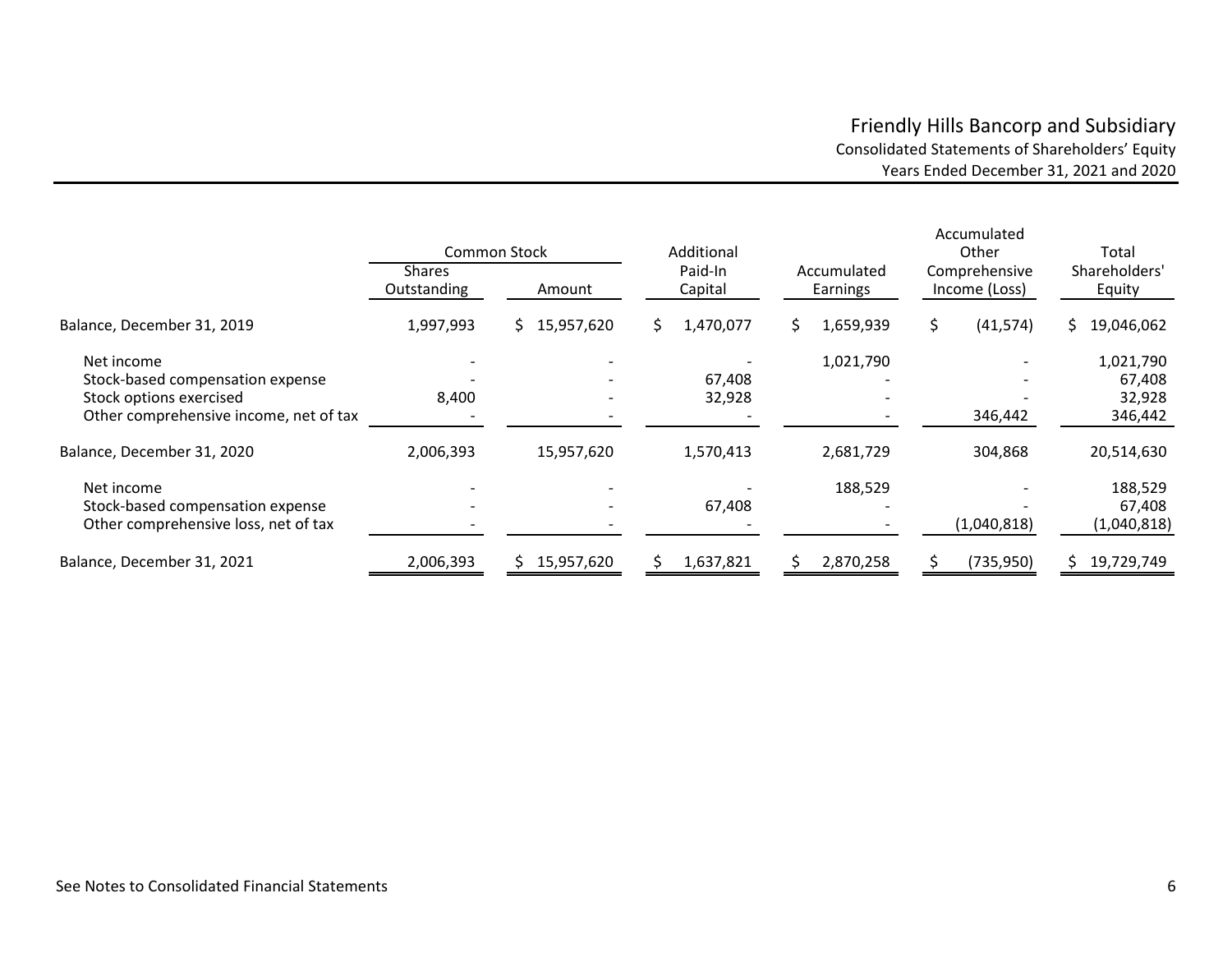# Friendly Hills Bancorp and Subsidiary

Consolidated Statements of Cash Flows

Years Ended December 31, 2021 and 2020

|                                                                | 2021         |                 |     | 2020           |
|----------------------------------------------------------------|--------------|-----------------|-----|----------------|
| <b>Operating Activities</b>                                    |              |                 |     |                |
| Net income<br>Adjustments to reconcile net income to net cash  | \$           | 188,529         | \$  | 1,021,790      |
| from operating activities                                      |              |                 |     |                |
| Net amortizations of premiums and discounts                    |              |                 |     |                |
| on debt securities available for sale                          |              | 205,046         |     | 15,849         |
| Depreciation and amortization                                  |              | 130,572         |     | 99,265         |
| Provision for loan losses                                      |              |                 |     | 150,000        |
| Stock-based compensation expense                               |              | 67,408          |     | 67,408         |
| Change in deferred income taxes                                |              | 3,000           |     | (58,000)       |
| Increase in cash surrender value of life insurance             |              | (108, 787)      |     | (112, 663)     |
| Change in other assets and liabilities                         |              | (593, 797)      |     | 241,898        |
| Net Cash (Used in) Provided by Operating Activities            |              | (108, 029)      |     | 1,425,547      |
| <b>Investing Activities</b>                                    |              |                 |     |                |
| Purchase of debt securities available for sale                 |              | (108, 360, 427) |     |                |
| Purchase of debt securities held to maturity                   |              | (6,577,680)     |     |                |
| Principal paydowns on debt securities available for sale       |              | 8,461,037       |     | 11,071,006     |
| Change in FHLB and FRB stock                                   |              |                 |     | 72,800         |
| Net decrease (increase) in loans                               |              | 34,642,717      |     | (29, 259, 818) |
| Cash acquired in branch acquisition, net of consideration paid |              | 81,068,323      |     |                |
| Purchase of premises and equipment                             |              | (156, 473)      |     | (54, 358)      |
| Net Cash Provided by (Used in) Investing Activities            |              | 9,077,497       |     | (18, 170, 370) |
| <b>Financing Activities</b>                                    |              |                 |     |                |
| Increase in deposits                                           |              | 13,646,485      |     | 43,316,040     |
| Exercise of stock options                                      |              |                 |     | 32,928         |
| Proceeds from FHLB advances                                    |              |                 |     | 48,755,000     |
| Payments on FHLB advances                                      |              | (8,500,000)     |     | (48, 505, 000) |
| Net Cash Provided by Financing Activities                      |              | 5,146,485       |     | 43,598,968     |
| Net Increase in Cash and Cash Equivalents                      |              | 14,115,953      |     | 26,854,145     |
| Cash and Cash Equivalents, Beginning of Year                   |              | 50,911,774      |     | 24,057,629     |
| Cash and Cash Equivalents, End of Year                         | \$65,027,727 |                 | \$. | 50,911,774     |
| Supplemental Disclosure of Cash Flow Information               |              |                 |     |                |
| Interest paid                                                  | \$           | 567,728         | \$  | 725,065        |
| Taxes paid                                                     |              | 409,079         |     | 320,000        |
| Assets acquired in acquisition plus goodwill recognized, net   |              | 3,215,140       |     |                |
| Liabilities assumed in acquisition                             |              | 84,283,463      |     |                |
| Lease liabilities arising from obtaining right-of-use assets   |              | 1,899,339       |     |                |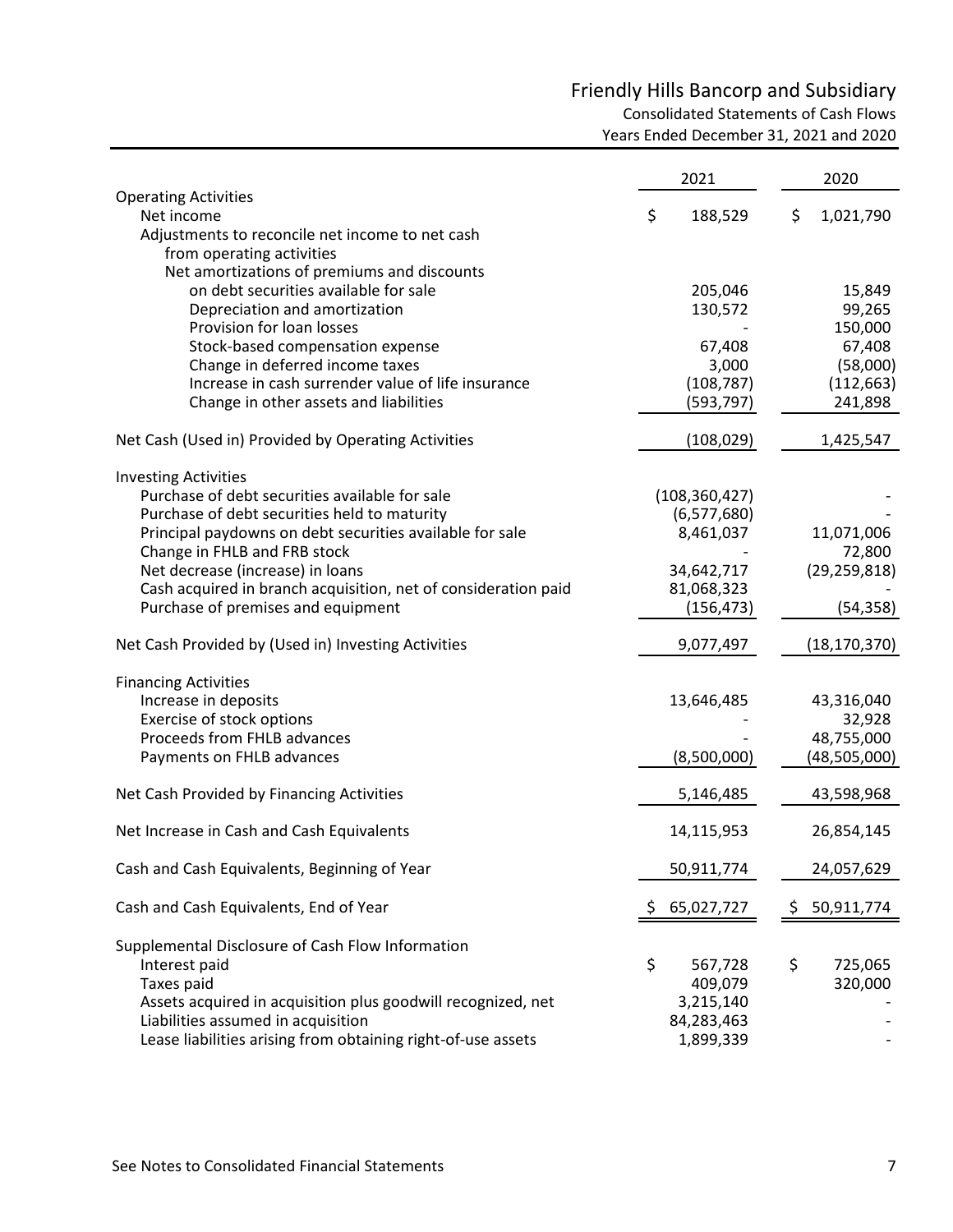#### **Note 1 ‐ Significant Accounting Policies**

#### **Nature of Operations**

The Company consists of Friendly Hills Bancorp ("Bancorp") and its wholly‐owned subsidiary Friendly Hills Bank (the "Bank"). Friendly Hills Bancorp was formed in 2021 as a one‐bank holding company. Bancorp and the Bank are collectively referred to herein as the Company. Friendly Hills Bank was incorporated in the State of California, commenced operations on September 18, 2006, and is organized as a single operating segment. The Bank operates full‐service branches in Whittier, Santa Fe Springs, Orange and Redlands, California. Its principal source of revenue is providing loans to customers, who are predominately small and middle-market businesses and individuals located primarily in the Los Angeles, Orange and San Bernardino County areas of California.

#### **Basis of Presentation and Consolidation**

The accompanying consolidated financial statements are prepared in accordance with accounting principles generally accepted in the United States of America (GAAP) and general practices within the banking industry. The consolidated financial statements of the Company include the accounts of Friendly Hills Bancorp and its wholly-owned subsidiary Friendly Hills Bank. All significant intercompany balances and transactions have been eliminated in consolidation.

#### **Subsequent Events**

The Company has evaluated subsequent events for recognition and disclosure through April 21, 2022, which is the date the financial statements were available to be issued.

#### **Use of Estimates**

In preparing financial statements in conformity with generally accepted accounting principles, management is required to make estimates and assumptions that affect the reported amounts of assets and liabilities as of the date of the balance sheet and the reported amounts of revenues and expenses during the reporting period. Actual results could differ from those estimates. Material estimates that are particularly susceptible to significant changes in the near term relate to the determination of the allowance for loan losses.

#### **Acquisition Activities**

The Company accounts for business combinations under the acquisition method of accounting. Assets acquired and liabilities assumed are measured and recorded at fair value at the date of acquisition, including identifiable intangible assets. Fair values are subject to refinement after the closing date of an acquisition as information relative to closing date fair values becomes available, but not beyond one year from the acquisition. All identifiable intangible assets that are acquired in a business combination are recognized at fair value on the acquisition date. Identifiable intangible assets are recognized separately if they arise from contractual or other legal rights or if they are separable (i.e., capable of being sold, transferred, licensed, rented, or exchanged separately from the entity).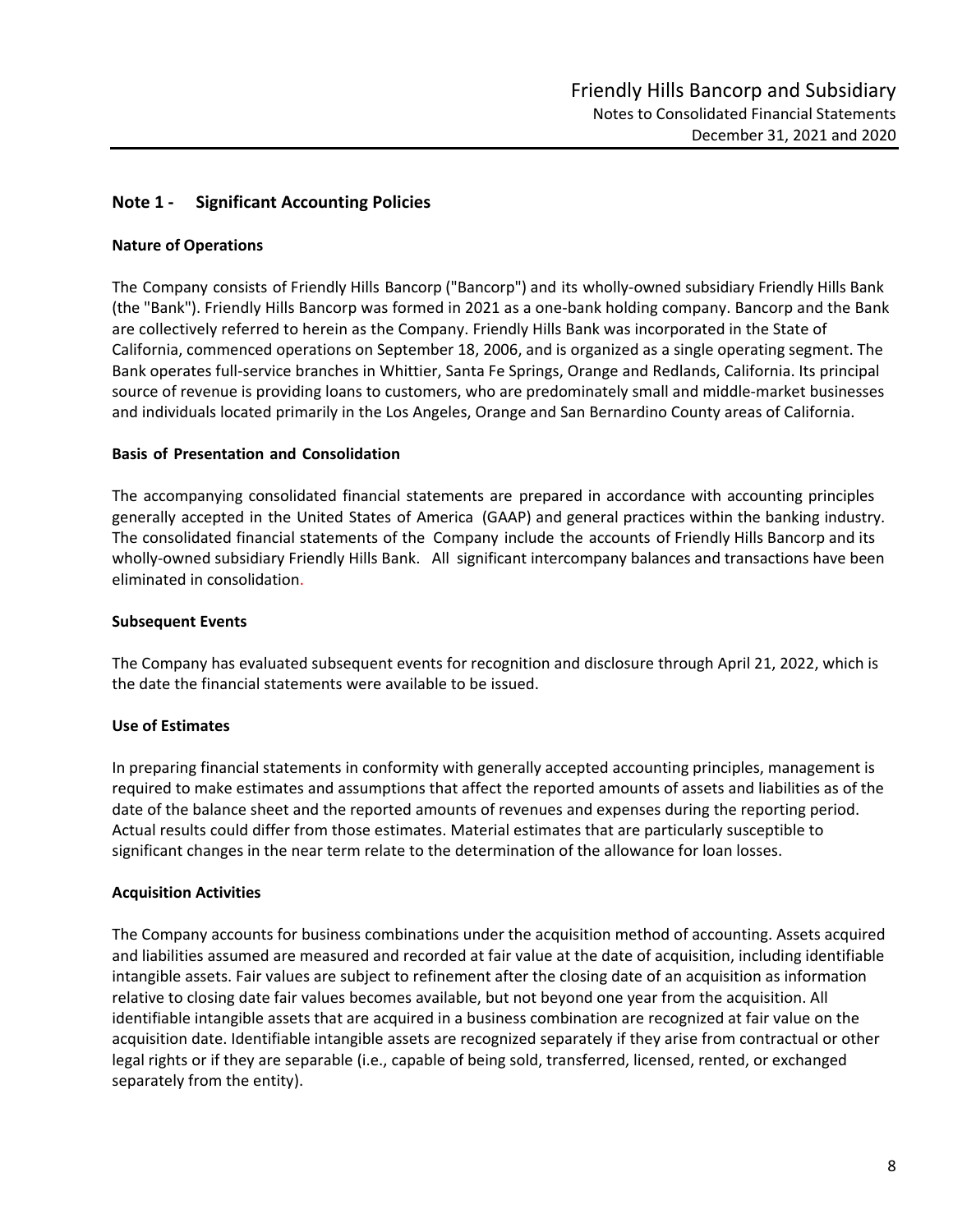Deposit liabilities and the related depositor relationship intangible assets may be exchanged in observable exchange transactions. As a result, the depositor relationship intangible asset (the core deposit intangible) is considered identifiable, because the separability criterion has been met.

#### **Cash and Cash Equivalents**

For the purposes of the consolidated statements of cash flows, cash and cash equivalents include cash and balances due from banks and federal funds sold, all of which have original maturities of 90 days or less.

Balances in transaction accounts at other financial institutions may exceed amounts covered by federal deposit insurance. Management regularly evaluates the credit risk associated with other financial institutions and believes that the Company is not exposed to any significant credit risks on cash and cash equivalents.

#### **Cash and Due from Banks**

Banking regulations require that banks maintain a percentage of their deposits as reserves in cash or on deposit with the Federal Reserve Bank (FRB). The Company was in compliance with its reserve requirements as of December 31, 2021 and 2020.

#### **Debt Securities**

The Company classifies its debt securities as available for sale or held to maturity. Securities classified as available for sale are recorded at fair value, with unrealized gains and losses excluded from earnings and reported in comprehensive income. Securities, which the Company has the positive intent and ability to hold to maturity, are classified as held to maturity and are carried at amortized cost. Equity securities are carried at fair value, with changes in fair value reported in net income. Equity securities without readily determinable fair values are carried at cost, minus impairment, if any, plus or minus changes resulting from observable price changes in orderly transactions for the identical or similar investment.

Purchase premiums and discounts are recognized in interest income using the interest method over the terms of the securities. Gains and losses on the sale of securities are recorded on the trade date and are determined using the specific identification method. Purchases are accounted for on the trade date.

The Company follows the accounting guidance related to recognition and presentation of other-than-temporary impairment. This guidance specifies that (a) if a bank does not have the intent to sell a debt security prior to recovery and (b) it is more likely than not that it will not have to sell the debt security prior to recovery, the security would not be considered other-than-temporarily impaired unless there is a credit loss. When an entity does not intend to sell the security, and it is more likely than not, the entity will not have to sell the security before recovery of its cost basis, it will recognize the credit component of an other-than-temporary impairment of a debt security in earnings and the remaining portion in other comprehensive income.

#### **Equity Securities**

Equity securities include investments in bankers bank and other stock without readily determinable fair values. These securities are carried at cost, minus impairment, if any, plus or minus changes resulting from observable price changes in orderly transactions for the identical or similar investment.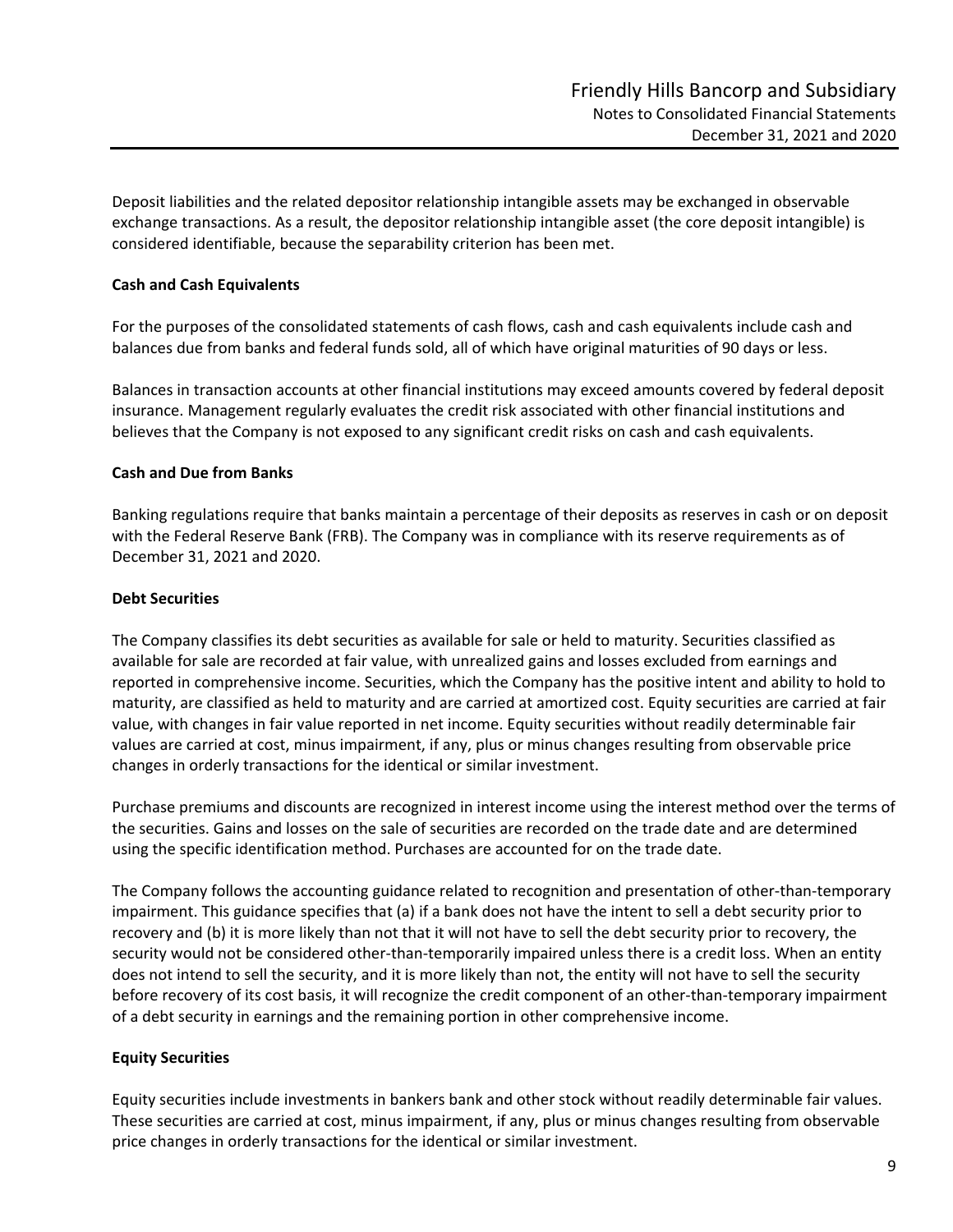#### **Loans**

The Company grants real estate, commercial and industrial and consumer loans to borrowing customers. A substantial portion of the loan portfolio is represented by real estate loans in the Los Angeles and Orange County metropolitan areas. The ability of the Company's borrowers to honor their contracts is dependent upon many factors, including the real estate market and general economic conditions in the Company's area.

Loans receivable that management has the intent and ability to hold for the foreseeable future or until maturity or pay‐off are reported at their outstanding unpaid principal balances reduced by any charge‐offs or specific valuation allowances and net of deferred fees or costs on originated loans, or unamortized premiums or discounts on purchased loans. Loan origination fees and certain direct origination costs are capitalized and recognized as an adjustment of the yield of the related loan. Amortization of deferred loan fees is discontinued when a loan is placed on nonaccrual status.

Loans on which the accrual of interest has been discontinued are designated as nonaccrual loans. The accrual of interest on loans is discontinued when principal or interest is past due 90 days based on the contractual terms of the loan or when, in the opinion of management, there is reasonable doubt as to collectability. When loans are placed on nonaccrual status, all interest previously accrued but not collected is reversed against current period interest income. Income on nonaccrual loans is subsequently recognized only to the extent that cash is received and the loan's principal balance is deemed collectible. Interest accruals are resumed on such loans only when they are brought current with respect to interest and principal and when, in the judgment of management, the loans are estimated to be fully collectible as to all principal and interest.

#### **Allowance for Loan Losses**

The allowance for loan losses is a valuation allowance for probable incurred credit losses. Loan losses are charged against the allowance when management believes the uncollectability of a loan balance is confirmed. Subsequent recoveries, if any, are credited to the allowance. Management estimates the allowance balance required using past loan loss experience, the nature and volume of the portfolio, information about specific borrower situations and estimated collateral values, economic conditions, and other factors. Allocations of the allowance may be made for specific loans, but the entire allowance is available for any loan that, in management's judgment, should be charged off. Amounts are charged‐off when available information confirms that specific loans or portions thereof, are uncollectible. This methodology for determining charge-offs is consistently applied to each segment.

The allowance consists of specific and general reserves. Specific reserves relate to loans that are individually classified as impaired. A loan is impaired when, based on current information and events, it is probable that the Company will be unable to collect all amounts due according to the contractual terms of the loan agreement. Factors considered in determining impairment include payment status, collateral value and the probability of collecting all amounts when due. Measurement of impairment is based on the expected future cash flows of an impaired loan, which are to be discounted at the loan's effective interest rate, or measured by reference to an observable market value, if one exists, or the fair value of the collateral for a collateral‐dependent loan. The Company selects the measurement method on a loan‐by‐loan basis except that collateral‐dependent loans for which foreclosure is probable are measured at the fair value of the collateral.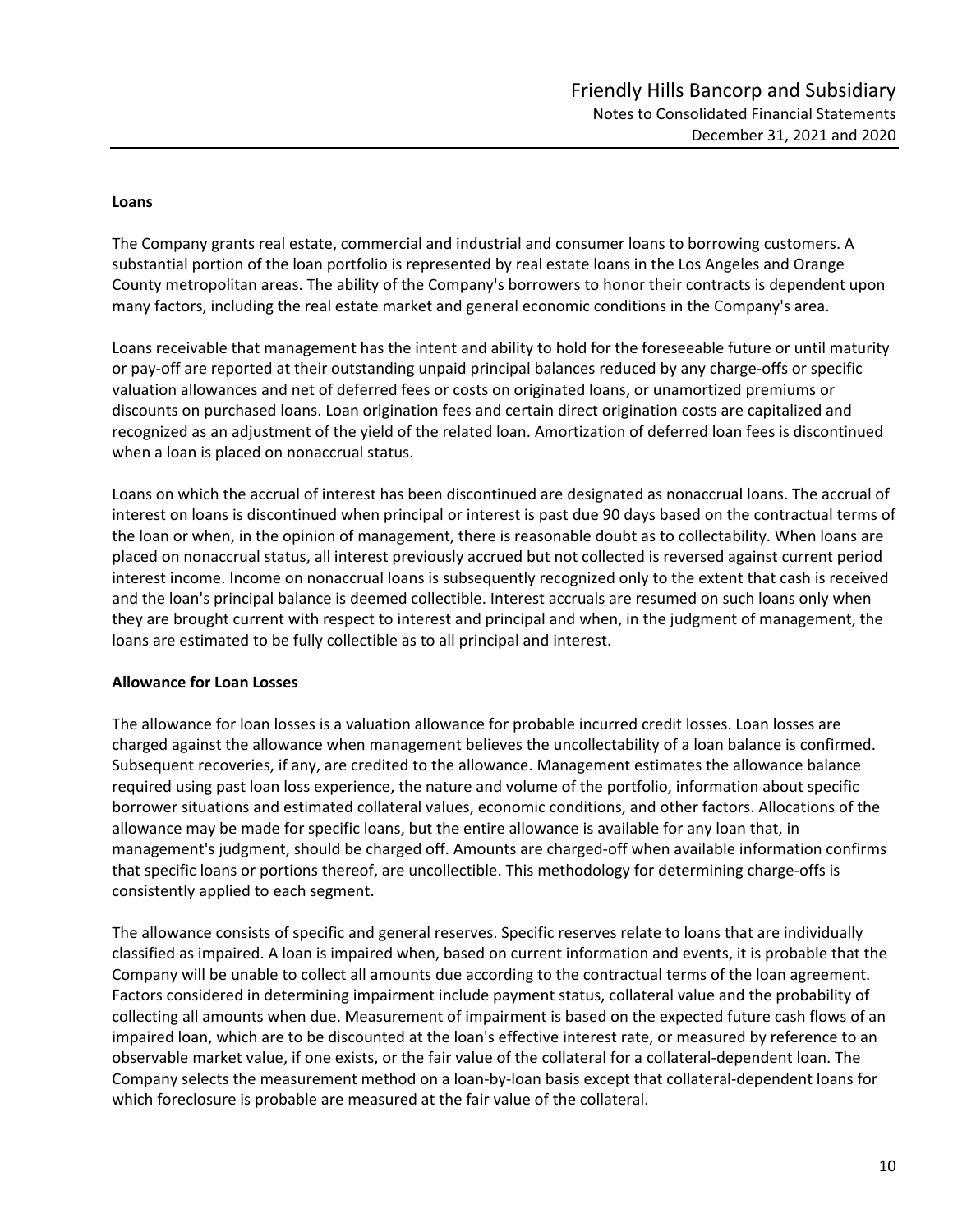The Company recognizes interest income on impaired loans based on its existing methods of recognizing interest income on nonaccrual loans. Loans, for which the terms have been modified resulting in a concession, and for which the borrower is experiencing financial difficulties, are considered troubled debt restructurings and classified as impaired with measurement of impairment based on expected future cash flows discounted using the loan's effective rate immediately prior to the restructuring.

If a loan is impaired, a portion of the allowance is allocated so that the loan is reported, net, at the present value of estimated future cash flows using the loan's existing rate or at the fair value of collateral if repayment is expected solely from the collateral. Smaller balance, homogeneous loans are collectively evaluated for impairment.

General reserves cover non‐impaired loans and are based on historical loss rates for each portfolio segment, adjusted for the effects of qualitative or environmental factors that are likely to cause estimated credit losses as of the evaluation date to differ from the portfolio segment's historical loss experience. Qualitative factors include consideration of the following: changes in lending policies and procedures; changes in economic conditions, changes in the nature and volume of the portfolio; changes in the experience, ability and depth of lending management and other relevant staff; changes in the volume and severity of past due, nonaccrual and other adversely graded loans; changes in the loan review system; changes in the value of the underlying collateral for collateral‐dependent loans; concentrations of credit and the effect of other external factors such as competition and legal and regulatory requirements.

Portfolio segments identified by the Company include real estate, commercial and industrial, and consumer loans. Relevant risk characteristics for these portfolio segments generally include debt service coverage, loan‐to‐ value ratios and financial performance on non‐consumer loans and credit scores, debt‐to income, collateral type, and loan‐to‐value ratios for consumer loans.

#### **Premises and Equipment**

Premises and equipment are carried at cost less accumulated depreciation and amortization. Depreciation is computed using the straight‐line method over the estimated useful lives, which ranges from three to seven years for furniture and equipment. Leasehold improvements are amortized using the straight‐line method over the estimated useful lives of the improvements or the remaining lease term, whichever is shorter. Expenditures for betterments or major repairs are capitalized and those for ordinary repairs and maintenance are charged to operations as incurred.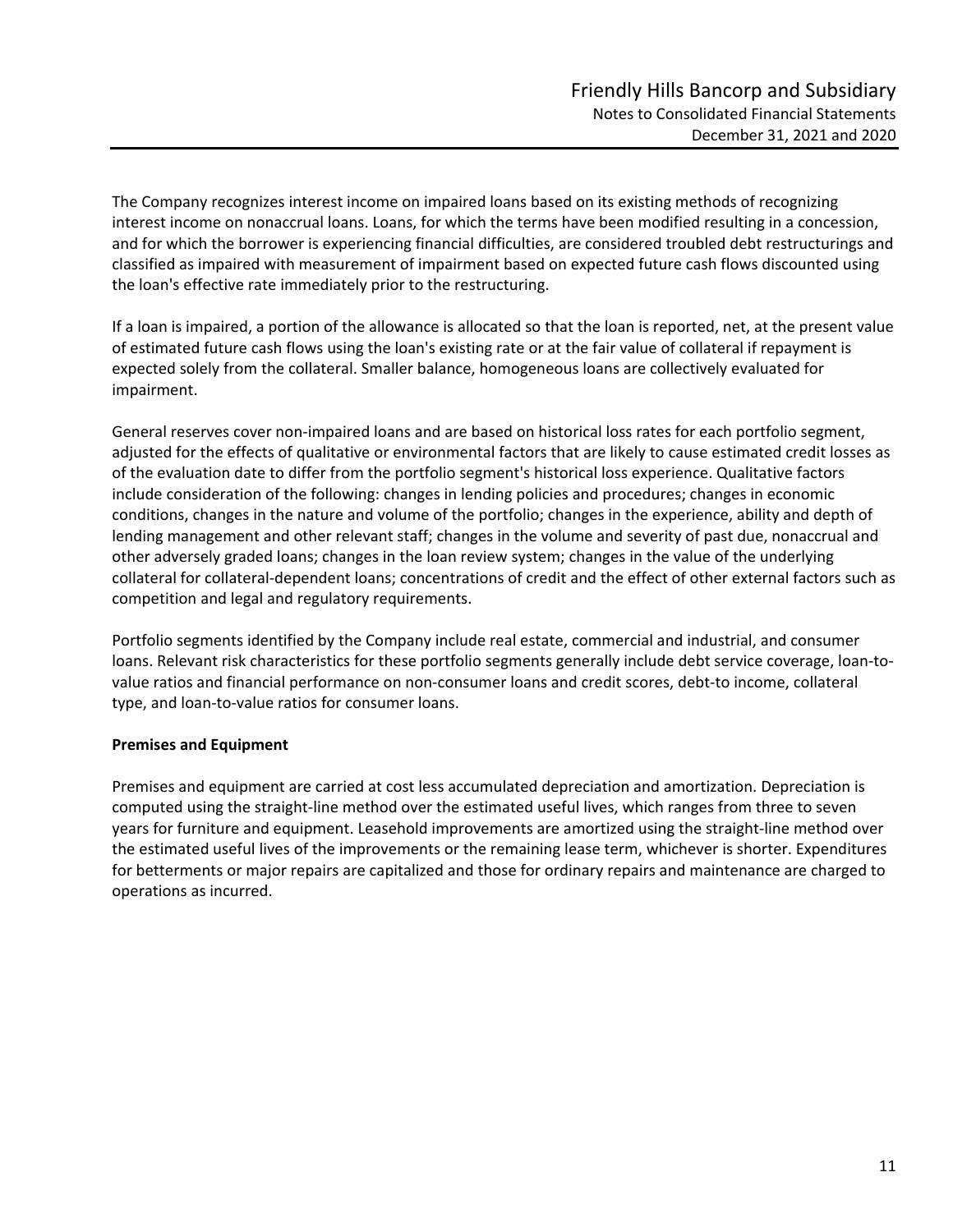#### **Leases**

The Company determines if an arrangement contains a lease at contract inception and recognizes right‐of‐use ("ROU") assets and operating lease liabilities based on the present value of lease payments over the lease term. While operating leases may include options to extend the term, the Company does not take into account the options in calculating the ROU asset and lease liability unless it is reasonably certain such options will be exercised. The present value of lease payments is determined based on the Company's incremental borrowing rate and other information available at lease commencement. Leases with an initial term of 12 months or less are not recorded in the statements of financial condition. Lease expense is recognized on a straight‐line basis over the lease term. The Company has elected to account for lease agreements with lease and non‐lease components as a single lease component. The Company may sublease its leased assets to an unrelated third party. Rental income received from the sublease is included in noninterest income and recorded on a straightline basis over the term of the sublease.

#### **Restricted Stock**

The Bank is a member of the Federal Home Loan Bank ("FHLB") system. Members are required to own a certain amount of stock based on the level of borrowings and other factors, and may invest in additional amounts. In addition, the Bank is a member of its regional Federal Reserve Bank ("FRB"). FHLB and FRB stock are carried at cost, classified as a restricted security, and periodically evaluated for impairment based on the ultimate recovery of par value. Both cash and stock dividends are reported as income.

#### **Bank Owned Life Insurance**

The Company has purchased life insurance on certain key executives. Bank owned life insurance is recorded at the amount that can be realized under the insurance contracts at the balance sheet date, which is the cash surrender value adjusted for other charges or other amounts due that are probable at settlement.

#### **Allowance for Credit Losses on Off‐Balance Sheet Credit Exposures**

The Company also maintains a separate allowance for off‐balance sheet commitments. Management estimates anticipated losses using historical data and utilization assumptions. The Allowance for off‐balance sheet commitments totaled \$44,398 at December 31, 2021 and 2020, and is included in other liabilities in the consolidated balance sheet.

#### **Loss Contingencies**

Loss contingencies, including claims and legal actions arising in the ordinary course of business, are recorded as liabilities when the likelihood of loss is probable, and the amount or range of loss can be reasonable estimated. Management does not believe there now are such matters that will have a material effect on the financial statements.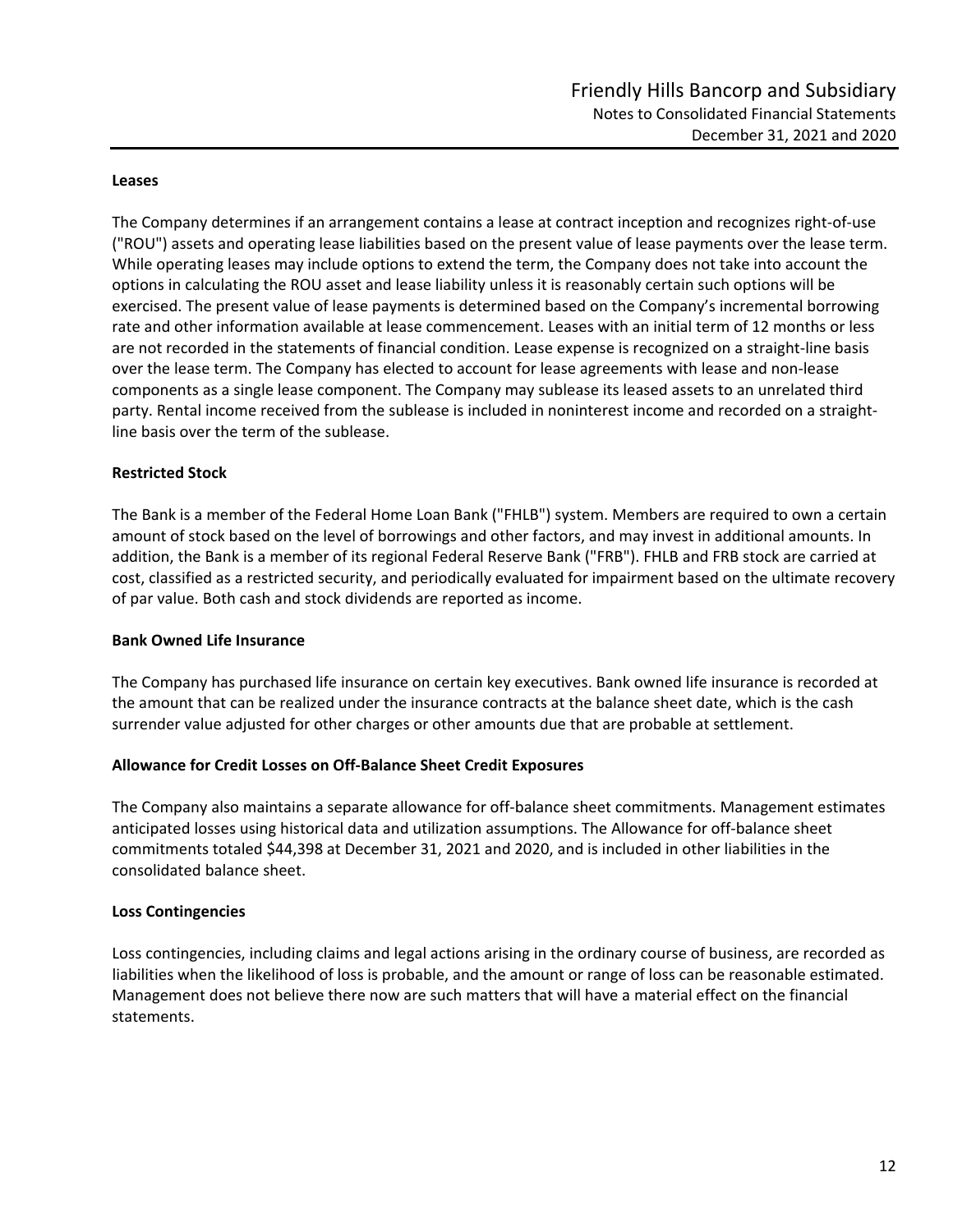#### **Advertising Costs**

The Company expenses the costs of advertising in the period incurred.

#### **Goodwill and Other Intangible Assets**

Goodwill is generally determined as the excess of the fair value of the consideration transferred, plus the fair value of any noncontrolling interests in the acquiree, over the fair value of the net assets acquired and liabilities assumed as of the acquisition date. Goodwill resulting from acquisitions is not amortized, but tested for impairment at least annually. The Company has selected December 31 as the date to perform the annual impairment test. Goodwill amounted to \$1,361,938 and \$384,000 as of December 31, 2021 and December 31, 2020, respectively, and is the only intangible asset with an indefinite life on the balance sheet. No impairment was recognized on goodwill during 2021 or 2020.

Other intangible assets consist of core deposit intangible ("CDI") assets arising from the acquisition of deposits. CDI assets are amortized on an accelerated method over their estimated useful life of approximately 10 years. CDI of \$443,000 was recognized in the 2021 acquisition disclosed in Note 16. The unamortized balance as of December 31, 2021 was \$425,847. CDI amortization expense was \$17,153 in 2021. Estimated CDI amortization expense for the next 5 years and thereafter, is as follows:

| Year Ending December 31, |    | Amount  |  |  |  |  |
|--------------------------|----|---------|--|--|--|--|
| 2022                     | \$ | 66,826  |  |  |  |  |
| 2023                     |    | 59,884  |  |  |  |  |
| 2024                     |    | 53,714  |  |  |  |  |
| 2025                     |    | 48,226  |  |  |  |  |
| 2026                     |    | 43,339  |  |  |  |  |
| Thereafter               |    | 153,858 |  |  |  |  |
|                          |    |         |  |  |  |  |
| Total                    |    | 425,847 |  |  |  |  |

#### **Income Taxes**

Income taxes are provided for the tax effects of transactions reported in the financial statements and consist of taxes currently due plus deferred taxes related primarily to differences between the basis of property and equipment, intangible assets, and accrued expenses for financial and income tax reporting. The deferred tax assets and liabilities represent the future tax return consequences of those differences, which will either be taxable or deductible when the assets and liabilities are recovered or settled. Deferred tax assets are reduced by a valuation allowance when, in the opinion of management, it is more likely than not that some portion or all of the deferred tax assets will not be realized.

The Company evaluates its tax positions that have been taken or are expected to be taken on income tax returns to determine if an accrual is necessary for uncertain tax positions. As of December 31, 2021, and 2020, the unrecognized tax benefit accrual was zero. The Company will recognize future accrued interest and penalties related to unrecognized tax benefits in income tax expense if incurred.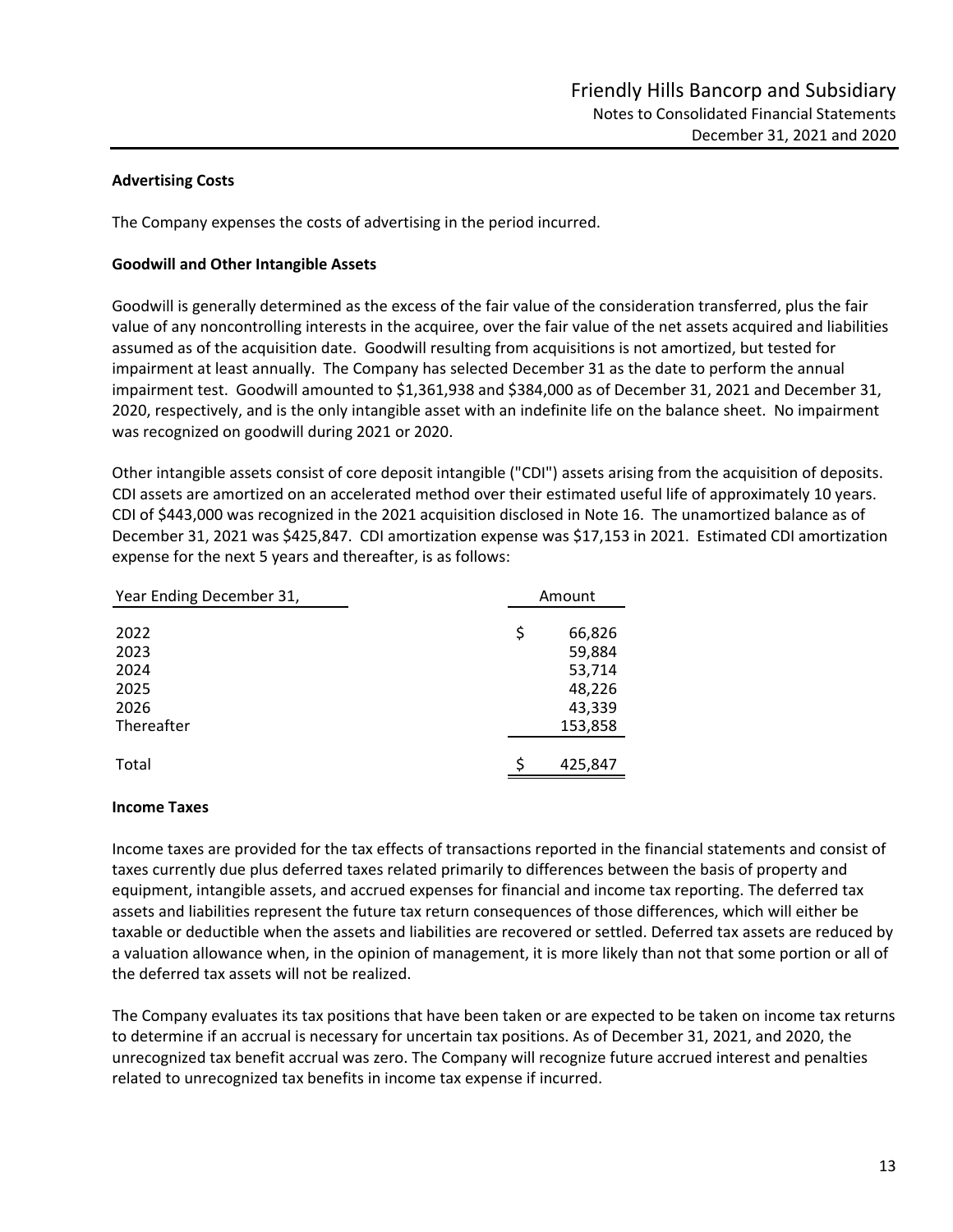#### **Financial Instruments**

In the ordinary course of business, the Company has entered into off balance sheet financial instruments consisting of commitments to extend credit, commercial letters of credit, and standby letters of credit as described in Note 12. Such financial instruments are recorded in the financial statements when they are funded or related fees are incurred or received.

#### **Earnings Per Share**

The basic earnings per share ratio excludes dilution and is computed by dividing income available to common shareholders by the weighted‐average number of common shares outstanding for the period. Diluted earnings per share reflects the potential dilution that could occur if securities or other contracts to issue common stock were exercised or converted into common stock or resulted in the issuance of common stock that then shared in the earnings of the entity. For the years ended December 31, 2021 and 2020 weighted average shares outstanding used in the computation of basic and diluted earnings per share was 2,006,393 and 2,052,901 in 2021 and 2,006,393 and 2,029,184 in 2020, respectively. There were no anti‐dilutive shares as of December 31, 2021 and 2020.

#### **Stock‐Based Compensation**

Stock‐based compensation expense reflects the fair value of stock‐based awards measured at the grant date and recognized over the relevant vesting period. A Black‐Scholes option valuation model is utilized to estimate the fair value of stock options granted, while the market price of the Company's common stock at the date of grant is used for restricted stock unit awards.

Compensation cost is recognized over the requisite service period and adjusted to reflect forfeitures as they occur and for awards with performance conditions changes in the probability that the performance condition will be met. If the grantee of performance condition award does not earn the award, the Company reverses any compensation cost previously recognized during the requisite service period.

#### **Comprehensive Income (Loss)**

Comprehensive income (loss) is reported in addition to net income for all periods presented. Comprehensive income (loss) is a more inclusive financial reporting methodology that includes disclosure of other comprehensive income or loss that historically has not been recognized in the calculation of net income. Unrealized gains and losses on the Company's debt securities available for sale are included in other comprehensive income, adjusted for realized gains or losses included in net income. Total comprehensive income or loss and the components of accumulated other comprehensive income or loss is presented in the statement of changes in shareholders' equity and comprehensive income (loss).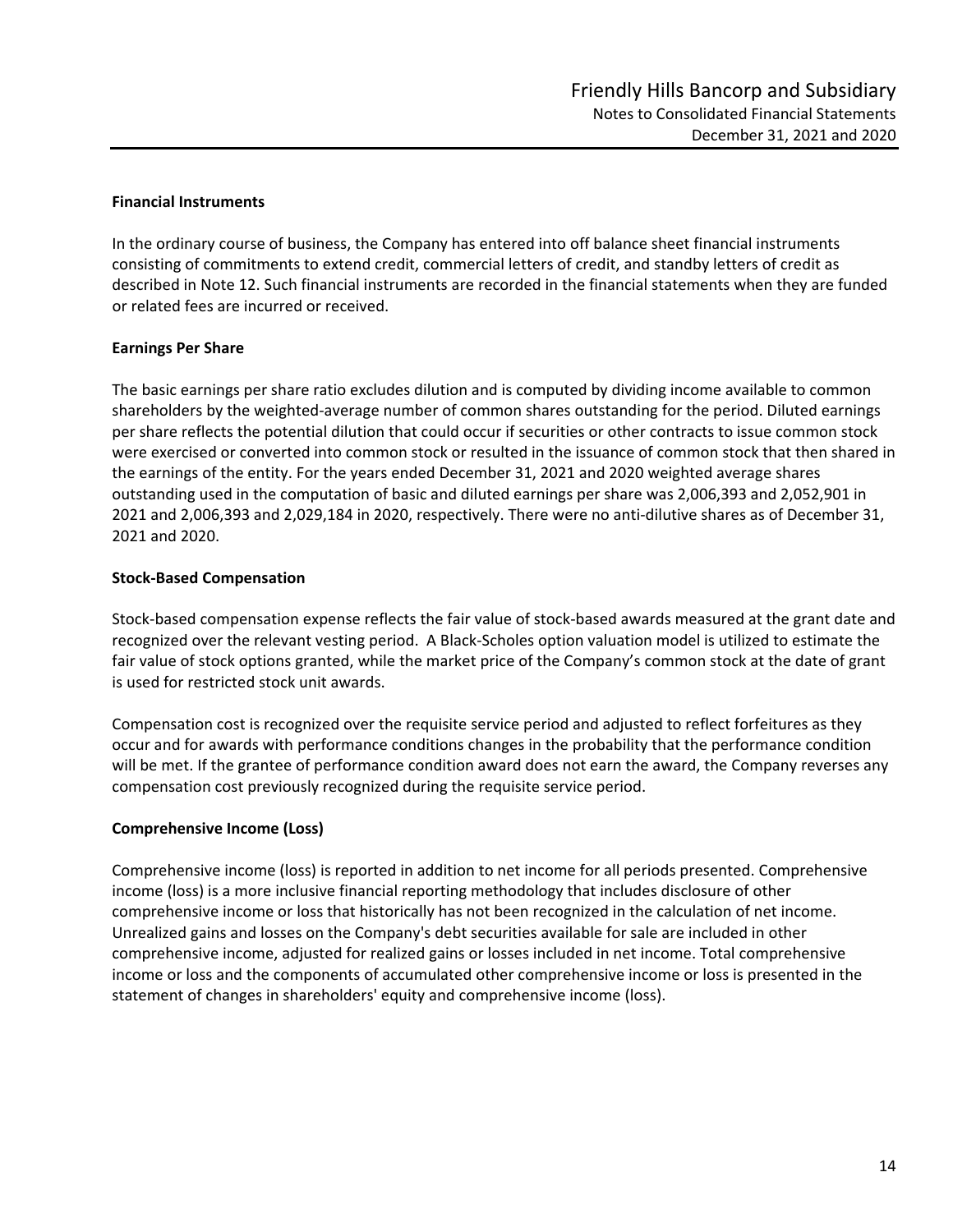#### **Revenue Recognition – Noninterest Income**

In accordance with Topic 606, revenues are recognized when control of promised goods or services is transferred to customers in an amount that reflects the consideration the Company expects to be entitled to in exchange for those goods or services. To determine revenue recognition for arrangements that an entity determines are within the scope of Topic 606, the Company performs the following five steps: (i) identify the contract(s) with a customer; (ii) identify the performance obligation in the contract; (iii) determine the transaction price; (iv) allocate the transaction price to the performance obligation in the contract; and (v) recognize revenue when (or as) the Company satisfies a performance obligation. The Company only applies the five‐step model to contracts when it is probable that the entity will collect the consideration it is entitled to in exchange for the goods or services it transfers to the customer. At contract inception, once the contract is determined to be within the scope of Topic 606, the Company assesses the goods or services that are promised within each contract and identifies those that contain performance obligation, and assesses whether each promised good or service is distinct.

The Company then recognizes as revenue the amount of the transaction price that is allocated to the respective performance obligation when (or as) the performance obligation is satisfied.

The following is a discussion of key revenues within the scope of the new revenue guidance.

#### **Service Charges and Fees on Deposit Accounts**

The Company earns fees from its deposit customers for account maintenance, transaction‐based and overdraft services. Account maintenance fees consist primarily of account fees and analyzed account fees charged on deposit accounts on a monthly basis. The performance obligation is satisfied and the fees are recognized on a monthly basis as the service period is completed. Transaction‐based fees on deposits accounts are charged to deposit customers for specific services provided to the customer, such as non sufficient funds fees, overdraft fees, and wire fees. The performance obligation is completed as the transaction occurs and the fees are recognized at the time each specific service is provided to the customer.

#### **Interchange Fees**

Interchange fees represents fees earned when a debit card issued by the Company is used. The Company earns interchange fees from debit cardholder transactions through a payment network. Interchange fees from cardholder transactions represent a percentage of the underlying transaction value and are recognized daily, concurrently with the transaction processing services provided to the cardholder. The performance obligation is satisfied and the fees are earned when the cost of the transaction is charged to the card. Certain expenses directly associated with the debit card are recorded on a net basis with the fee income.

#### **Payroll Processing Fees**

Payroll processing fees are earned primarily by processing payroll and related transactions for third party employers. The Company earns fees from the processing of payroll, direct deposit and check origination, payroll related reporting services, the processing of related payroll tax payments to regulatory agencies, the filing of payroll tax returns and employee time management solutions. The performance obligation is satisfied and the fees recognized when the transactions occur and when each specific service is provided to the customer.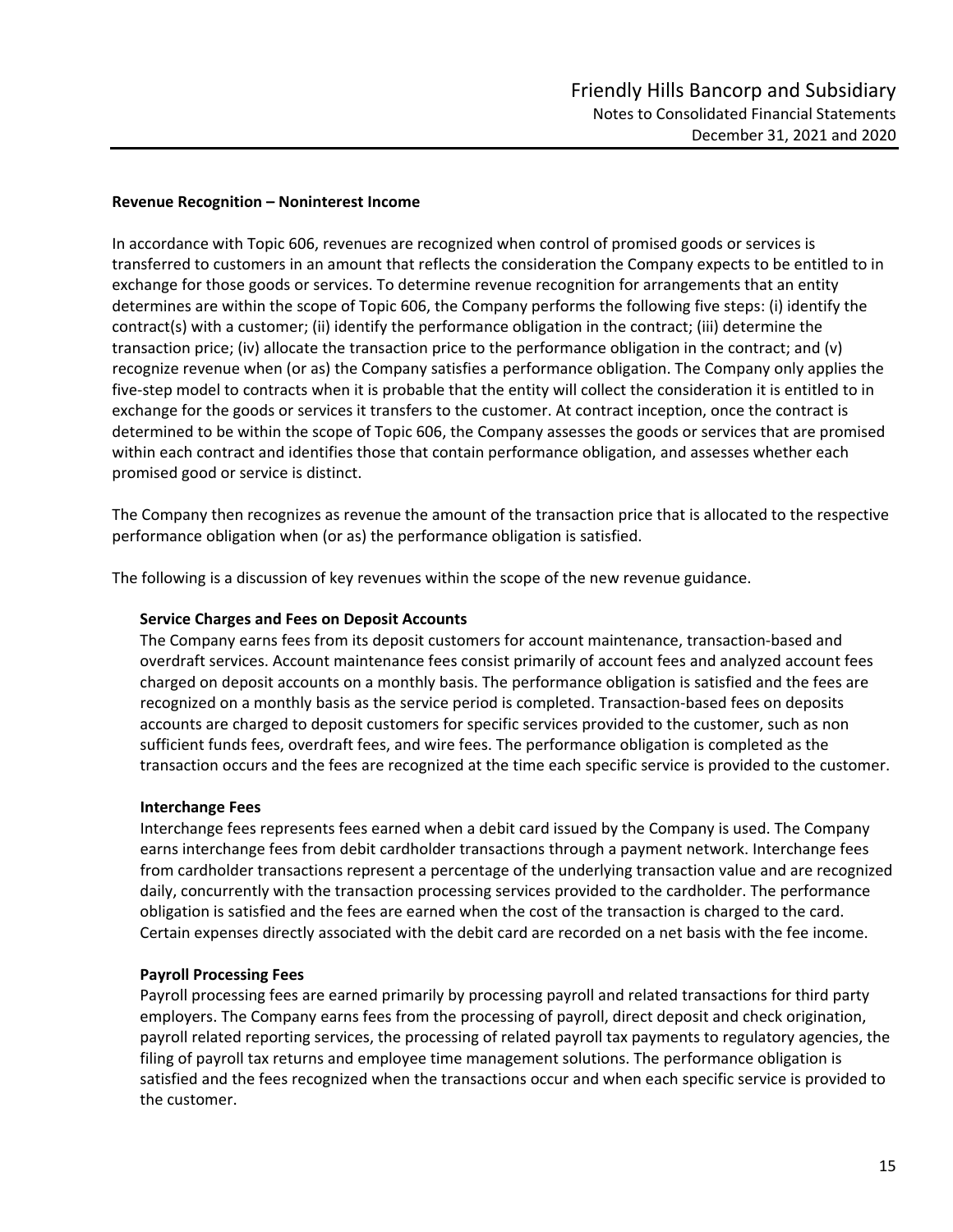#### **Fair Value Measurements**

Fair value is the exchange price that would be received for an asset or paid to transfer a liability (an exit price) in the principal or most advantageous market for the asset or liability in an orderly transaction between market participants on the measurement date. Current accounting guidance establishes a fair value hierarchy, which requires an entity to maximize the use of observable inputs and minimize the use of unobservable inputs when measuring fair value. The guidance describes three levels of inputs that may be used to measure fair value:

The following provides a summary of the hierarchical levels used to measure fair value:

Level 1 - Quoted prices in active markets for identical assets or liabilities that the reporting entity has the ability to access at the measurement date.

Level 2 ‐ Significant other observable inputs (other than Level 1 prices) such as quoted prices for similar assets or liabilities; quoted prices in markets that are not active; or other inputs that are observable or can be corroborated by observable market data.

Level 3 ‐ Significant unobservable inputs that reflect an entity's own assumptions about the factors that market participants would use in pricing an asset or liability.

See Note 10 for more information and disclosures relating to the Company's fair value measurements.

#### **Recent Accounting Guidance Not Yet Effective**

In June 2016, the FASB issued ASU No. 2016‐13, Measurement of Credit Losses on Financial Instruments (Topic 326). This ASU significantly changes how entities will measure credit losses for most financial assets and certain other instruments that aren't measured at fair value through net income. The standard will replace today's "incurred loss" approach with an "expected loss" model. The new model, referred to as the current expected credit loss ("CECL") model, will apply to: (1) financial assets subject to credit losses and measured at amortized cost, and (2) certain off balance sheet credit exposures. This includes, but is not limited to, loans, leases, held-tomaturity securities, loan commitments, and financial guarantees. The CECL model does not apply to available‐ for-sale ("AFS") debt securities. For AFS debt securities with unrealized losses, entities will measure credit losses in a manner similar to what they do today, except that the losses will be recognized as allowances rather than reductions in the amortized cost of the securities. ASU 2016‐13 also expands the disclosure requirements regarding an entity's assumptions, models, and methods for estimating the allowance for loan and lease losses. This ASU is effective for interim and annual reporting periods beginning after December 15, 2022. A cumulative‐ effect adjustment to retained earnings will be reflected as of the beginning of the first reporting period in which the guidance is effective (i.e., modified retrospective approach). The Company is currently evaluating the provisions of ASU No. 2016‐13 for potential impact on its consolidated financial statements.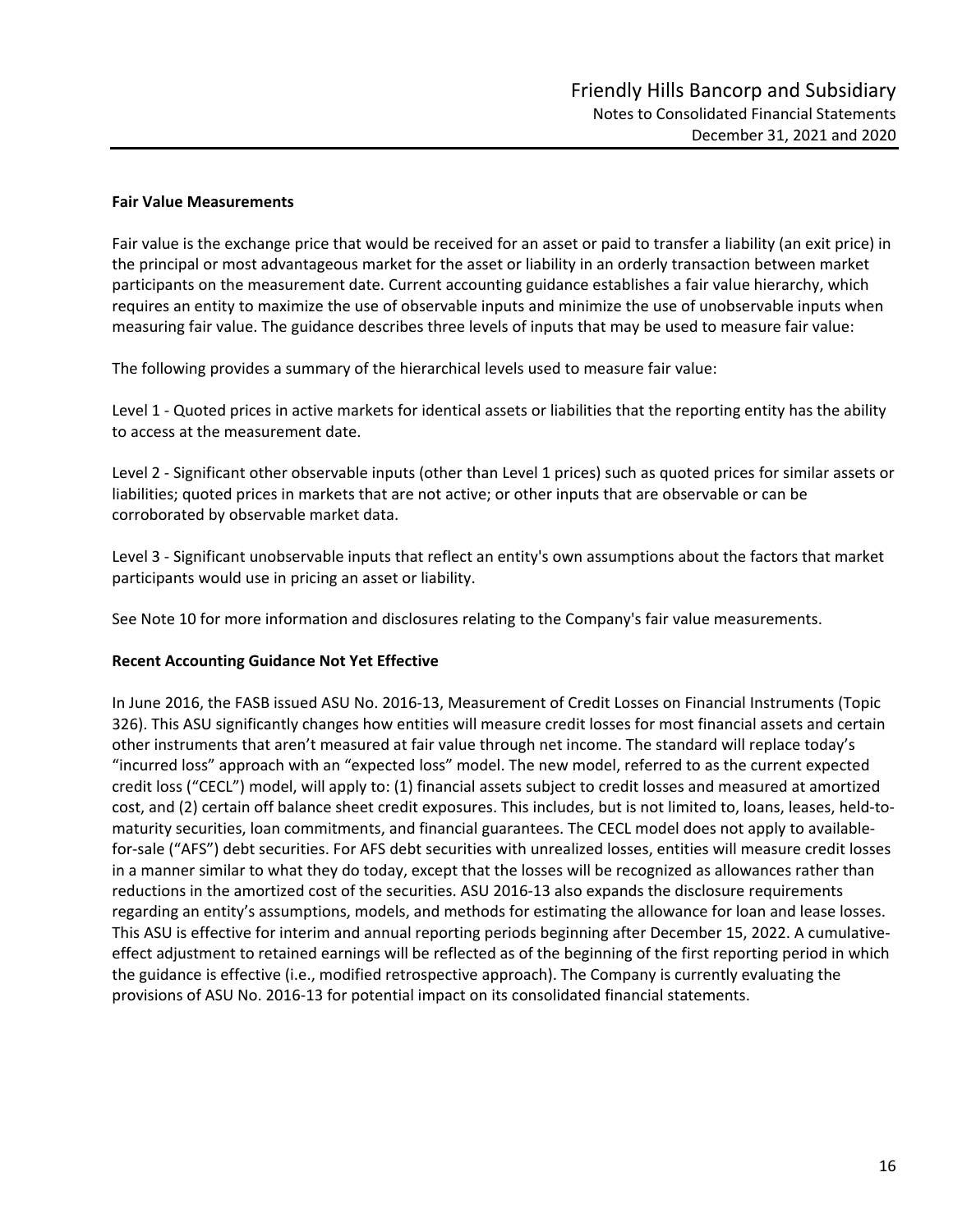#### **Note 2 ‐ Debt Securities**

Debt securities have been classified in the consolidated balance sheets according to management's intent. The amortized cost and fair value of securities, with gross unrealized gains and losses, at December 31, 2021, follows:

|                                                                                                                                                        | Amortized<br>Cost                                               | Gross<br>Gross<br>Unrealized<br>Unrealized<br>Gains<br>Losses |                                                          | Fair<br>Value                                                         |
|--------------------------------------------------------------------------------------------------------------------------------------------------------|-----------------------------------------------------------------|---------------------------------------------------------------|----------------------------------------------------------|-----------------------------------------------------------------------|
| Securities Available for Sale<br>CMO securities<br>Corporate securities<br>Mortgage-backed securities<br>Municipal securities<br><b>SBA</b> securities | 58,486,290<br>8.798.716<br>39,188,726<br>8,481,032<br>4,410,541 | \$<br>96,419<br>12,941<br>1,009<br>39,234<br>105,156          | Ś<br>(693, 322)<br>(116, 582)<br>(451, 727)<br>(44, 484) | \$<br>57,889,387<br>8,695,075<br>38,738,008<br>8,475,782<br>4,515,697 |
| Total                                                                                                                                                  | \$119,365,305                                                   | 254,759                                                       | (1,306,115)                                              | \$118,313,949                                                         |
| Securities Held to Maturity<br>Corporate securities                                                                                                    | 8,544,323                                                       | ς                                                             | (553, 261)                                               | 7,991,062<br>S                                                        |

The amortized cost and fair value of securities, with gross unrealized gains and losses, at December 31, 2020, follows:

|                                                                                                                                       | Amortized<br>Cost                              |    | Gross<br>Unrealized<br>Gains | Gross<br>Unrealized<br>Losses | Fair<br>Value |                                                |
|---------------------------------------------------------------------------------------------------------------------------------------|------------------------------------------------|----|------------------------------|-------------------------------|---------------|------------------------------------------------|
| Securities Available for Sale<br><b>CMO</b> securities<br>Corporate securities<br>Mortgage-backed securities<br><b>SBA</b> securities | 13,348,169<br>4,550,000<br>79,537<br>1,659,899 | \$ | 275,082<br>2,691<br>179,226  | \$<br>(24, 194)               | \$            | 13,623,251<br>4,525,806<br>82,228<br>1,839,125 |
| Total                                                                                                                                 | 19,637,605                                     |    | 456,999                      | (24, 194)                     | Ś             | 20,070,410                                     |
| Securities Held to Maturity<br>Corporate securities                                                                                   | 2,000,000                                      | Ś  | -                            | (160, 482)                    | ς             | 1,839,518                                      |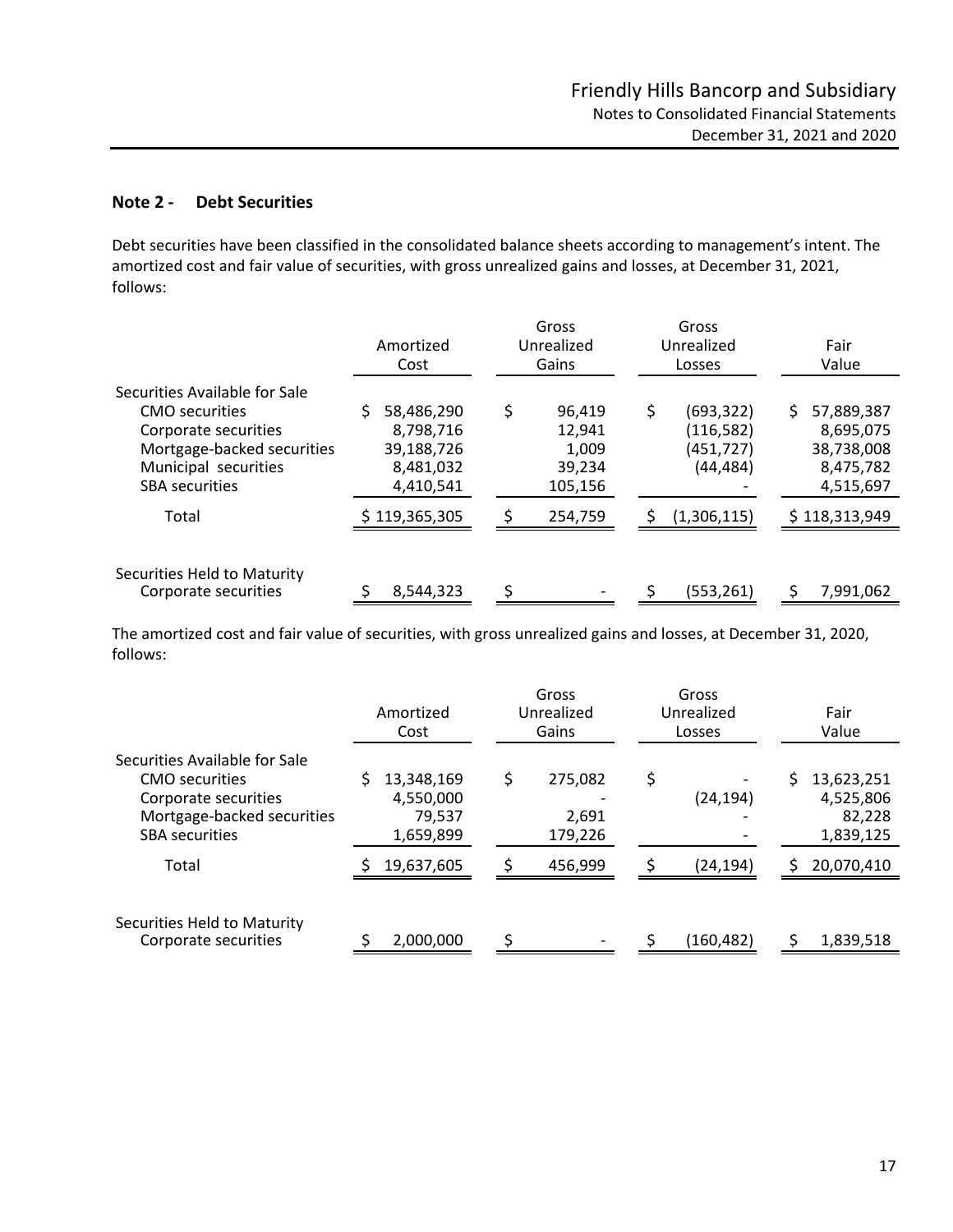Amortized Fair Amortized Fair Cost Value Cost Value Due in one year or less <br>
Due from one to five years <br>
B,202,033 <br>
B,202,447 <br>
Allows a strategy of the set of the years<br>
B,202,033 <br>
B,202,447 Due from one to five years <br>
Due from five to ten years <br>  $5,047,175$  <br>  $5,005,618$  <br>  $8,544,323$ Due from five to ten years 5,047,175 5,005,618 8,544,323 7,991,062 Due after ten years 7,981,127 ‐ 8,006,643 ‐ CMO's and mortgage‐backed securities 97,675,016 ‐ 96,627,395 ‐ \$119,365,305 \$118,313,949 \$8,544,323 \$7,991,062 Available for Sale **Held to Maturity** 

The amortized cost and fair value of debt securities by contractual maturity at December 31, 2021, follows:

 The Company pledged investment securities with <sup>a</sup> carrying value of approximately \$0.2 million as of December 31, 2021 for Federal Reserve Discount Window borrowings.

At December 31, 2021, the Company had 25 debt securities with an unrealized loss of \$1,859,376, which have depreciated approximately 1.71% from the amortized cost basis. Substantially all have been in a continuous loss position for less than 12 months. Unrealized losses on debt securities have not been recognized into income because the bonds are of high credit quality, management does not intend to sell and it is likely that management will not be required to sell the securities prior to their anticipated recovery, and the decline in fair value is largely due to change in interest rates and other market conditions. The fair value is expected to recover as the bonds approach maturity.

#### **Note 3 ‐ Loans and Allowance for Loan Losses**

Loans consist of the following at December 31:

|                           | 2021             | 2020             |
|---------------------------|------------------|------------------|
| Real estate               | 76,580,117<br>S. | 87,730,987<br>S. |
| Commercial and industrial | 12,388,806       | 35,717,596       |
| Consumer                  | 68,339           | 14,136           |
|                           | 89,037,262       | 123,462,719      |
| Allowance for loan losses | (1,800,021)      | (1,464,131)      |
| Deferred loan fees, net   | (114,093)        | (232, 723)       |
| Net Loans                 | 87,123,148       | \$121,765,865    |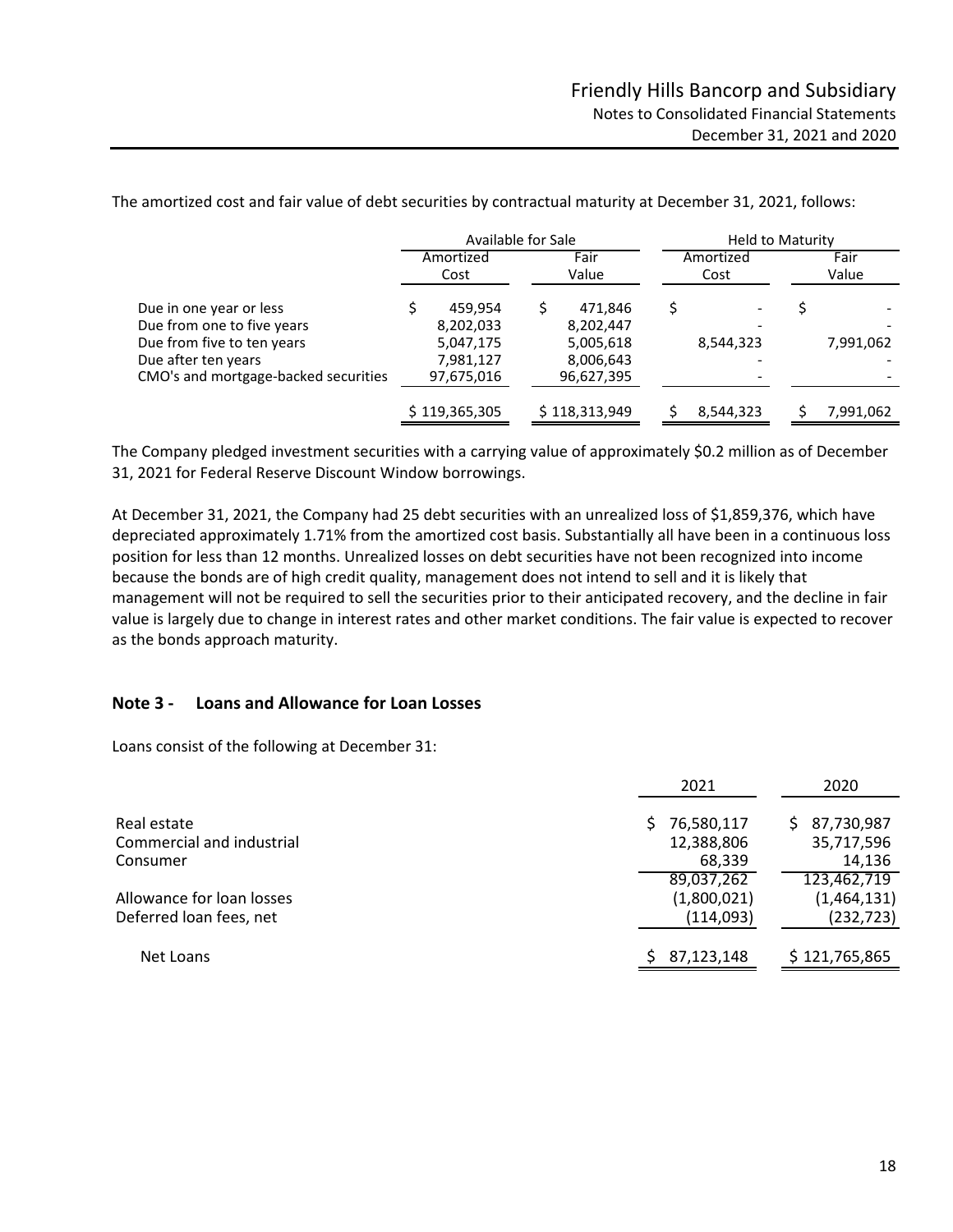Changes in the allowance for loan losses are as follows:

|                                                                                                | 2021                             | 2020                              |  |  |
|------------------------------------------------------------------------------------------------|----------------------------------|-----------------------------------|--|--|
| Balance, beginning of year<br>Provision for loan losses<br>Loan charge-offs<br>Loan recoveries | 1,464,131<br>(5, 131)<br>341.021 | 1,331,982<br>150,000<br>(17, 851) |  |  |
| Balance, end of year                                                                           | 1,800,021                        | 1,464,131                         |  |  |

The following tables presents the recorded investment in loans and impairment method as of December 31, 2021 and 2020, and the activity in the allowance for loan losses for the year then ended, by portfolio segment:

|                                                                                                  |              |                      |            | Commercial<br>and                            |                    |       |                                   |
|--------------------------------------------------------------------------------------------------|--------------|----------------------|------------|----------------------------------------------|--------------------|-------|-----------------------------------|
| December 31, 2021                                                                                |              | <b>Real Estate</b>   | Industrial |                                              | Consumer           | Total |                                   |
| <b>Allowance for Loan Losses</b><br>Beginning of Year<br>Provisions<br>Charge-offs<br>Recoveries | \$           | 1,265,549<br>245,061 | \$         | 198,035<br>(248, 252)<br>(5, 131)<br>341,021 | \$<br>547<br>3,191 | \$    | 1,464,131<br>(5, 131)<br>341,021  |
| End of Year                                                                                      | \$           | 1,510,610            | \$         | 285,673                                      | \$<br>3,738        | \$    | 1,800,021                         |
| Reserves<br>Specific<br>General                                                                  | \$           | 1,510,610            | \$         | 285,673                                      | \$<br>3,738        | \$    | 1,800,021                         |
|                                                                                                  | $\mathsf{S}$ | 1,510,610            | \$         | 285,673                                      | \$<br>3,738        | \$    | 1,800,021                         |
| <b>Evaluated for impairment</b><br>Individually<br>Collectively                                  | \$           | 76,580,117           | \$         | 12,388,806                                   | \$<br>68,339       | \$    | 89,037,262                        |
|                                                                                                  | \$           | 76,580,117           | \$         | 12,388,806                                   | \$<br>68,339       | \$    | 89,037,262                        |
| December 31, 2020                                                                                |              |                      |            |                                              |                    |       |                                   |
| Allowance for Loan Losses<br>Beginning of Year<br>Provisions<br>Charge-offs                      | \$           | 1,073,323<br>192,226 | \$         | 257,884<br>(41,998)<br>(17, 851)             | \$<br>775<br>(228) | \$    | 1,331,982<br>150,000<br>(17, 851) |
| End of Year                                                                                      | \$           | 1,265,549            | \$         | 198,035                                      | \$<br>547          | \$    | 1,464,131                         |
| Reserves<br>Specific<br>General                                                                  | \$           | 1,265,549            | \$         | 198,035                                      | \$<br>547          | \$    | 1,464,131                         |
|                                                                                                  | $\mathsf{S}$ | 1,265,549            | \$         | 198,035                                      | \$<br>547          | \$    | 1,464,131                         |
| <b>Evaluated for impairment</b><br>Individually<br>Collectively                                  | \$           | 87,730,987           | \$         | 55,870<br>35,661,726                         | \$<br>14,136       | \$    | 55,870<br>123,406,849             |
|                                                                                                  | \$           | 87,730,987           | \$         | 35,717,596                                   | \$<br>14,136       | \$    | 123,462,719                       |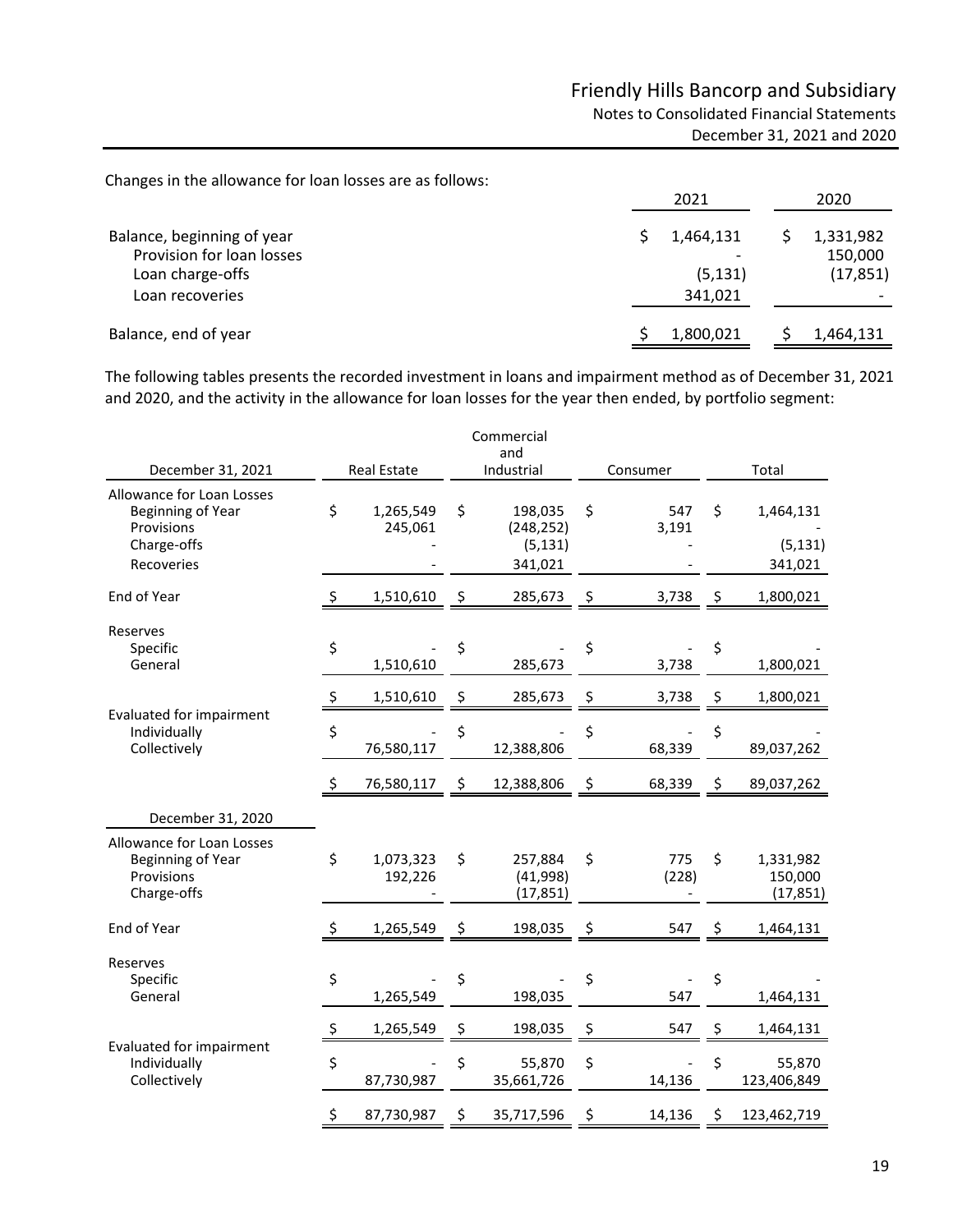The Company categorizes loans into risk categories based on relevant information about the ability of borrowers to service their debt such as current financial information, historical payment experience, collateral adequacy, credit documentation, and current economic trends, among other factors. The Company analyzes loans individually by classifying the loans as to credit risk. This analysis typically includes larger, non‐homogeneous loans such as commercial real estate and commercial and industrial loans. This analysis is performed on an ongoing basis as new information is obtained.

The Company uses the following definitions for risk ratings:

*Pass ‐* Loans considered as pass meet all of the Company's underwriting criteria and are categorized into four different risk categories based on the level of protection provided to the Company by the paying capacity of the borrower and the value and marketability of the collateral.

*Special Mention* ‐ Loans classified as special mention have a potential weakness that deserves management's close attention. If left uncorrected, these potential weaknesses may result in deterioration of the repayment prospects for the loan or of the institution's credit position at some future date.

*Substandard* ‐ Loans classified as substandard are inadequately protected by the current net worth and paying capacity of the obligor or of the collateral pledge, if any. Loans so classified have a well‐defined weakness or weaknesses that jeopardize the liquidation of the debt. They are characterized by the distinct possibility that the institution will sustain some loss if the deficiencies are not corrected.

*Impaired* ‐ A loan is considered impaired when, based on current information and events, it is probable that the Company will be unable to collect all amounts due according to the contractual terms of the loan agreement.

| December 31, 2021         | Pass          | Special<br>Mention |           | Substandard   | Impaired | Total            |
|---------------------------|---------------|--------------------|-----------|---------------|----------|------------------|
| Real estate               |               |                    |           |               |          |                  |
| Construction              | Ś.<br>85,275  | \$                 |           | \$            | \$       | Ś.<br>85,275     |
| 1-4 family                | 22,324,073    |                    |           |               |          | 22,324,073       |
| Commercial real estate    | 53,799,375    |                    |           | 371,394       |          | 54,170,769       |
| Commercial and industrial | 11,701,167    |                    | 687,639   |               |          | 12,388,806       |
| Consumer                  | 68,339        |                    |           |               |          | 68,339           |
|                           | 87,978,229    | S                  | 687,639   | \$<br>371,394 |          | 89,037,262       |
|                           |               |                    | Special   |               |          |                  |
| December 31, 2020         | Pass          |                    | Mention   | Substandard   | Impaired | Total            |
| Real estate               |               |                    |           |               |          |                  |
| 1-4 family                | \$23,989,927  | \$                 |           | \$<br>873,721 | \$       | 24,863,648<br>Ś. |
| Commercial real estate    | 59,684,406    |                    | 3,182,933 |               |          | 62,867,339       |
| Commercial and industrial | 35,661,726    |                    |           |               | 55,870   | 35,717,596       |
| Consumer                  | 14,136        |                    |           |               |          | 14,136           |
|                           | \$119,350,195 | s                  | 3,182,933 | \$<br>873,721 | 55,870   | \$123,462,719    |

Based on the most recent analysis performed, the risk category of loans by class of loans is as follows as of December 31, 2021 and 2020: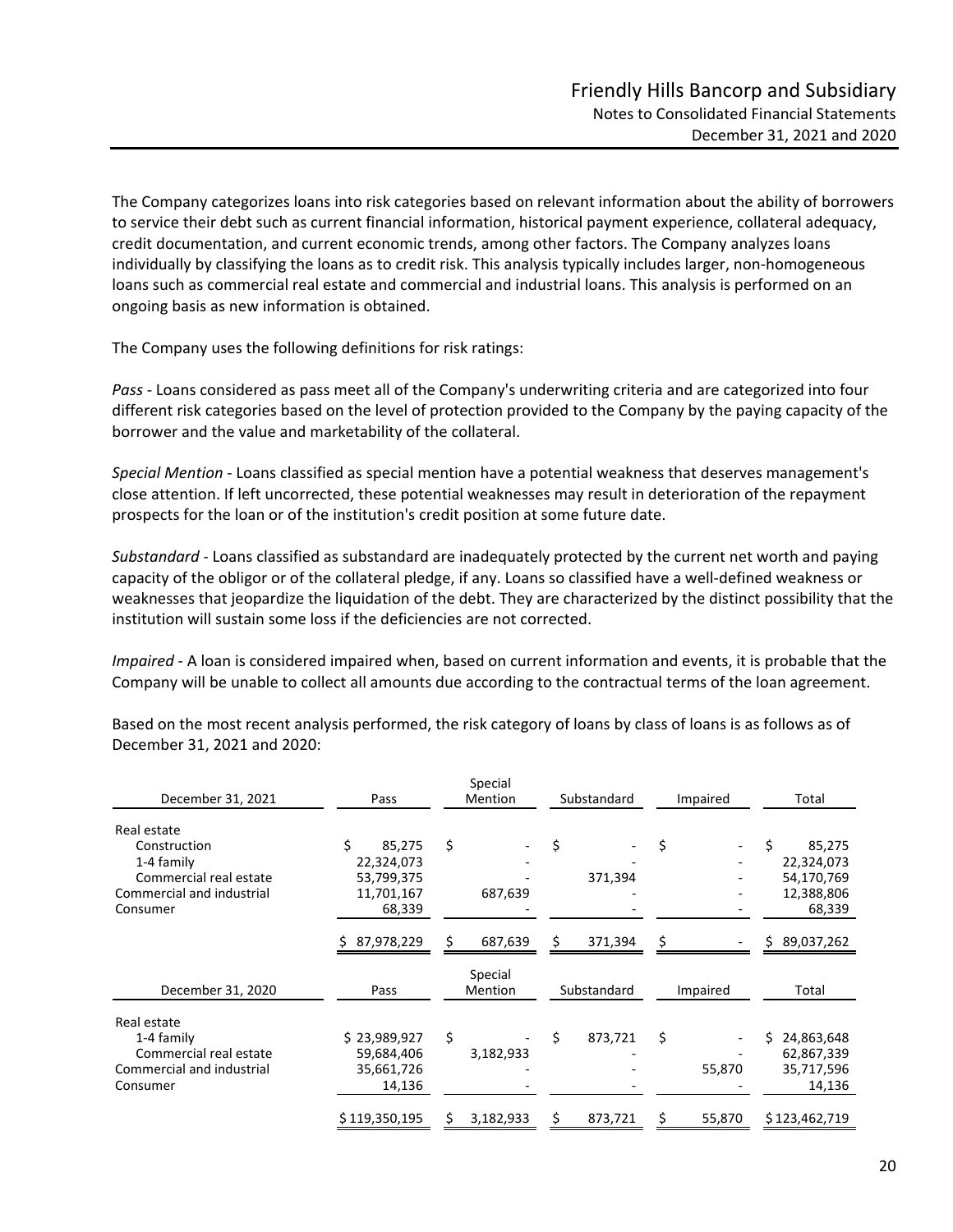| December 31, 2021                                                                                            |       | 30-59<br>Days<br>Past Due |    | 60-89<br>Days<br>Past Due |    | 90 Days<br>or More<br>Past Due | Not<br>Past Due                                                  | Total                                                            | Nonaccrual   |
|--------------------------------------------------------------------------------------------------------------|-------|---------------------------|----|---------------------------|----|--------------------------------|------------------------------------------------------------------|------------------------------------------------------------------|--------------|
| Real estate<br>Construction<br>1-4 family<br>Commercial real estate<br>Commercial and industrial<br>Consumer | \$    |                           | \$ |                           | \$ |                                | Ś.<br>85,275<br>22,324,073<br>54,170,769<br>12,388,806<br>68,339 | Ś.<br>85,275<br>22,324,073<br>54,170,769<br>12,388,806<br>68,339 | \$           |
|                                                                                                              |       |                           |    |                           |    |                                | \$<br>89,037,262                                                 | \$89,037,262                                                     | S            |
| December 31, 2020                                                                                            | 30-59 | Days<br>Past Due          |    | 60-89<br>Days<br>Past Due |    | 90 Days<br>or More<br>Past Due | <b>Not</b><br>Past Due                                           | Total                                                            | Nonaccrual   |
| Real estate<br>1-4 family<br>Commercial real estate<br>Commercial and industrial<br>Consumer                 | \$    |                           | \$ |                           | \$ |                                | 24,863,648<br>Ś.<br>62,867,339<br>35,717,596<br>14,136           | \$24,863,648<br>62,867,339<br>35,717,596<br>14,136               | \$<br>55,870 |
|                                                                                                              |       |                           |    |                           |    |                                | \$123,462,719                                                    | \$123,462,719                                                    | 55,870       |

#### The following table summarizes the payment status of the loan portfolio as of December 31:

Information relating to individually impaired loans presented by class of loans was as follows as of December 31, 2020:

| December 31, 2020                                                 | Unpaid<br>Principal<br>Balance |  | Related<br>Recorded<br>Allowance<br>Investment |  | Average<br>Recorded<br>Investment |  |         |                          | Interest<br>Income<br>Recognized |
|-------------------------------------------------------------------|--------------------------------|--|------------------------------------------------|--|-----------------------------------|--|---------|--------------------------|----------------------------------|
| Without a Related Allowance<br>Recorded<br>Commercial real estate | 55,870                         |  | 55,870                                         |  | $\overline{\phantom{0}}$          |  | 195.058 | $\overline{\phantom{0}}$ |                                  |

The Company had no impaired loans as of December 31, 2021. The Company had no loans classified as Troubled Debt Restructurings (TDR's) as of December 31, 2021 and 2020, respectively.

#### **Note 4 ‐ Premises and Equipment**

Premises and equipment are as follows:

|                                           | 2021 |               |  | 2020          |
|-------------------------------------------|------|---------------|--|---------------|
| Leasehold improvements                    |      | 890.212       |  | 730,561       |
| Furniture, fixtures, and equipment        |      | 446.871       |  | 371,859       |
| Computers                                 |      | 1,432,291     |  | 1,274,797     |
|                                           |      | 2,769,374     |  | 2,377,217     |
| Accumulated depreciation and amortization |      | (2, 226, 890) |  | (2, 113, 471) |
|                                           |      | 542,484       |  | 263,746       |

 Total depreciation expense for the years ended December 31, <sup>2021</sup> and 2020, was \$113,419 and \$99,265, respectively.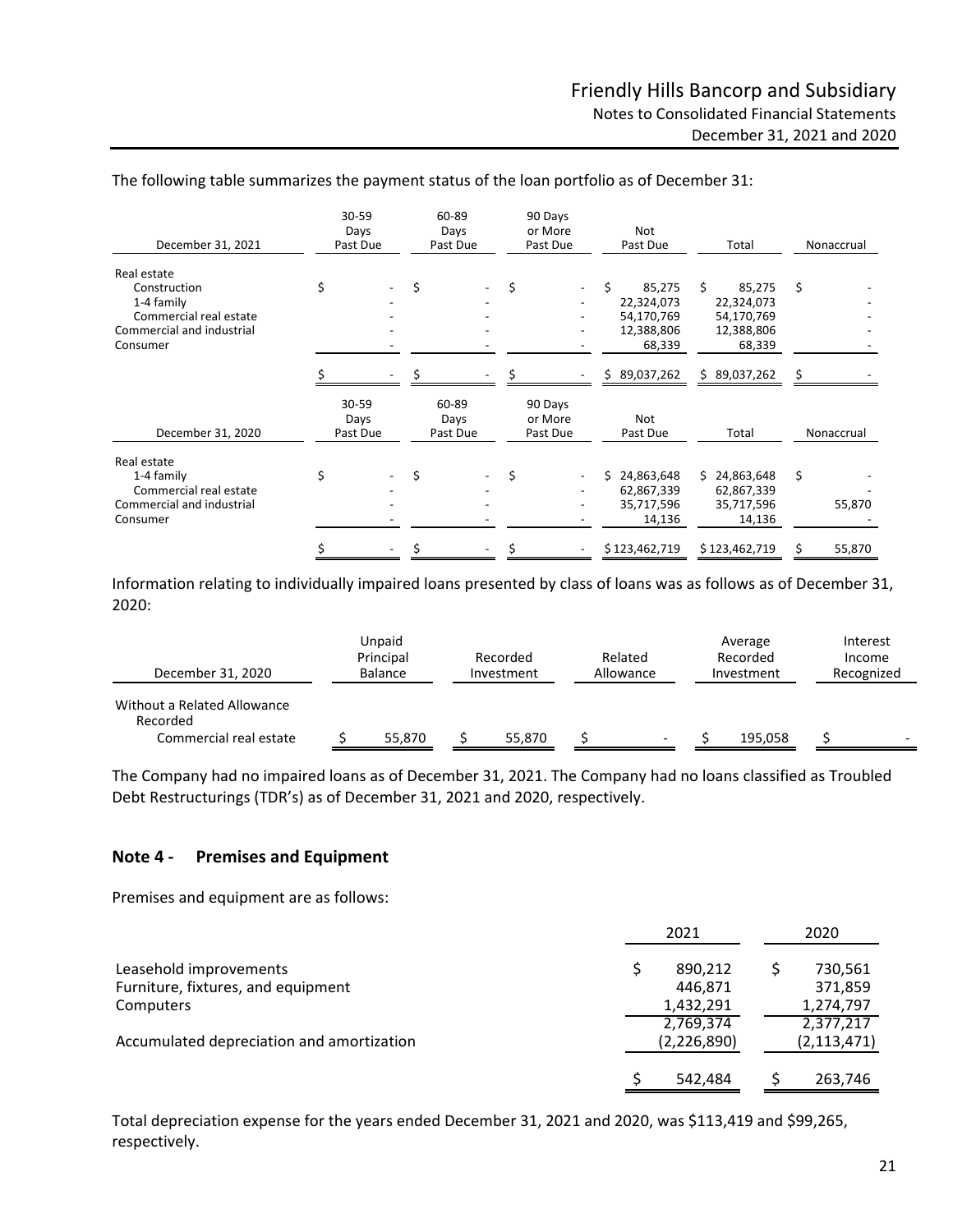#### **Note 5 ‐ Leases**

The Company has entered into leases for all of its branch locations. The leases expire at various dates through August of 2025. These leases also include provisions for periodic rent increases as well as payment by the lessee of certain operating expenses. The amount of the lease liability and ROU asset is impacted by the lease term and the discount rate applied to determine the present value of future lease payments.

Balance sheet and other information relating to leases at December 31, 2021 and 2020 is shown below.

|                                                             | 2021 |           | 2020 |         |
|-------------------------------------------------------------|------|-----------|------|---------|
| <b>Operating Lease Right-of-Use Assets</b>                  |      | 1,771,071 | S.   | 587,676 |
| Operating Lease Liabilities (included in other liabilities) |      | 2,207,435 |      | 610,936 |
| Weighted-Average Remaining Lease Term, in Years             |      | 2.95      |      | 3.83    |
| Weighted-Average Discount Rate                              |      | 5.00%     |      | 5.00%   |

The Company elected, for all classes of underlying assets, not to separate lease and non‐lease components and instead to account for them as a single lease component. Variable lease cost primarily represents variable payments such as common area maintenance and utilities.

The following table represents lease costs and other lease information for the year ended December 31, 2021 and 2020:

|                                             | 2021              | 2020 |                  |  |
|---------------------------------------------|-------------------|------|------------------|--|
| Operating lease cost<br>Variable lease cost | 270,953<br>58,919 |      | 179,403<br>6,027 |  |
| Total lease costs                           | 329,872           |      | 185,430          |  |

The Company subleases space in one branch location acquired in the branch acquisition that closed in September 2021 and recognized rental income of \$47,061 in 2021.

|                                                                                                | 2021         |     | 2020                     |
|------------------------------------------------------------------------------------------------|--------------|-----|--------------------------|
| Other Information<br>Cash Paid for Amounts Included in the Measurement of Lease Liabilities \$ | 352.332      |     | 188.752                  |
| Right-of-Use Assets Obtained in Exchange for Lease Obligations                                 | \$ 1,454,346 | S S | $\overline{\phantom{0}}$ |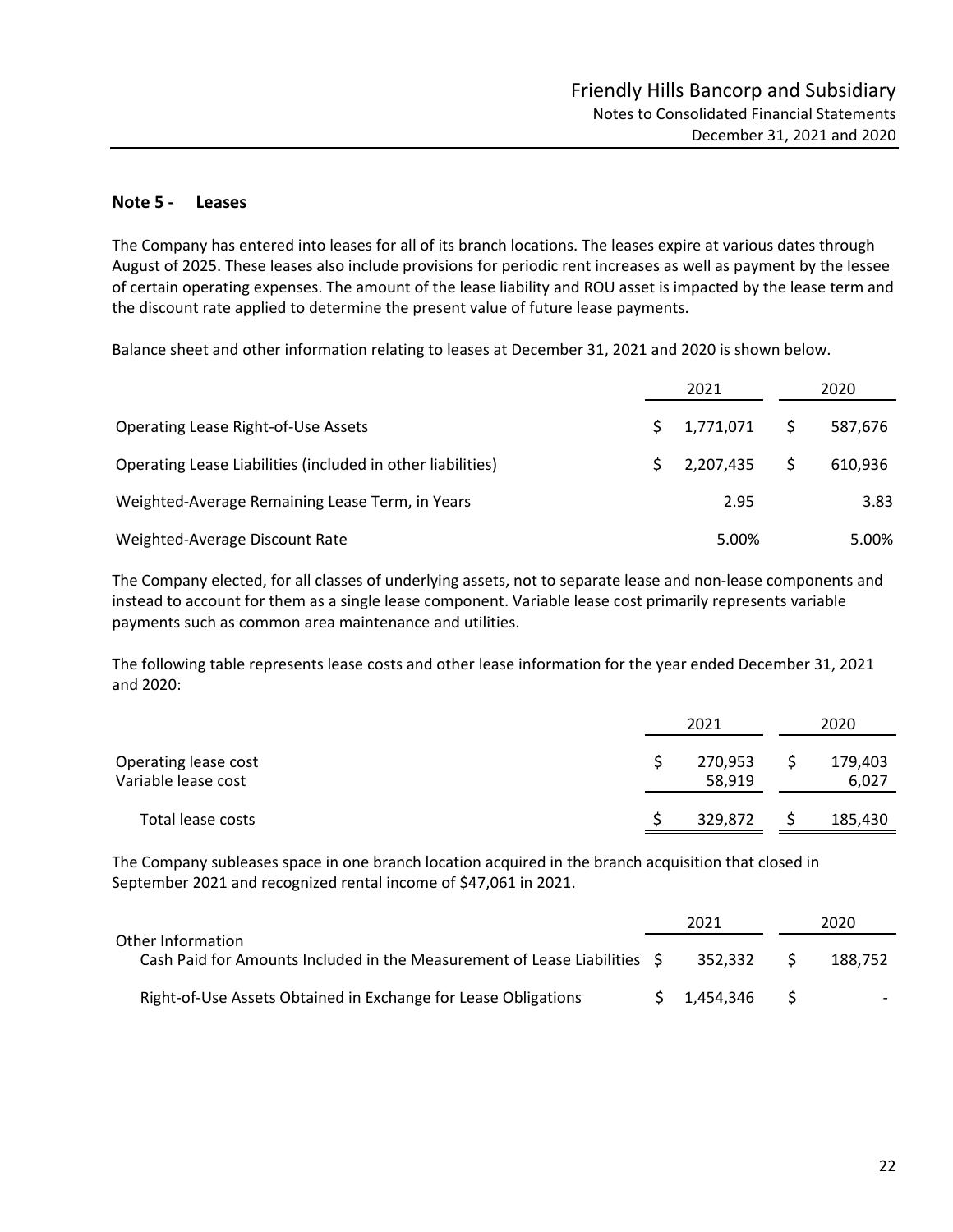Maturities of lease liabilities for periods indicated:

| <b>Year Ending</b>                                 |               |
|----------------------------------------------------|---------------|
| 2022                                               | \$<br>844,476 |
| 2023                                               | 763,280       |
| 2024                                               | 618,275       |
| 2025                                               | 155,136       |
| Total lease payments                               | 2,381,167     |
| Less imputed interest                              | (173, 732)    |
| Present value of net future minimum lease payments | 2,207,435     |

#### **Note 6 ‐ Deposits**

Interest-bearing and noninterest-bearing deposits consist of the following:

|                                                                                                  | 2021                                  | 2020                                  |
|--------------------------------------------------------------------------------------------------|---------------------------------------|---------------------------------------|
| NOW accounts<br>Savings and money market<br>Time certificate of deposit accounts under \$250,000 | 29,261,783<br>85,385,412<br>5,343,350 | 19,613,440<br>55,238,250<br>2,391,577 |
| Time certificate of deposit accounts \$250,000 and over                                          | 2,944,510                             | 5,289,311                             |
| Total interest-bearing deposits                                                                  | 122,935,055                           | 82,532,578                            |
| Total noninterest-bearing deposits                                                               | 134,624,786                           | 78,996,654                            |
| Total deposits                                                                                   | \$257,559,841                         | \$161,529,232                         |

As of December 31, 2021, all noninterest-bearing deposits are demand deposits. The maturity of time certificates of deposit is as follows:

|                                                                | 2021                            | 2020                              |  |
|----------------------------------------------------------------|---------------------------------|-----------------------------------|--|
| Within one year<br>One year to three years<br>Over three years | 5,110,633<br>3,173,806<br>3,421 | 3,609,890<br>3,279,643<br>791,355 |  |
|                                                                | 8,287,860                       | 7,680,888                         |  |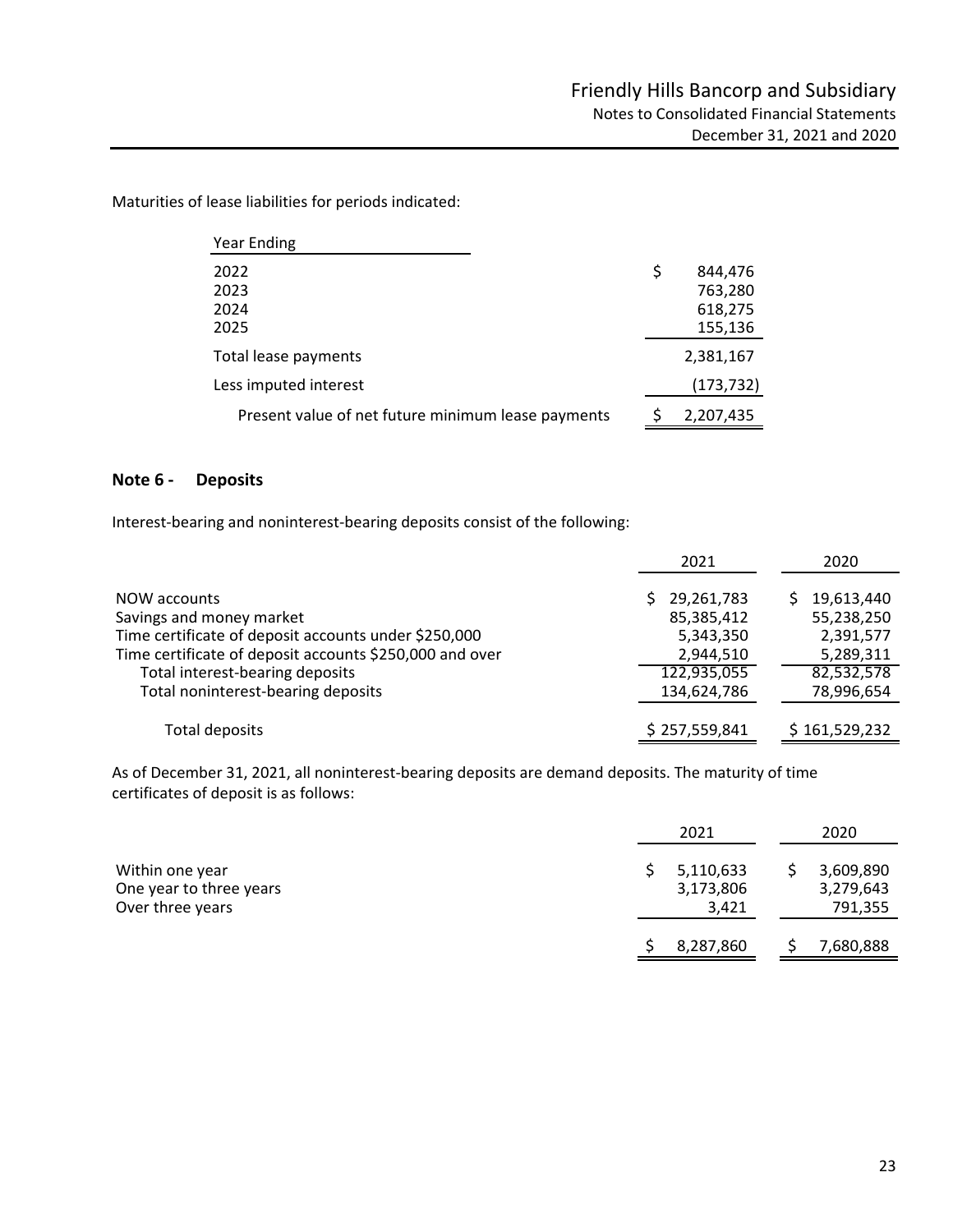#### **Note 7 ‐ Income Taxes**

Income tax expense included in the statements of income consist of the following:

|                          | 2021   |  |          |
|--------------------------|--------|--|----------|
| Current<br>Federal       | 24,593 |  | 280,032  |
| State                    | 3,430  |  | 165,000  |
|                          | 28,023 |  | 445,032  |
| Deferred taxes           | 3,000  |  | (58,000) |
| Total income tax expense | 31,023 |  | 387,032  |

 Deferred taxes are <sup>a</sup> result of differences between income tax accounting and generally accepted accounting principles with respect to income and expense recognition. The following is a summary of the components of the net deferred tax asset accounts recognized in the accompanying consolidated balance sheets at December 31:

|                                                       | 2021 |         | 2020         |  |
|-------------------------------------------------------|------|---------|--------------|--|
| Deferred Tax Assets                                   |      |         |              |  |
| Accrual to cash                                       | S    | 111,000 | \$<br>14,000 |  |
| Allowance for loan losses due to tax limitations      |      | 101,000 | 101,000      |  |
| Depreciation differences                              |      | 65,000  | 75,000       |  |
| Deferred compensation                                 |      | 57,000  |              |  |
| Unrealized loss on debt securities available for sale |      | 315,000 |              |  |
| Other, net                                            |      | 212,000 | 156,000      |  |
|                                                       |      | 861,000 | 346,000      |  |
| Deferred Tax Liabilities                              |      |         |              |  |
| Deferred loan costs                                   |      | 59,000  | 69,000       |  |
| Unrealized gain on debt securities available for sale |      |         | 128,000      |  |
| Goodwill                                              |      | 185,000 | 44,000       |  |
| Other, net                                            |      | 212,000 | 140,000      |  |
|                                                       |      |         |              |  |
|                                                       |      | 456,000 | 381,000      |  |
| Net deferred tax assets (liabilities)                 |      | 405,000 | (35,000)     |  |

The Company does not expect the total amount of unrecognized tax benefits to significantly increase or decrease in the next twelve months.

The Company is subject to federal income tax and franchise tax of the state of California. Income tax returns for the years ending after December 31, 2017 are open to audit by the federal authorities and for the years ending after December 31, 2016 are open to audit by California state authorities.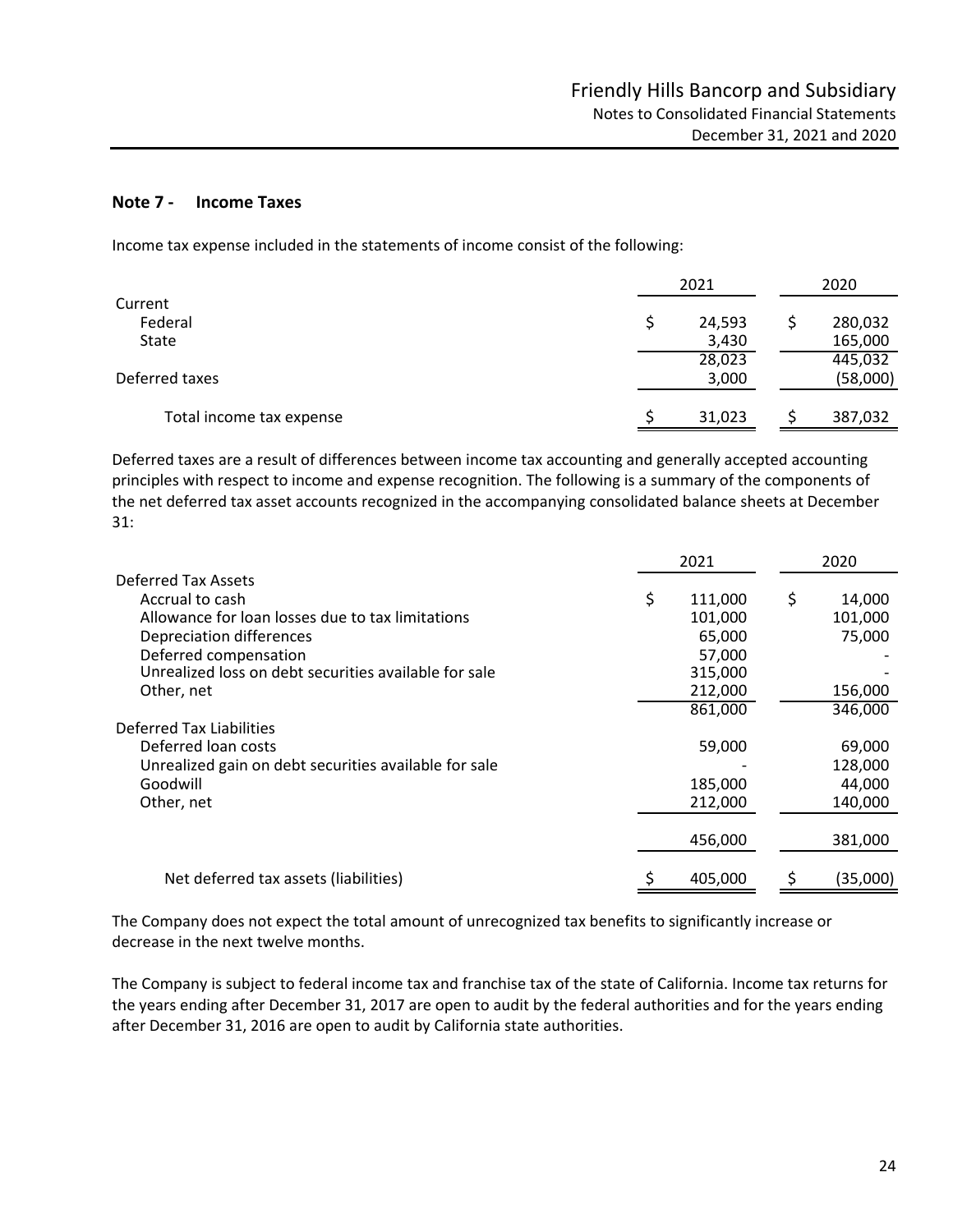A comparison of the federal statutory income tax rates to the Company's effective income tax rates at December 31 follows:

|                                                                                                 | 2021                         |                           | 2020 |                                 |                          |  |
|-------------------------------------------------------------------------------------------------|------------------------------|---------------------------|------|---------------------------------|--------------------------|--|
|                                                                                                 | Amount                       | Rate                      |      | Amount                          | Rate                     |  |
| <b>Statutory Federal tax</b><br>State franchise tax, net of Federal benefit<br>Other items, net | 46,000<br>(30,000)<br>15,023 | 21.0%<br>$-13.7%$<br>6.8% |      | 296,000<br>116,000<br>(24, 968) | 21.0%<br>8.2%<br>$-1.8%$ |  |
| Actual tax expense                                                                              | 31,023                       | 14.1%                     |      | 387,032                         | 27.4%                    |  |

The Company has determined that a valuation allowance is not required as it appears that it is more likely than not that the deferred tax asset will be realized, based upon an estimate of future taxable income.

#### **Note 8 ‐ Stock‐Based Compensation**

The Company's Stock Option Plan (the Plan) provides that officers and key employees may be granted both nonqualified and incentive stock options and directors and other consultants, who are not also an officer or employee, may only be granted nonqualified stock options. The Plan also permits the grant of stock appreciation rights, restricted shares, restricted stock units, performance shares and performance unit awards. The maximum aggregate number of shares that may be issued pursuant to awards granted under the Plan is 200,000 shares.

Stock options expire no later than ten years from the date of the grant and generally vest over five years. The Plan provides for accelerated vesting if there is a change of control, as defined in the Plan. The Company had stock‐based compensation cost in 2021 and 2020 of \$67,408 and related tax benefits were \$15,900, per year. The fair value of each option grant was estimated on the date of grant using the Black‐Scholes option‐pricing model.

A summary of the status of the Company's stock option plan and changes during the year is presented below:

|                                                                                                            | 2021               |                       |              |  |  |
|------------------------------------------------------------------------------------------------------------|--------------------|-----------------------|--------------|--|--|
|                                                                                                            |                    | Weighted-<br>Average  |              |  |  |
|                                                                                                            | <b>Shares</b>      | <b>Exercise Price</b> |              |  |  |
| Balance, beginning of year<br>Options granted<br>Options exercised<br>Options forfeited<br>Options expired | 160,250<br>(6,900) | Ś                     | 6.80<br>6.80 |  |  |
| Balance, end of year                                                                                       | 153,350            | S                     | 6.80         |  |  |
| Options exercisable, end of year                                                                           | 92,010             |                       | 6.80         |  |  |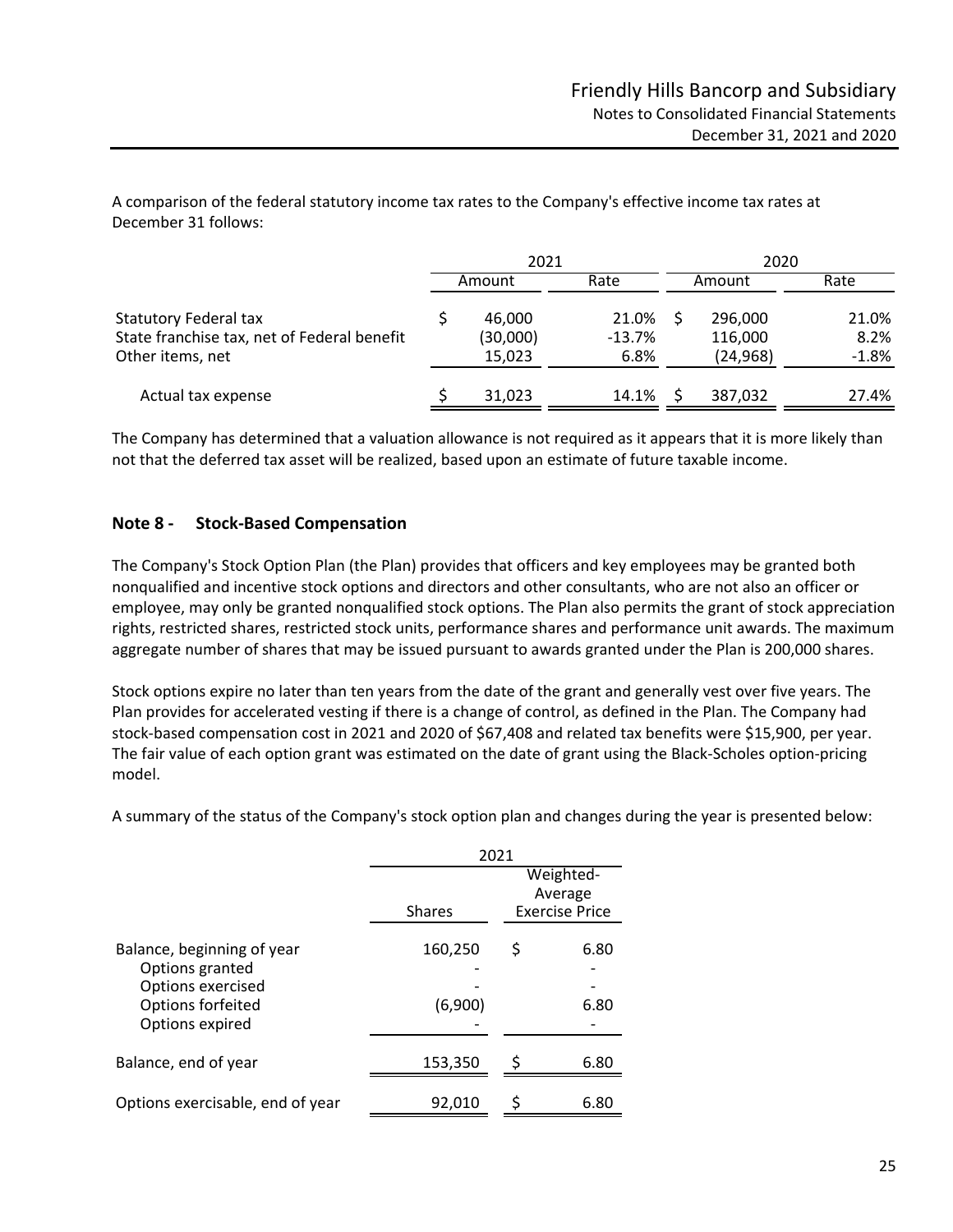As of December 31, 2021, the Company had \$120,326 of unrecognized compensation cost related to the outstanding stock options that will be recognized over a weighted‐average period of 1.4 years. There was \$248,427 and \$199,013 in intrinsic value in the options outstanding and exercisable as of December 31, 2021.

A summary of the status of unvested restricted stock units awarded under the Plan as of December 31, 2021 and changes during the year then ended is presented below:

|                                                                         | 2021          |           |                   |  |  |
|-------------------------------------------------------------------------|---------------|-----------|-------------------|--|--|
|                                                                         |               | Weighted- |                   |  |  |
|                                                                         |               |           | Average           |  |  |
|                                                                         | Unvested      |           | <b>Grant Date</b> |  |  |
|                                                                         | <b>Shares</b> |           | <b>Fair Value</b> |  |  |
| Balance, beginning of year<br>Granted<br>Vested<br>Forfeited or expired | 200,000       | \$        | 9.50              |  |  |
| Balance, end of year                                                    | 200,000       |           | 9.50              |  |  |

One half of the outstanding unvested restricted stock units at December 31, 2021 are subject to various performance conditions which the Company has assumed will be achieved for purposes of recognizing compensation cost and will be recognized ratably over the 5 year requisite service period. All restricted stock units were granted on December 31, 2021 and therefore no compensation expense was recognized in 2021. As of December 31, 2021, the Company had \$1.9 million of unrecognized compensation cost related to restricted stock units that will be recognized over a weighted‐average period of 3.0 years.

#### **Note 9 ‐ Other Borrowings**

At year‐end, advances from the FHLB were as follows:

|                                               | 2021         | 2020         |
|-----------------------------------------------|--------------|--------------|
| Balance at end of year                        | \$12,000,000 | \$20,500,000 |
| Weighted average interest rate at end of year | 2.12%        | 1.63%        |
| Weighted average interest rate for the year   | 1.64%        | 2.05%        |

FHLB advances are secured with eligible collateral consisting of the unpaid principal balance of \$82.3 million of pledged loans.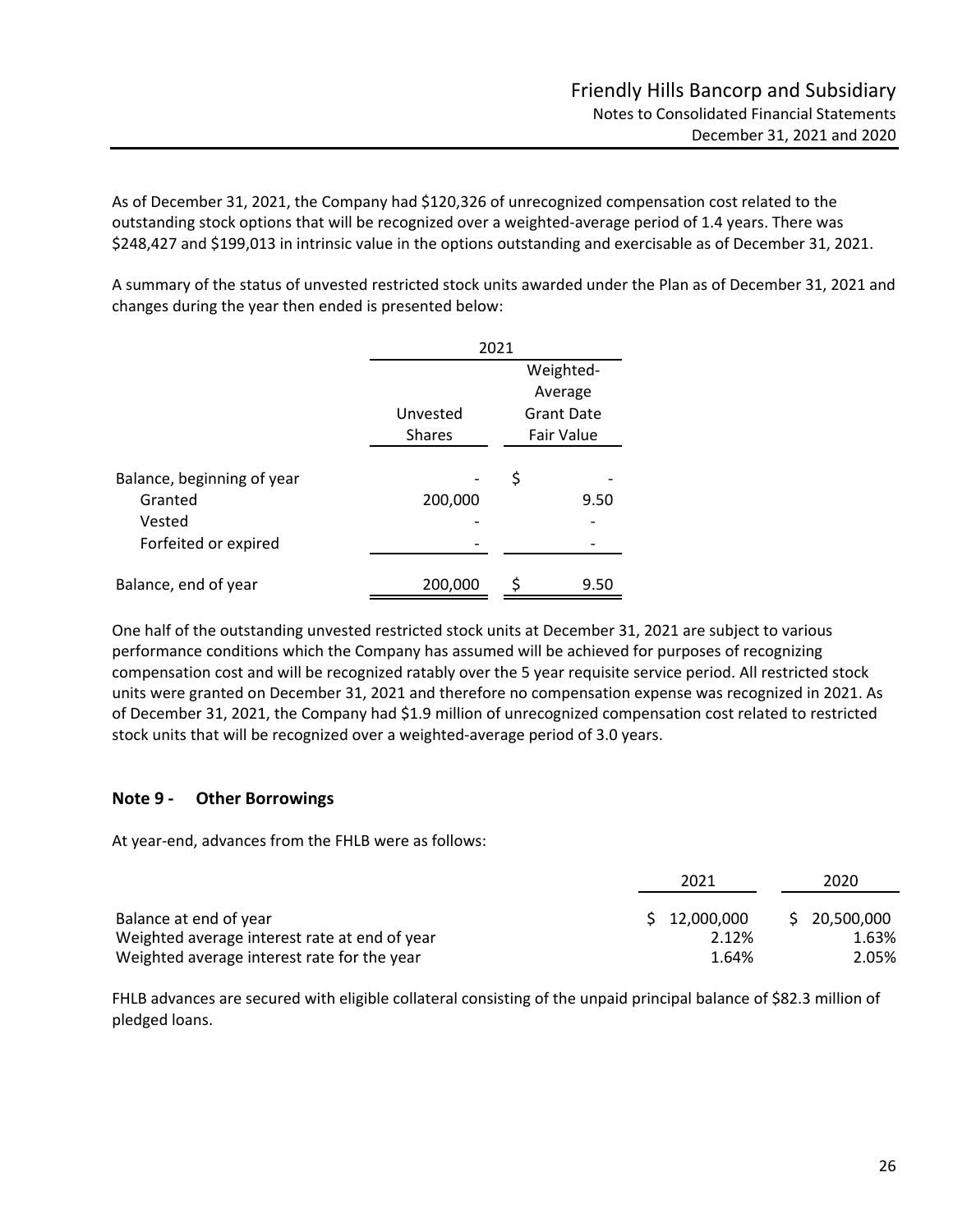Average

Advances from the FHLB are subject to the FHLB's collateral and underwriting requirements. Unused borrowing capacity based on pledged collateral was \$43.5 million and \$30.5 million as of December 31, 2021 and 2020, respectively.

The maturities of FHLB advances were as follows:

| Year Ending December 31, | Amount                 | <b>AVEL ARE</b><br><b>Interest Rate</b> |  |  |
|--------------------------|------------------------|-----------------------------------------|--|--|
| 2027<br>2030             | 3,000,000<br>9,000,000 | 2.17%<br>2.10%                          |  |  |
| Total                    | 12,000,000             |                                         |  |  |

At December 31, 2021 and 2020, the Company has an unsecured revolving line of credit with Pacific Coast Bankers Bank and Zions Bank, providing for Federal fund purchases up to a total of \$9,000,000. Borrowings are payable on demand and interest on outstanding borrowings accrues at rates negotiated at the time of the borrowing. In addition, the Company has a borrowing relationship with the Federal Reserve Bank and has borrowing capacity of approximately \$184,000 based on securities pledged with a carrying value of approximately \$180,000. As of December 31, 2021 and 2020, the Company did not have any outstanding borrowings on these lines of credit.

#### **Note 10 ‐ Fair Value Measurements**

The Company used the following methods and significant assumptions to estimate fair value:

Debt Securities: The fair value of debt securities available for sale are determined by obtaining quoted prices on nationally recognized exchanges (Level 1) or matrix pricing which is a mathematical technique used widely in the industry to value debt securities without relying exclusively on quoted prices for the specific securities but rather relying on the security's relationship to other benchmark quoted securities resulting in a Level 2 classification.

The following table provides a summary of the financial instruments the Company measures at fair value on a recurring basis as of December 31, 2021:

| As of December 31, 2021                                                                       | (Level 1) |  | (Level 2)     | (Level 3) |  | Total         |  |
|-----------------------------------------------------------------------------------------------|-----------|--|---------------|-----------|--|---------------|--|
| Assets and liabilities measured<br>on a recurring basis<br>Debt securities available for sale |           |  | \$118,313,949 |           |  | \$118,313,949 |  |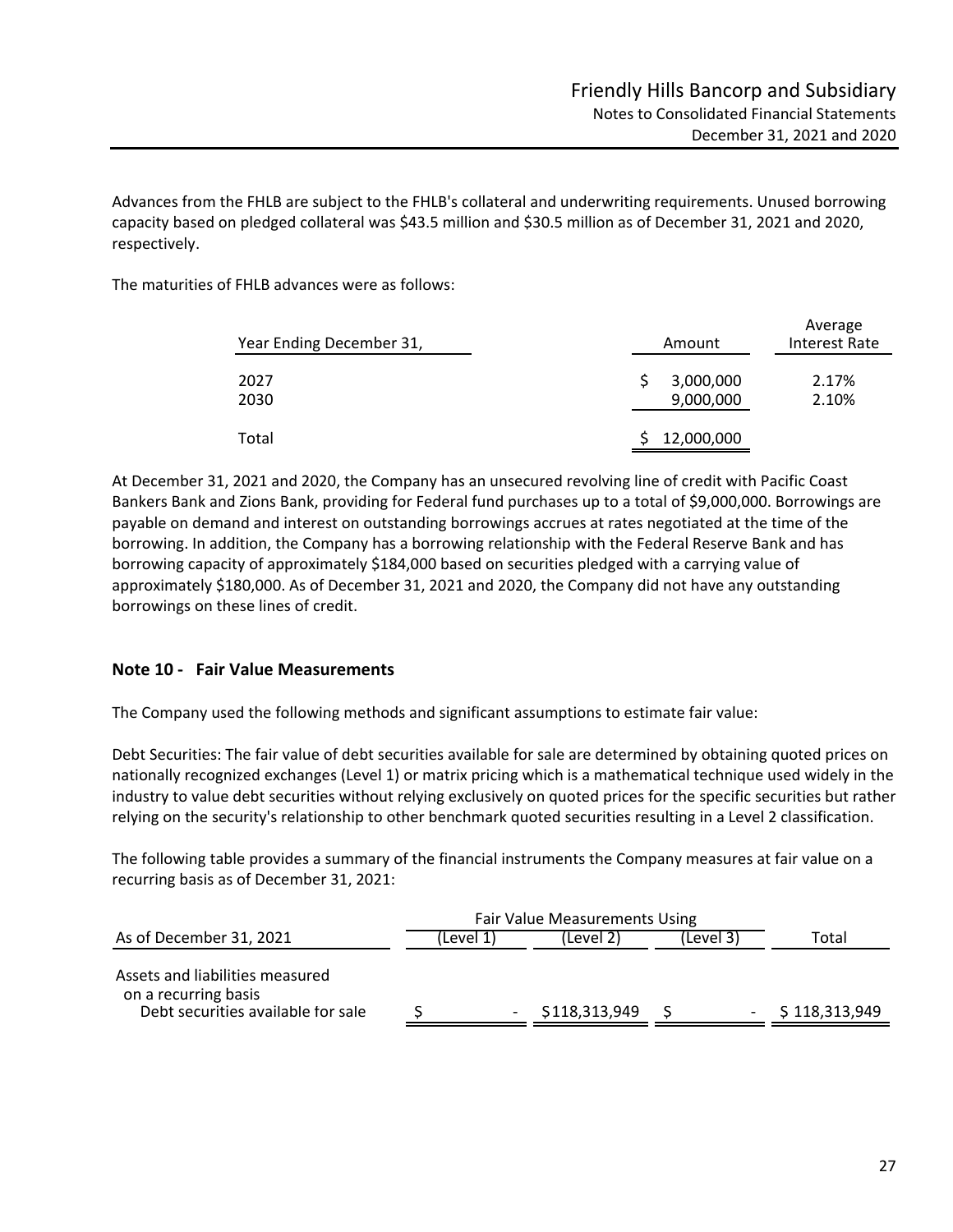The following table provides a summary of the financial instruments the Company measures at fair value on a recurring basis as of December 31, 2021:

|                                                                                               | <b>Fair Value Measurements Using</b> |  |              |           |  |  |            |
|-----------------------------------------------------------------------------------------------|--------------------------------------|--|--------------|-----------|--|--|------------|
| As of December 31, 2020                                                                       | (Level 1                             |  | (Level 2)    | (Level 3) |  |  | Total      |
| Assets and liabilities measured<br>on a recurring basis<br>Debt securities available for sale |                                      |  | \$20,070,410 |           |  |  | 20,070,410 |

#### **Note 11 ‐ Fair Value of Financial Statements**

The fair value of financial instruments is the amount at which the asset or obligation could be exchanged in a current transaction between willing parties, other than in a forced or liquidation sale. Fair value estimates are made at a specific point in time based on relevant market information and information about the financial instrument. These estimates do not reflect any premium or discount that could result from offering for sale at one time the entire holdings of a particular financial instrument. Because no market value exists for a significant portion of the financial instruments, fair value estimates are based on judgments regarding the current interest rate environment and future expected loss experience, economic conditions, cash flows, and risk characteristics of various financial instruments, and other factors. These estimates are subjective in nature, involve uncertainties and matters of judgment, and, therefore, cannot be determined with precision. Changes in assumptions could significantly affect the estimates.

Fair value estimates are based on financial instruments both on and off the balance sheet without attempting to estimate the value of anticipated future business, and the value of assets and liabilities that are not considered financial instruments. Additionally, tax consequences related to the realization of the unrealized gains and losses can have a potential effect on fair value estimates and have not been considered in many of the estimates.

Fair Value Carrying Fair Carrying Fair Hierarchy Amount Value Amount Value Assets Cash and cash equivalents Level 1  $\begin{array}{cccc} 5 & 65,028 & 65,028 & 65,028 & 65,028 \end{array}$  50,912  $\begin{array}{cccc} 5 & 50,912 & 65,912 & 65,912 \end{array}$ Debt securities available for sale Level 2 118,314 118,314 20,070 20,070 Debt securities held to maturity Level 2 8,544 7,991 2,000 1,840<br>
Level 3 87,123 87,256 121,766 119.306 Loans, net Level 3 87,123 87,256 121,766 119,306 Restricted stock and equity securities Level 2 2,632 2,632 2,632 2,632 Liabilities Deposits Level 2 257,560 \$ \$ 258,354 \$ 161,529 \$ 150,459 FHLB borrowings The Level 2 12,000 12,320 20,500 20,764 2021 2020

The fair value hierarchy level and estimated fair value of significant financial instruments at December 31, 2021 and 2020, are summarized as follows (dollars in thousands):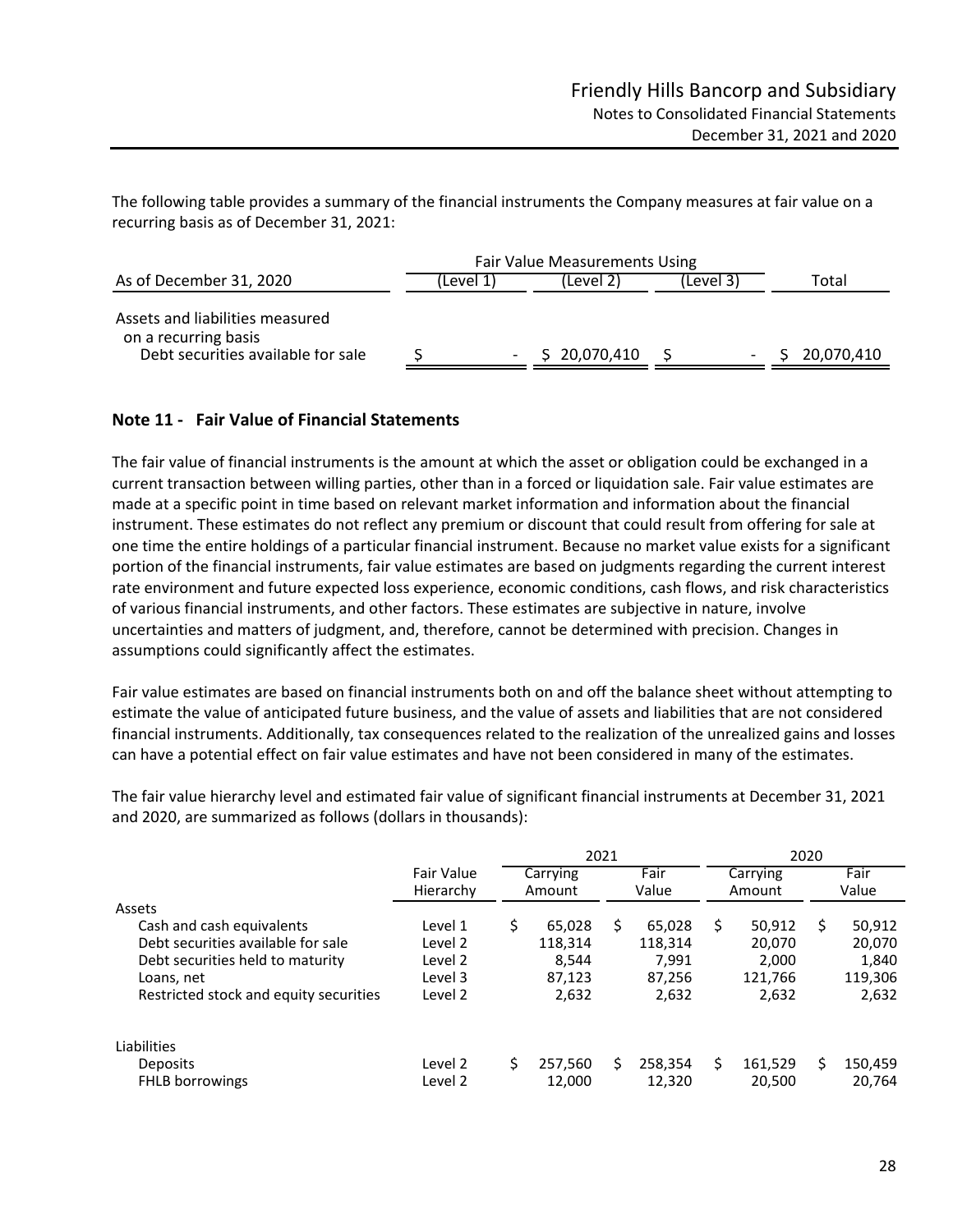#### **Note 12 ‐ Financial Instruments with Off Balance Sheet Risk**

The Company is a party to financial instruments with off‐balance sheet risk in the normal course of business to meet the financing needs of its customers. These financial instruments include commitments to extend credit and standby letters of credit. Those instruments involve, to varying degrees, elements of credit and interest rate risk in excess of the amount recognized in the accompanying balance sheet.

The Company's exposure to credit losses in the event of nonperformance by the other parties for commitments to extend credit and standby letters of credit is represented by the contractual amount of these instruments. The Company uses the same credit policies in making commitments and conditional obligations as it does for on‐ balance sheet instruments.

The following is a summary of contractual or notional amounts of off‐balance sheet financial instruments that represent credit risk:

|                                                                      | 2021         | 2020       |
|----------------------------------------------------------------------|--------------|------------|
| Financial instruments whose contract amounts represent credit risks: |              |            |
| Commitments to extend credit                                         | \$22.931.000 | 20.944.457 |

 Commitments to extend credit are agreements to lend to <sup>a</sup> customer as long as there is no violation of any conditions established in the contract. Except for home equity lines of credit, commitments generally have fixed expiration dates of not more than 12 months and may require payment of a fee. Since many of the commitments are not expected to be drawn upon, the total commitment amounts may not represent future cash requirements. The Company evaluates each customer's creditworthiness on a case‐by‐case basis. The amount of collateral obtained, if deemed necessary by the Company upon extension of credit, is based on management's credit evaluation. Collateral held varies but may include marketable investment securities, accounts receivable, inventory, property, plant and equipment, and real properties.

#### **Note 13 ‐ Related Party Transactions**

In the ordinary course of business, the Company may grant loans to certain officers and directors and the companies with which they are associated. In the Company's opinion, all loans and loan commitments to such parties will be made on substantially the same terms including interest rates and collateral, as those prevailing at the time of comparable transactions with other persons. The Company had no related party loans outstanding as of December 31, 2021 and \$536,488 of related party loans outstanding as of December 31, 2020. In addition, the Company had an unused letter of credit to a related party for \$249,000 and \$618,000 as of December 31, 2021 and 2020, respectively.

Deposits from certain directors, executives, and shareholders and their related interest with which they are associated held by the Company at December 31, 2021 and 2020, amounted to \$3,180,824 and \$10,758,951, respectively.

The Bank's former Chief Executive Officer and current Board member is a member of the Board of Directors for the company that provides core data processing services to the Bank.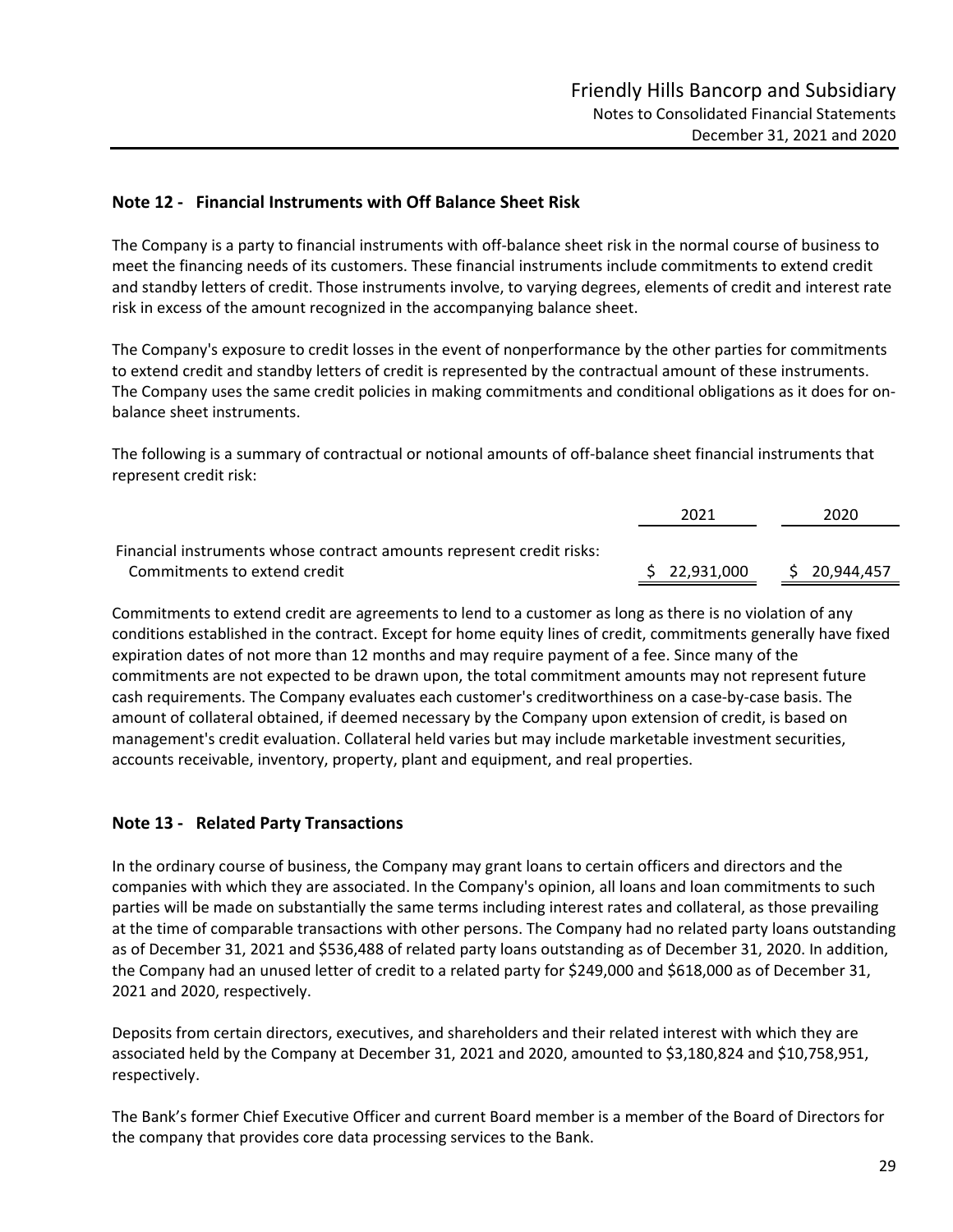#### **Note 14 ‐ Regulatory Matters**

The Bank is subject to various regulatory capital requirements administered by the federal banking agencies. Capital adequacy guidelines and prompt corrective action regulations involve quantitative measures of assets, liabilities and certain off balance sheet items calculated under regulatory accounting practices. Capital amounts and classifications are also subject to qualitative judgments by regulators. Failure to meet capital requirements can initiate regulatory action. The net unrealized gain or loss on available for sale securities is not included in computing regulatory capital. Management believes, as of December 31, 2021 and 2020, that the Bank met all capital adequacy requirements to which it was subject.

Prompt corrective action regulations provide five classifications: well capitalized, adequately capitalized, undercapitalized, significantly undercapitalized and critically undercapitalized. If adequately capitalized, regulatory approval is required to accept brokered deposits. If undercapitalized, capital distributions are limited, as is asset growth and capital restoration plans are required. As of December 31, 2021 and 2020, the most recent regulatory notifications categorized the Bank as well capitalized under the regulatory framework for prompt corrective action. There are no conditions or events since that notification that management believes have changed the Bank's category.

|                                          |    |        |           |    | For Capital              |       |    | <b>Under Prompt</b>          |       |  |
|------------------------------------------|----|--------|-----------|----|--------------------------|-------|----|------------------------------|-------|--|
|                                          |    | Actual |           |    | <b>Adequacy Purposes</b> |       |    | <b>Corrective Provisions</b> |       |  |
|                                          |    | Amount | Ratio     |    | Amount                   | Ratio |    | Amount                       | Ratio |  |
| As of December 31, 2021                  |    |        |           |    |                          |       |    |                              |       |  |
| Total capital (to risk-weighted assets)  | S. | 19.796 | 15.79%    | Ŝ. | 10.032                   | 8.0%  | S  | 12.541                       | 10.0% |  |
| Tier 1 capital (to risk-weighted assets) |    | 18,226 | 14.53%    |    | 7,524                    | 6.0%  |    | 10,032                       | 8.0%  |  |
| Common Equity Tier 1 Capital             |    |        |           |    |                          |       |    |                              |       |  |
| (to Risk-Weighted Assets)                |    | 18,226 | 14.53%    |    | 13.939                   | 4.5%  |    | 20.134                       | 6.5%  |  |
| Tier 1 capital (to average assets)       |    | 18,226 | 5.88%     |    | 5,016                    | 4.0%  |    | 6.270                        | 5.0%  |  |
| As of December 31, 2020                  |    |        |           |    |                          |       |    |                              |       |  |
| Total capital (to risk-weighted assets)  | S  | 21.103 | 20.05% \$ |    | 8.421                    | 8.0%  | -S | 10.526                       | 10.0% |  |
| Tier 1 capital (to risk-weighted assets) |    | 19.785 | 18.80%    |    | 6.316                    | 6.0%  |    | 8.421                        | 8.0%  |  |
| Common Equity Tier 1 Capital             |    |        |           |    |                          |       |    |                              |       |  |
| (to Risk-Weighted Assets)                |    | 19,785 | 18.80%    |    | 4,737                    | 4.5%  |    | 6,842                        | 6.5%  |  |
| Tier 1 capital (to average assets)       |    | 19.785 | 9.30%     |    | 8.506                    | 4.0%  |    | 10.633                       | 5.0%  |  |

The following table presents actual and required capital ratios as of December 31, 2021 and 2020 (dollars in thousands):

The California Financial Code provides that a bank may not make a cash distribution to its stockholders in excess of the lesser of the Bank's undivided profits or the bank's net income for its last three fiscal years, less the amount of any distribution made to the bank's stockholders during the same period.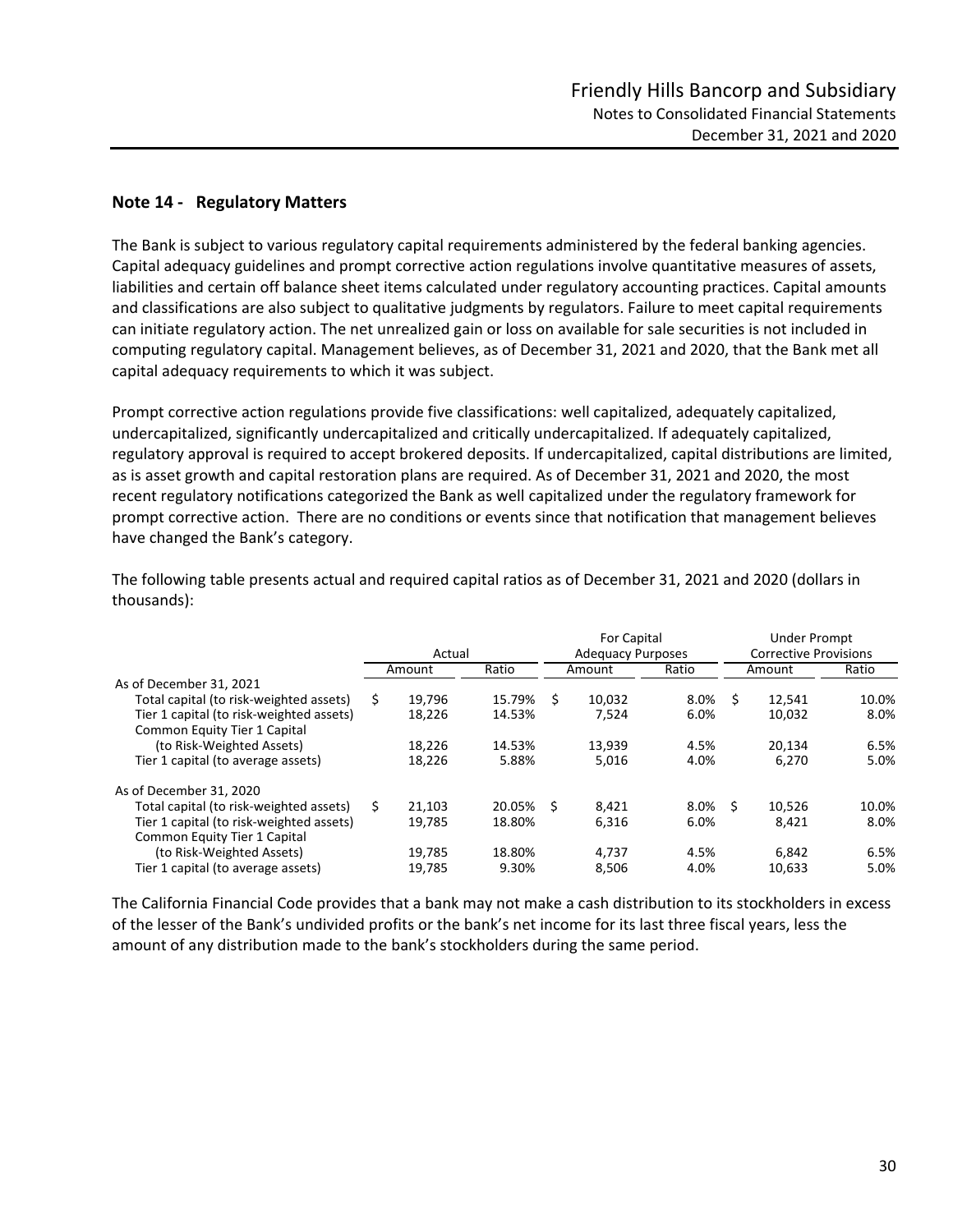#### **Note 15 ‐ Employee Retention Tax Credit**

The Coronavirus Aid, Relief, and Economic Security Act (CARES Act) provided an employee retention credit (the Credit) which is a refundable tax credit against certain employment taxes of up to \$5,000 per employee for eligible employers. The Credit is equal to 50% of qualified wages paid to employees, capped at \$10,000 of qualified wages through December 31, 2020.

The Consolidated Appropriations Act of 2021 and the American Rescue Plan Act of 2021 (collectively the Acts) expanded the availability of the Credit and extended the Credit through December 31, 2021. The Infrastructure Investment and Jobs Act subsequently terminated the Credit program effective October 1, 2021. The Acts increased the credit to 70% of qualified wages, capped at \$10,000 per quarter. As a result of the changes to the Credit, the maximum credit per employee increased from \$5,000 in 2020 to \$21,000 in 2021.

The Company was eligible for the credit in various quarters in 2020 and 2021 and during the year ended December 31, 2021 recorded a benefit of \$491,307, which is included in noninterest income in the consolidated statement of income.

The Company has filed for refunds of the Credit in the 4<sup>th</sup> quarter 2021 and cannot reasonably estimate when it will receive any or all of the claimed refunds. Refunds claimed are included in accrued interest receivable and other assets in the December 31, 2021 consolidated balance sheet.

#### **Note 16 ‐ Acquisitions**

On September 24, 2021, the Company acquired three branch locations from the Bank of Southern California, N.A, in Orange, Redlands and Santa Fe Springs, California. The acquisition included customer deposits totaling \$82,384,124, assignment of the lease agreements for the three locations and several employees. The cash purchase price was \$975,945.

The items acquired were deemed to constitute a business under Generally Accepted Accounting Principles and therefore the acquisition was accounted for as a business combination.

The Company acquired the branches to strategically increase its existing presence in the Los Angeles and surrounding area. Goodwill in the amount of \$977,938 was recognized in this acquisition. Goodwill represents the future economic benefits arising from net assets acquired that are not individually identified and separately recognized and is attributable to synergies expected to be derived from the acquisition. Goodwill recorded on this transaction is deductible for income tax purposes.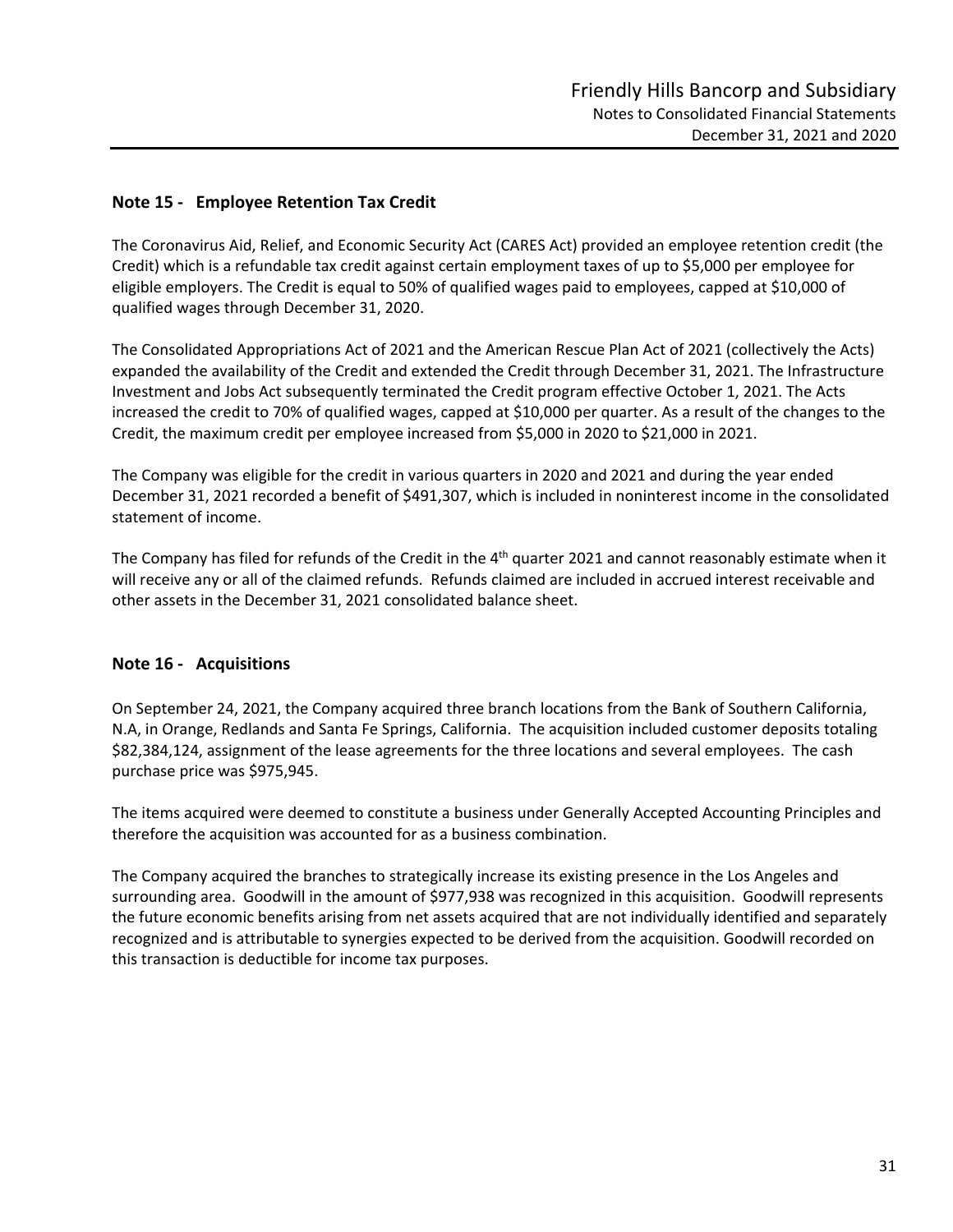The following table represents the assets acquired and liabilities assumed as of September 24, 2021 and the fair value adjustments and amounts recorded by the Company in 2021 under the acquisition method of accounting.

| <b>Book Value</b><br>Value<br>Adjustments<br><b>ASSETS ACQUIRED</b><br>\$<br>\$<br>\$<br>82,044,268<br>Cash and cash equivalents<br>82,044,268<br>Right of use asset<br>(444,993)<br>1,899,339<br>1,454,346<br>Core deposit intangible<br>443,000<br>443,000<br>Fixed and other assets<br>339,856<br>339,856<br>(1,993)<br>84,283,463<br>84,281,470<br><b>Total Assets Acquired</b><br>Ś<br><b>LIABILITIES ASSUMED</b><br>\$<br>\$<br>\$<br>82,384,124<br>82,384,124<br>Deposits<br>Lease liabilities<br>1,899,339<br>1,899,339<br><b>Total Liabilities Assumed</b><br>84,283,463<br>84,283,463<br>1,993<br>1,993<br><b>Excess</b><br>Ś<br>$\zeta$<br>84,283,463<br>1,993<br>Cash consideration<br>975,945<br>977,938<br>Goodwill recognized |  |  | <b>Fair Value</b> | Fair |  |
|----------------------------------------------------------------------------------------------------------------------------------------------------------------------------------------------------------------------------------------------------------------------------------------------------------------------------------------------------------------------------------------------------------------------------------------------------------------------------------------------------------------------------------------------------------------------------------------------------------------------------------------------------------------------------------------------------------------------------------------------|--|--|-------------------|------|--|
|                                                                                                                                                                                                                                                                                                                                                                                                                                                                                                                                                                                                                                                                                                                                              |  |  |                   |      |  |
|                                                                                                                                                                                                                                                                                                                                                                                                                                                                                                                                                                                                                                                                                                                                              |  |  |                   |      |  |
|                                                                                                                                                                                                                                                                                                                                                                                                                                                                                                                                                                                                                                                                                                                                              |  |  |                   |      |  |
|                                                                                                                                                                                                                                                                                                                                                                                                                                                                                                                                                                                                                                                                                                                                              |  |  |                   |      |  |
|                                                                                                                                                                                                                                                                                                                                                                                                                                                                                                                                                                                                                                                                                                                                              |  |  |                   |      |  |
|                                                                                                                                                                                                                                                                                                                                                                                                                                                                                                                                                                                                                                                                                                                                              |  |  |                   |      |  |
|                                                                                                                                                                                                                                                                                                                                                                                                                                                                                                                                                                                                                                                                                                                                              |  |  |                   |      |  |
|                                                                                                                                                                                                                                                                                                                                                                                                                                                                                                                                                                                                                                                                                                                                              |  |  |                   |      |  |
|                                                                                                                                                                                                                                                                                                                                                                                                                                                                                                                                                                                                                                                                                                                                              |  |  |                   |      |  |
|                                                                                                                                                                                                                                                                                                                                                                                                                                                                                                                                                                                                                                                                                                                                              |  |  |                   |      |  |
|                                                                                                                                                                                                                                                                                                                                                                                                                                                                                                                                                                                                                                                                                                                                              |  |  |                   |      |  |
|                                                                                                                                                                                                                                                                                                                                                                                                                                                                                                                                                                                                                                                                                                                                              |  |  |                   |      |  |
|                                                                                                                                                                                                                                                                                                                                                                                                                                                                                                                                                                                                                                                                                                                                              |  |  |                   |      |  |
|                                                                                                                                                                                                                                                                                                                                                                                                                                                                                                                                                                                                                                                                                                                                              |  |  |                   |      |  |
|                                                                                                                                                                                                                                                                                                                                                                                                                                                                                                                                                                                                                                                                                                                                              |  |  |                   |      |  |
|                                                                                                                                                                                                                                                                                                                                                                                                                                                                                                                                                                                                                                                                                                                                              |  |  |                   |      |  |

The Company accounted for this transaction under the acquisition method of accounting which requires purchased assets and liabilities assumed to be recorded at their respective fair values at the date of acquisition. The Company determined the fair value of the core deposit intangible with the assistance of a third-party appraisal. The fair value of other assets acquired and liabilities assumed was determined by various methods including estimation of cash flows expected to result from those assets and liabilities.

#### **Note 17 ‐ Formation of Friendly Hills Bancorp**

During 2021, Friendly Hills Bank became a wholly‐owned subsidiary of Friendly Hills Bancorp in an exchange of stock between entities under common control. Friendly Hills Bancorp issued 2,006,393 shares of common stock in exchange for the surrender of all outstanding shares of the Bank's common stock. There was no cash involved in this transaction. The transaction was accounted for like a pooling of interest and the consolidated financial statements contained herein have been restated to give full retroactive effect to the transaction.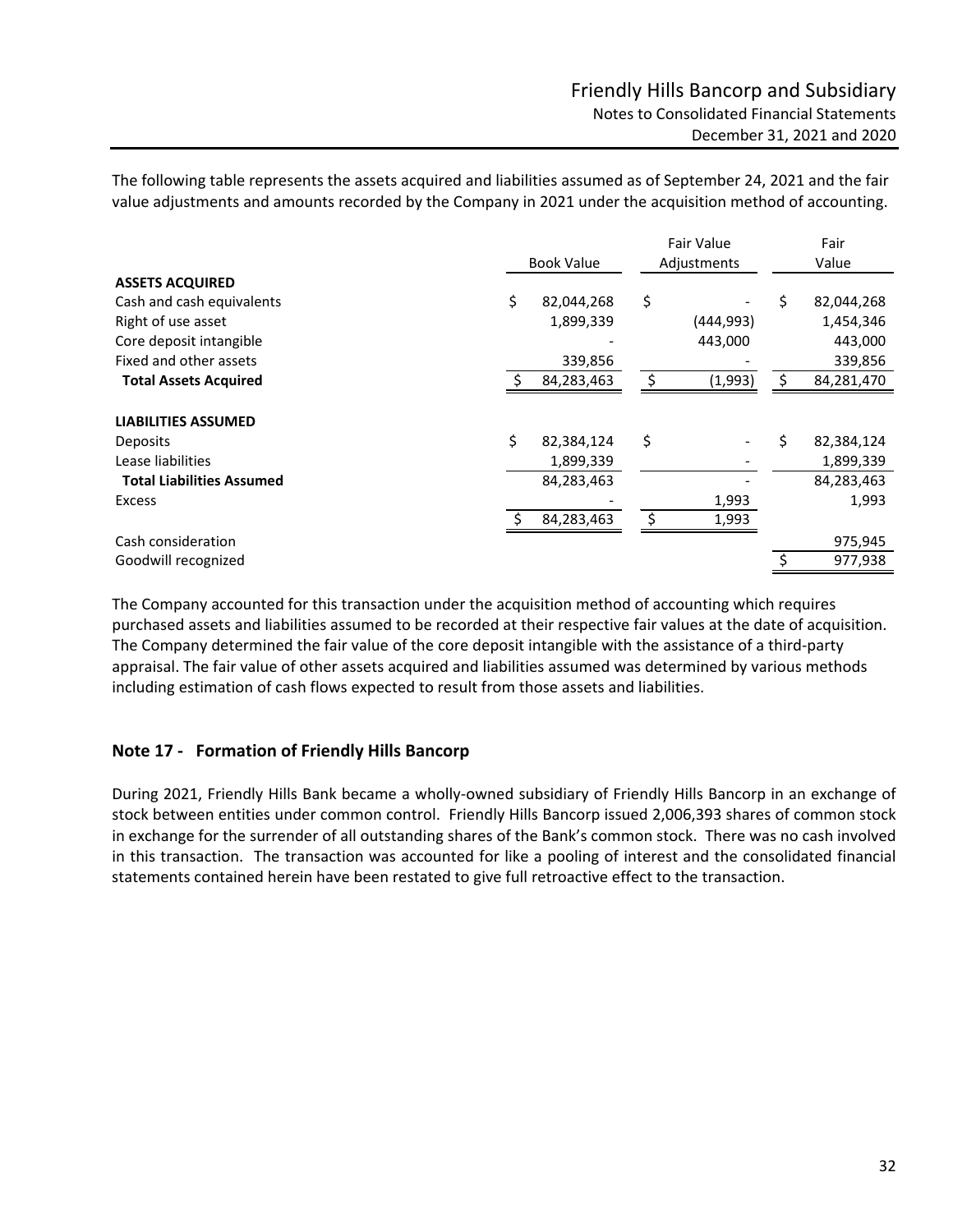# COMPANY PROFILE

#### **BOARD OF DIRECTORS**

**Nathan Rogge** President and Chief Executive Officer

**Joe Matranga** Chairman of the Board

**Jeffrey K. Ball** Vice Chairman of the Board

**Jason Baker Director** 

**Mercedes Broening Director** 

**Richard A. Casford Director** 

**W.C. ("Chris") Greenbeck Director** 

**Christopher Naghibi Director** 

**Sara Nofeliyan Director** 

# **EXECUTIVE OFFICERS**

**Nathan Rogge** President and Chief Executive Officer

**James Burgess** Executive Vice President, Chief Financial Officer

**Elizabeth M. Buckingham** Executive Vice President, Chief Operating Officer

**Robert A. Marshall** Executive Vice President, Chief Credit Officer

**Azim Sheikh** Executive Vice President, Chief Information and Technology Officer

**Paulette Silva** Executive Vice President, Chief Administration Officer

# **LOCATIONS**

**Del Mar Office** 3579 Valley Centre Drive, Suite 175 San Diego, CA 92130

**Orange Office** 625 The City Drive South, Suite 140 Orange, CA 92868

**Redlands Office** 408 E State St. Redlands, CA 92373

**Santa Fe Springs Office** 12070 Telegraph Road, Suite 100 Santa Fe Springs, CA 90670

**Whittier Office** 16011 Whittier Blvd. Whittier, CA 90603

### Los Angeles Riverside Santa Monica **O** naheim Palm Springs Long Beach Palm Desert Irvine La Quinta Temecula Borrego **Springs** Carlsbad condido San Diego

San Bern lino

# **COMMON STOCK**

The common stock trades on OTC Markets (OTC Pink) under the symbol FHLB.

# **FRIENDLY HILLS BANK | FRIENDLY HILLS BANCORP**